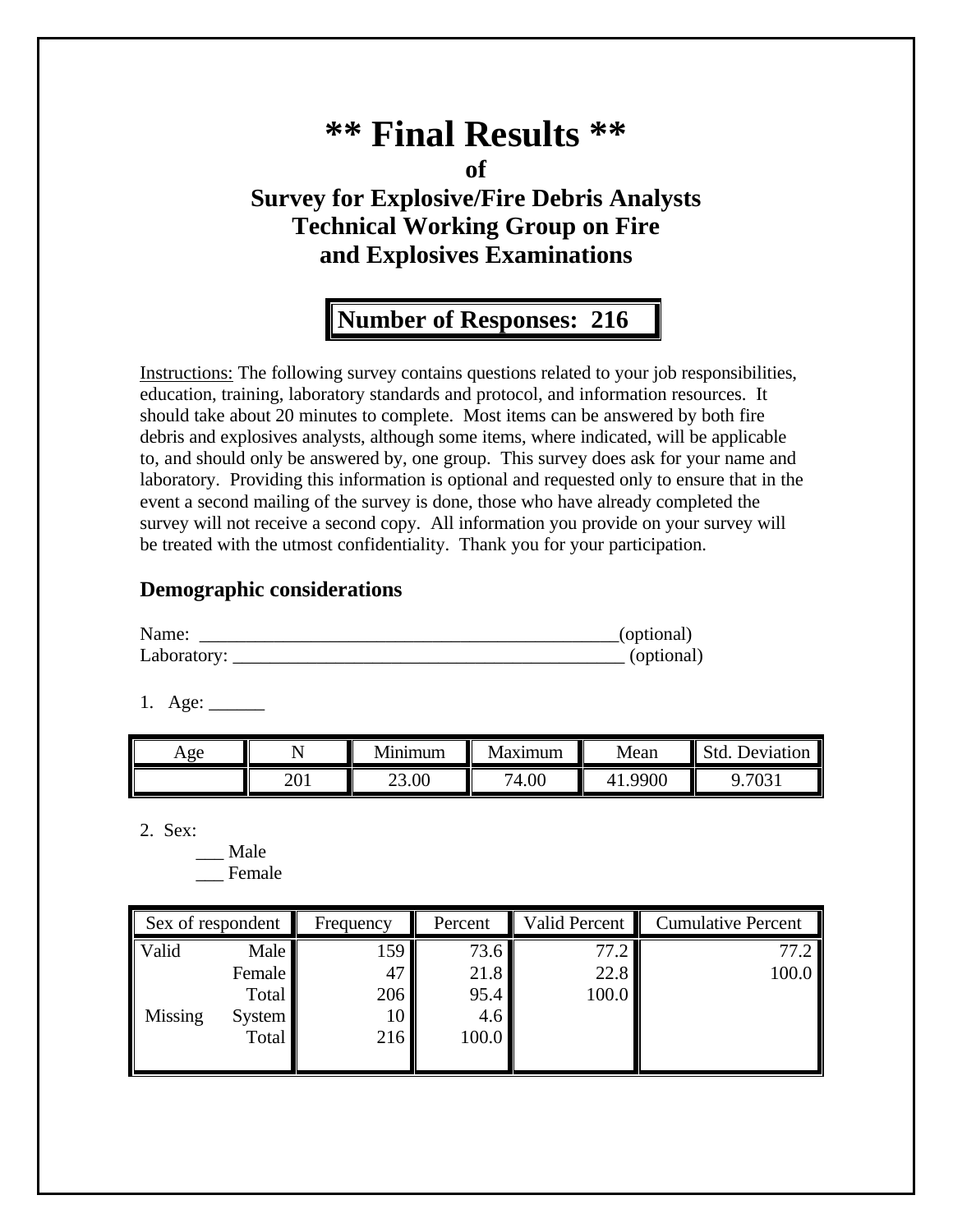| <b>State</b>               | Frequency                                  | Percent | Valid Percent | <b>Cumulative Percent</b> |
|----------------------------|--------------------------------------------|---------|---------------|---------------------------|
| Valid                      | 8                                          | 3.7     | 3.7           | 3.7                       |
| $\mathbf{A}\mathbf{K}$     | $\mathbf{1}$                               | .5      | .5            | 4.2                       |
| AL                         | $\overline{c}$                             | .9      | .9            | 5.1                       |
| Australia                  | $\mathbf{1}$                               | .5      | .5            | 5.6                       |
| $\mathbf{A}\mathbf{Z}$     | 8                                          | 3.7     | 3.7           | 9.3                       |
| ${\rm CA}$                 | 33                                         | 15.3    | 15.3          | 24.5                      |
| CO                         | 6                                          | 2.8     | 2.8           | 27.3                      |
| $\rm DC$                   | 6                                          | 2.8     | 2.8           | 30.1                      |
| $\mathop{\rm FL}\nolimits$ | 8                                          | 3.7     | 3.7           | 33.8                      |
| ${\rm GA}$                 | 9                                          | 4.2     | 4.2           | 38.0                      |
| $\mathop{\rm HI}\nolimits$ | $\overline{c}$                             | .9      | .9            | 38.9                      |
| $\rm IA$                   | $\mathbf{1}$                               | .5      | .5            | 39.4                      |
| ID                         | $\mathbf{1}$                               | .5      | .5            | 39.8                      |
| ${\rm IL}$                 | 15                                         | 6.9     | 6.9           | 46.8                      |
| IN                         | 6                                          | 2.8     | 2.8           | 49.5                      |
| <b>KS</b>                  | 5                                          | 2.3     | 2.3           | 51.9                      |
| $\mathbf{K}\mathbf{Y}$     | $\frac{2}{3}$                              | .9      | .9            | 52.8                      |
| ${\rm LA}$                 |                                            | 1.4     | 1.4           | 54.2                      |
| $\rm MA$                   | $\mathbf{1}$                               | .5      | .5            | 54.6                      |
| <b>MD</b>                  | 5                                          | 2.3     | 2.3           | 56.9                      |
| <b>ME</b>                  | $\overline{c}$                             | .9      | .9            | 57.9                      |
| $\mathbf{M}\mathbf{I}$     | $\overline{7}$                             | 3.2     | 3.2           | 61.1                      |
| ML                         | $\mathbf{1}$                               | .5      | .5            | 61.6                      |
| <b>MN</b>                  | $\overline{c}$                             | .9      | .9            | 62.5                      |
| $_{\rm MO}$                | 8                                          | 3.7     | 3.7           | 66.2                      |
| $\rm NC$                   | $\overline{7}$                             | 3.2     | 3.2           | 69.4                      |
| NE                         | $\overline{c}$                             | .9      | .9            | 70.4                      |
| $\rm NH$                   | $\mathbf 1$                                | .5      | .5            | 70.8                      |
| $\mathbf{N}\mathbf{J}$     | $\overline{c}$                             | .9      | .9            | $71.8\,$                  |
| $\ensuremath{\text{NV}}$   | $\mathbf{1}$                               | .5      | .5            | 72.2                      |
| $\ensuremath{\text{NY}}$   | 10                                         | 4.6     | 4.6           | 76.9                      |
| <b>OH</b>                  | 7                                          | 3.2     | 3.2           | 80.1                      |
| OK                         |                                            | .9      | .9            | 81.0                      |
| ${\sf OR}$                 | $\begin{array}{c} 2 \\ 2 \\ 2 \end{array}$ | .9      | .9            | 81.9                      |
| PA                         |                                            | .9      | .9            | 82.9                      |
| $\mathbf{R}\mathbf{I}$     | $\mathbf{1}$                               | $.5\,$  | $\cdot$ 5     | 83.3                      |
| <b>SC</b>                  | 5                                          | 2.3     | 2.3           | 85.6                      |
| ${\rm SD}$                 | $\mathbf{1}$                               | .5      | $.5\,$        | 86.1                      |
| <b>TN</b>                  | $\overline{4}$                             | 1.9     | 1.9           | 88.0                      |

## 3. State in which your laboratory is located: \_\_\_\_\_\_\_\_\_\_\_\_\_\_\_\_\_\_\_\_\_\_\_\_\_\_\_\_\_\_\_\_\_\_\_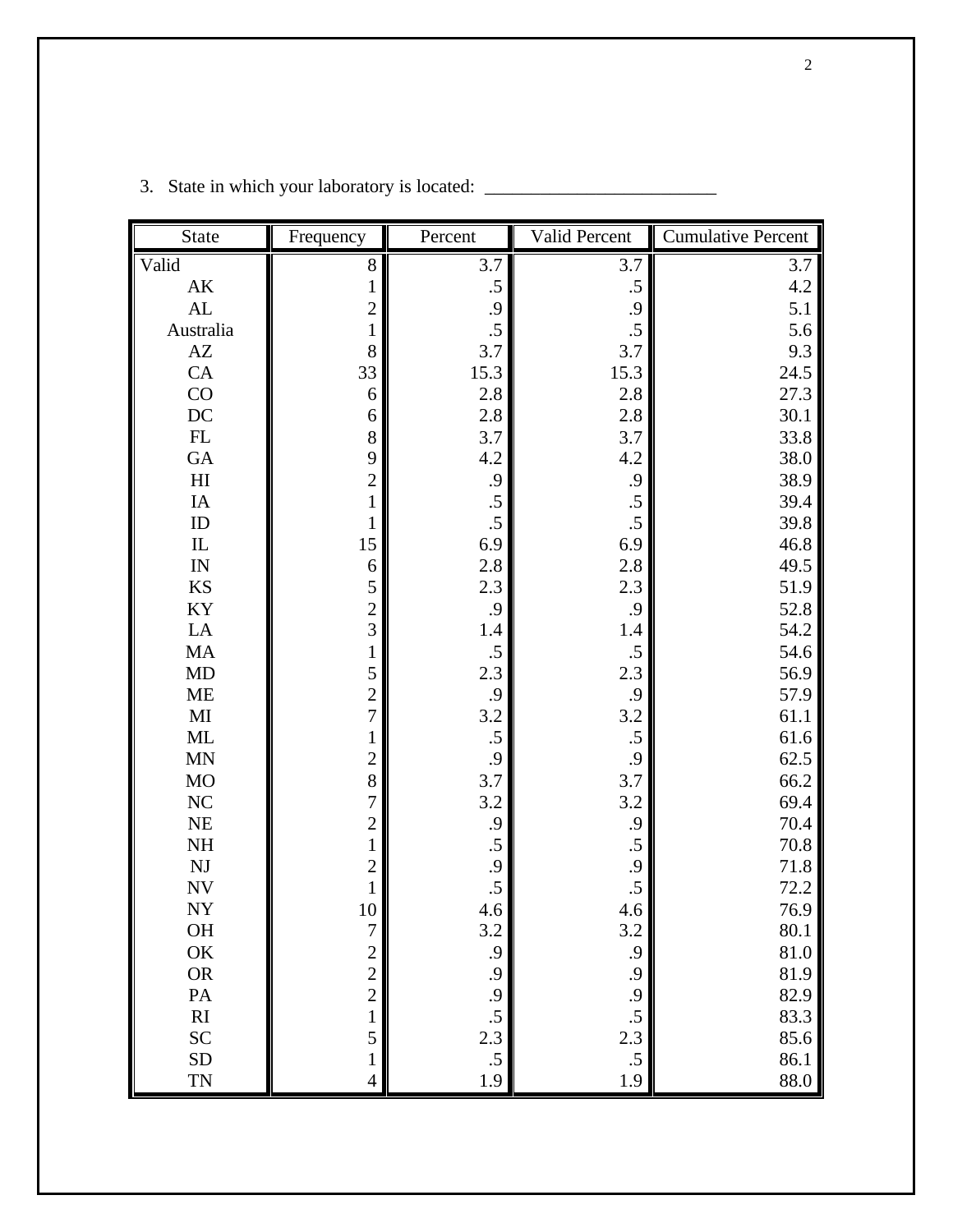| <b>TX</b> |     | 3.    | 3.7   | 91.7  |
|-----------|-----|-------|-------|-------|
| <b>UD</b> |     | د.    | . J   | 92.1  |
| <b>UT</b> |     | .5    | .5    | 92.6  |
| <b>VA</b> | 10  | 4.6   | 4.6   | 97.2  |
| <b>WA</b> | ⌒   | 1.4   | 1.4   | 98.6  |
| WI        |     | .9    | .9    | 99.5  |
| WV        |     | د.    | .     | 100.0 |
| Total     | 216 | 100.0 | 100.0 |       |

## 4. Current Position (all that apply)

|                             | Fire Debris | <b>Explosives Debris</b> |
|-----------------------------|-------------|--------------------------|
| Analyst                     |             |                          |
| Analyst Supervisor          |             |                          |
| <b>Laboratory Manager</b>   |             |                          |
| Sworn public safety officer |             |                          |
| Civilian                    |             |                          |
| Other                       |             |                          |
|                             |             |                          |

| <b>Current Position</b>                       | Frequency<br>(Yes) | Percent<br>(Yes) |
|-----------------------------------------------|--------------------|------------------|
| Fire Debris Analyst                           | 154                | 71.3             |
| Fire Debris Analyst Supervisor                | 37                 | 17.1             |
| Fire Debris Laboratory Manager                | 27                 | 12.5             |
| Fire Debris Sworn Public Safety Officer       | 20                 | 9.3              |
| Fire Debris Civilian                          | 81                 | 37.5             |
| Fire Debris Other                             | h                  | 2.8              |
| <b>Explosives Debris Analyst</b>              | 84                 | 38.9             |
| <b>Explosives Debris Analyst Supervisor</b>   | 18                 | 8.3              |
| <b>Explosives Debris Laboratory Manager</b>   | 13                 | 6.0              |
| Explosives Debris Sworn Public Safety Officer | 9                  | 4.2              |
| <b>Explosives Debris Civilian</b>             | 50                 | 23.1             |
| <b>Explosives Debris Other</b>                |                    | .9               |

3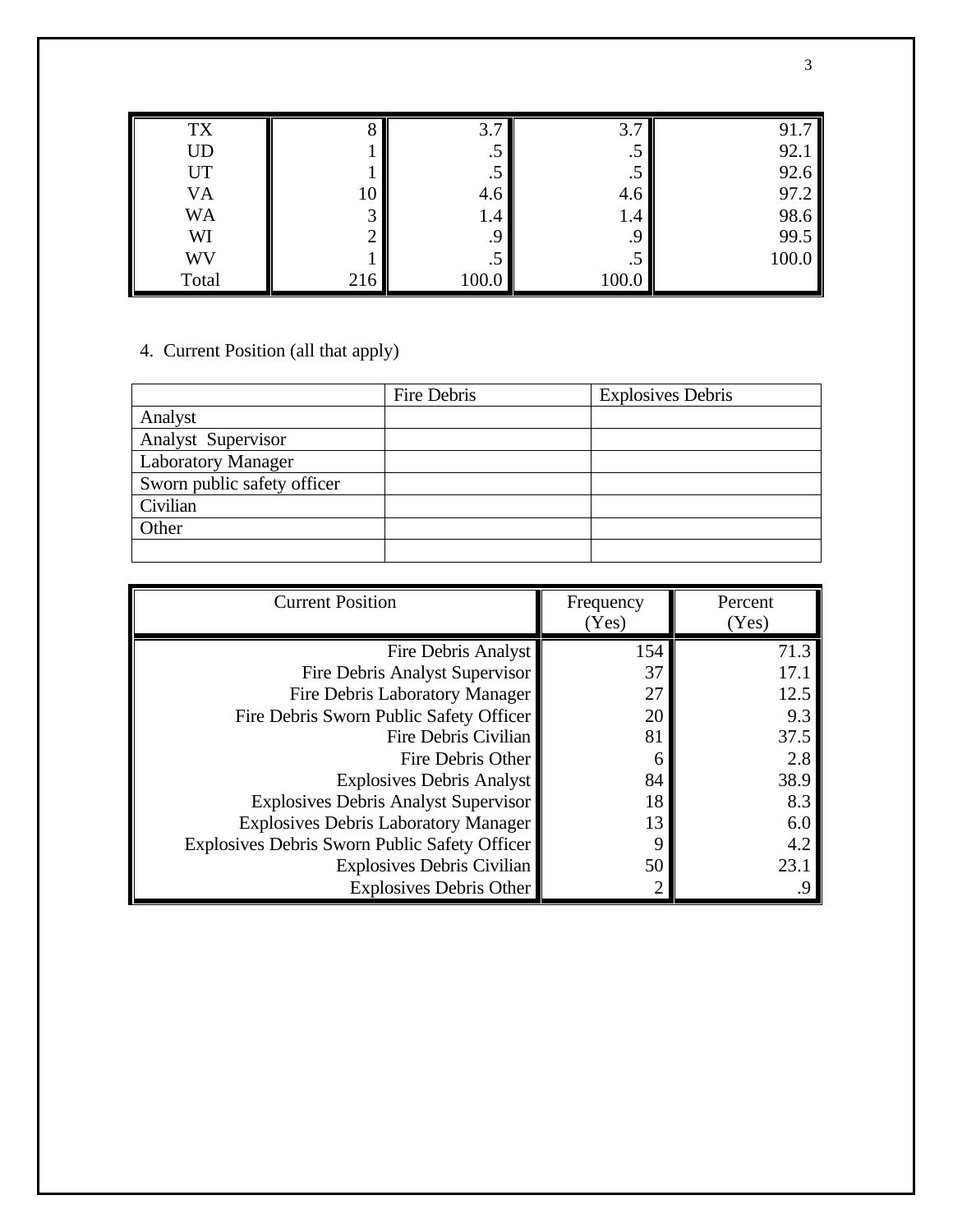- 5. Laboratory type:
	- \_\_\_\_\_ a. Private
	- \_\_\_\_\_ b. Local
	- \_\_\_\_\_ c. State
	- \_\_\_\_\_ d. Federal

| Laboratory Type |               | Frequency | Percent | Valid Percent | <b>Cumulative Percent</b> |
|-----------------|---------------|-----------|---------|---------------|---------------------------|
| Valid           | private       | 22        | 10.2    | 10.3          | 10.3                      |
|                 | local         | 57        | 26.4    | 26.6          | 36.9                      |
|                 | state         | 110       | 50.9    | 51.4          | 88.3                      |
|                 | federal       | 25        | 11.6    | 11.7          | 100.0                     |
|                 | Total         | 214       | 99.1    | 100.0         |                           |
| Missing         | <b>System</b> |           |         |               |                           |
|                 | Total         | 216       | 100.0   |               |                           |

6. Education (indicate level of education most applicable to current position):



| Level of Education |                        | Frequency | Percent | <b>Valid Percent</b> | <b>Cumulative Percent</b> |
|--------------------|------------------------|-----------|---------|----------------------|---------------------------|
| Valid              | <b>BA</b>              | 19        | 8.8     | 8.9                  | 8.9                       |
|                    | <b>BS</b>              | 125       | 57.9    | 58.4                 | 67.3                      |
|                    | <b>Master's Degree</b> |           | 9.      | .9                   | 68.2                      |
|                    | MA                     | 4         | 1.9     | 1.9                  | 70.1                      |
|                    | <b>MS</b>              | 51        | 23.6    | 23.8                 | 93.9                      |
|                    | PhD                    | 12        | 5.6     | 5.6                  | 99.5                      |
|                    | Other                  |           | د.      | .5                   | 100.0                     |
|                    | Total                  | 214       | 99.1    | 100.0                |                           |
| Missing            | System                 |           | 9.      |                      |                           |
|                    | Total                  | 216       | 100.0   |                      |                           |

| <b>Field of Education</b> | Frequency | Percent | <b>Valid Percent</b> | <b>Cumulative Percent</b> |
|---------------------------|-----------|---------|----------------------|---------------------------|
| Valid                     | 72        | 33.3    | 33.3                 | 33.3                      |
| Analytical Chemistry      |           | 1.9     | 1.9                  | 35.2                      |
| Bio/Chemistry             |           |         |                      | 36.1                      |
| <b>Biochemistry</b>       |           |         |                      | 37.0                      |
| <b>Biology</b>            |           | 3.2     | 3.2                  | 40.3                      |
| <b>Chemistry</b>          | 75        | 34.7    | 34.7                 | 75.0                      |
| Chem & Life Sci           |           | . J     | .                    | 75.5                      |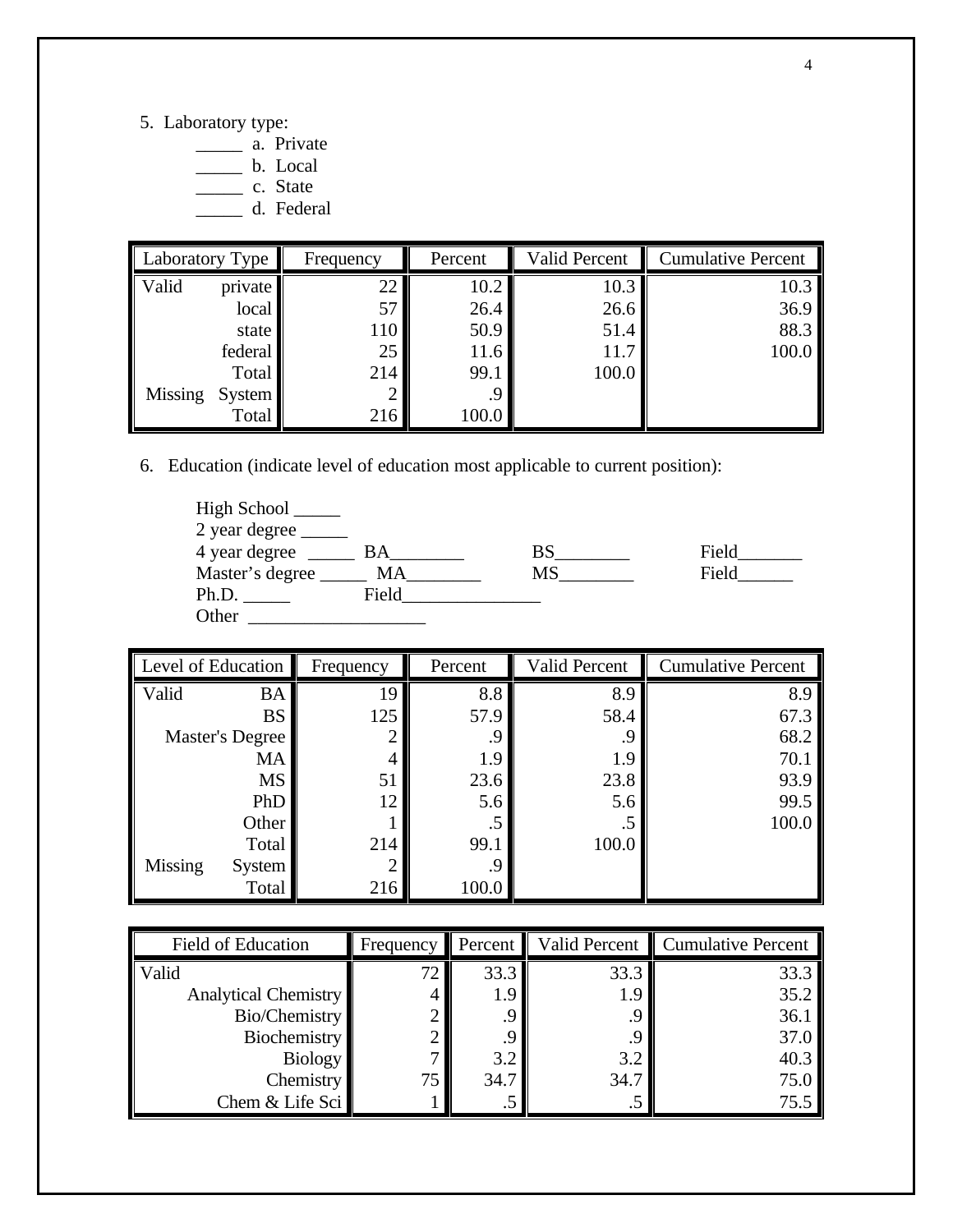| Chem Micro              |                | .5     | .5         | 75.9  |
|-------------------------|----------------|--------|------------|-------|
| Chem/Biology            |                | .9     | $\cdot$ .9 | 76.9  |
| Chem/Forensic Sc        | $\overline{2}$ | .9     | .9         | 77.8  |
| Chem/Physics            |                | .5     | .5         | 78.2  |
| Chem/Police Admin       |                | $.5\,$ | .5         | 78.7  |
| <b>Criminal Justice</b> |                | 1.9    | 1.9        | 80.6  |
| Criminalistics          | 5              | 2.3    | 2.3        | 82.9  |
| Engineering             |                | .5     | .5         | 83.3  |
| Forensic Chem           | 6              | 2.8    | 2.8        | 86.1  |
| Forensic Science        | 16             | 7.4    | 7.4        | 93.5  |
| Forensics               |                | .5     | .5         | 94.0  |
| <b>Medical Technolo</b> | $\overline{2}$ | .9     | .9         | 94.9  |
| <b>Natural Sciences</b> |                | .5     | .5         | 95.4  |
| Nuc/Mech Enginee        |                |        | .5         | 95.8  |
| Organic Chem            | 3              | 1.4    | 1.4        | 97.2  |
| Pharmacy                |                | .5     | .5         | 97.7  |
| Physical Chem           |                | .5     | .5         | 98.1  |
| <b>Physical Science</b> |                | .5     | .5         | 98.6  |
| Physics                 |                |        | .5         | 99.1  |
| Zoology                 |                | 9.     | .9         | 100.0 |
| Total                   | 216            | 100.0  | 100.0      |       |

7. Years of experience in your field

\_\_\_\_\_ Fire debris

\_\_\_\_\_ Explosives debris

| Year Experience   |     | Minimum | Maximum | Mean      | <b>Std</b><br>. Deviation |
|-------------------|-----|---------|---------|-----------|---------------------------|
| Fire Debris       | 186 | $.00\,$ | 55.00   | 11.9892 ∎ | 8.3454                    |
| Explosives Debris |     | .00.    | 40.00   | 2.0545    | 8.4024                    |

8. What percentage of your workload is devoted to

\_\_\_\_\_ Fire debris analysis

\_\_\_\_\_ Explosives debris analysis

| % of Workload              |     | Minimum          | $\blacksquare$ Maximum $\blacksquare$ | Mean           | Std. Deviation |
|----------------------------|-----|------------------|---------------------------------------|----------------|----------------|
| Fire Debris Analysis   183 |     | $1.00$ $\vert$   |                                       | 100.00 42.1967 | 32.4201        |
| Explosives Debris Analysis | 102 | .00 <sub>1</sub> |                                       | 100.00 20.6078 | 26.7867        |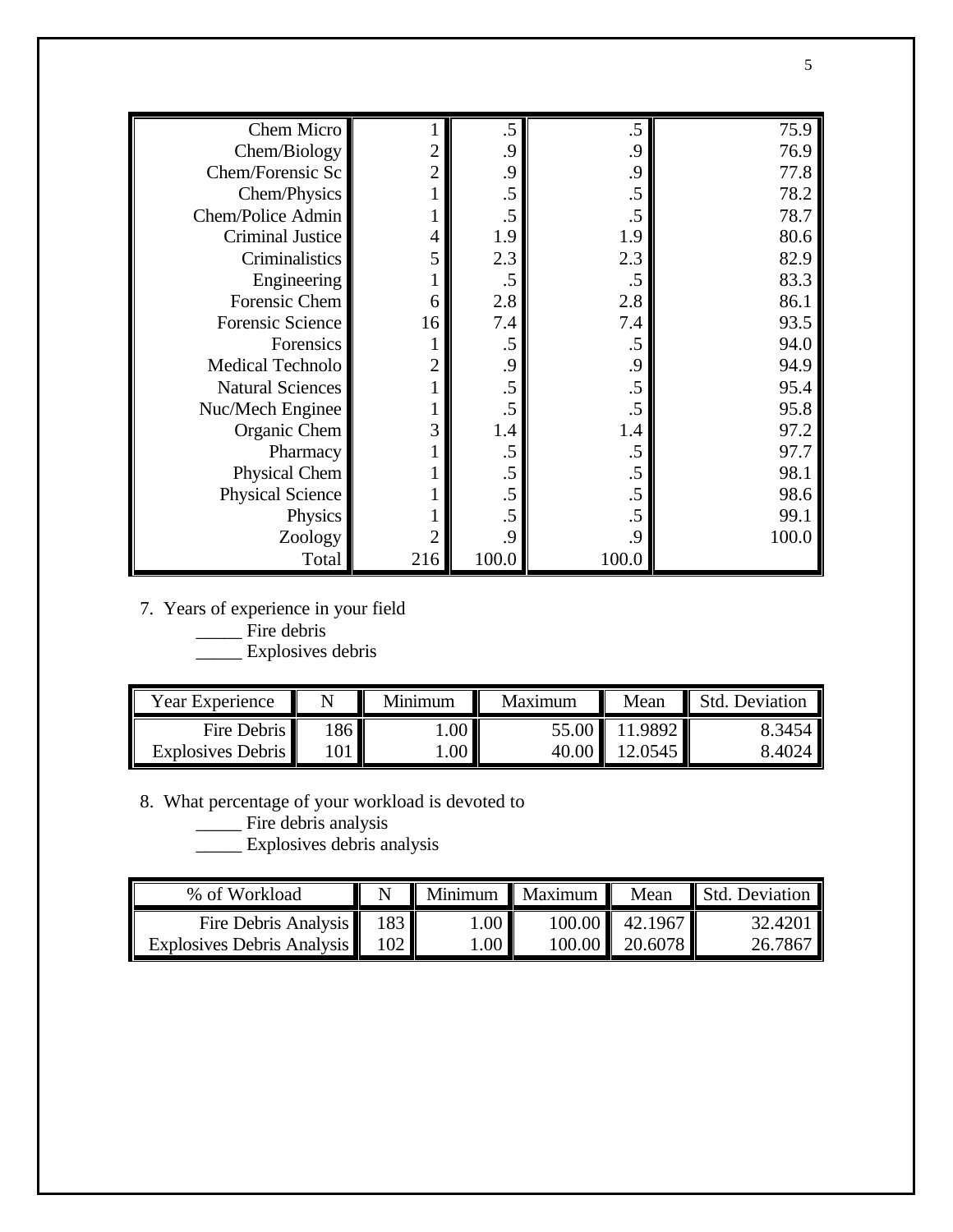9. Do you feel a supervisor must have experience in the areas of fire or explosive debris analysis to manage cases in these categories?

 $\frac{\ }{\ }$  yes  $\frac{1}{\sqrt{1-\frac{1}{2}}}\n$ 

| Supervisor Experience Frequency |        |       | Percent | Valid Percent | <b>Cumulative Percent</b> |
|---------------------------------|--------|-------|---------|---------------|---------------------------|
| <b>Valid</b>                    | No     | 58    | 26.9    | 27.2          | 27.2                      |
|                                 | Yes    | $155$ | 71.8    | 72.8          | 100.0                     |
|                                 | Total  | 213   | 98.6    | 100.0         |                           |
| Missing                         | System |       | 1.4     |               |                           |
|                                 | Total  | 216   | 100.0   |               |                           |

10. In your opinion, what are the minimum number of years of experience in explosives or fire debris analysis needed to hold a supervisory position?

 $\frac{1}{2}$  a. 0 - 2 years

 $\frac{1}{2}$  b. 2 - 5 years

 $\frac{1}{2}$  c. 5 - 10 years

<u>\_\_\_\_</u> d. more than 10 years

| Min. Years to Hold          |               | Frequency | Percent | Valid Percent | <b>Cumulative Percent</b> |
|-----------------------------|---------------|-----------|---------|---------------|---------------------------|
| <b>Supervisory Position</b> |               |           |         |               |                           |
| Valid                       | $0-2$ years   | 54        | 25.0    | 25.7          | 24.7                      |
|                             | $2-5$ years   | 99        | 45.8    | 47.1          | 72.9                      |
|                             | $5-10$ years  | 53        | 24.5    | 25.2          | 98.1                      |
| more than 10 years          |               |           | 1.9     | 1.9           | 100.0                     |
|                             | Total         | 210       | 97.2    | 100.0         |                           |
| Missing                     | <b>System</b> | 6         | 2.8     |               |                           |
|                             | Total         | 216       | 100.0   |               |                           |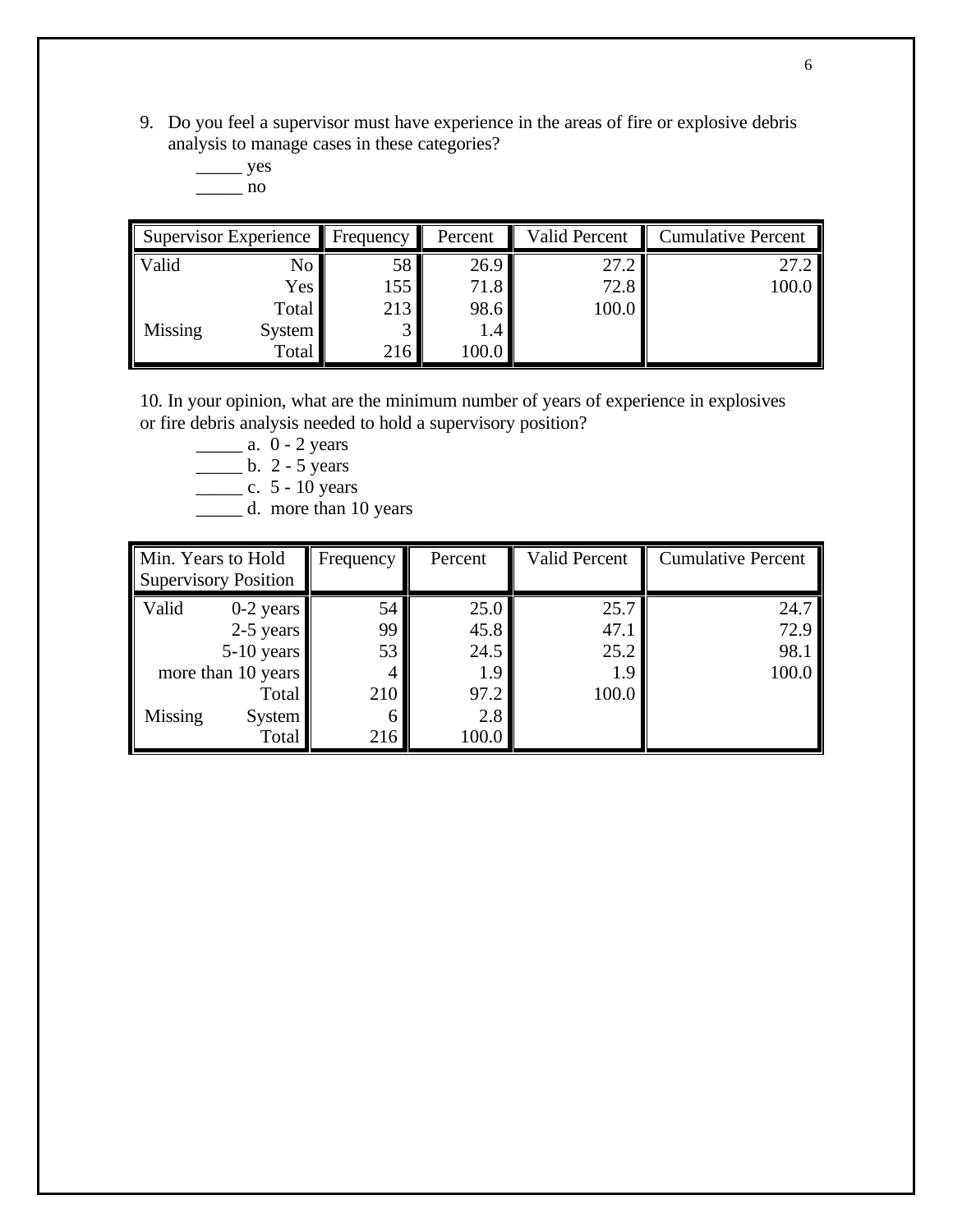11. In your opinion, what is the minimum number of years of work experience needed for a non-explosives or non-fire debris related individual to supervise analysts?

 $\frac{1}{2}$  a. 0 - 2 years  $\frac{b}{2}$  - 5 years  $\frac{\ }{2}$  c. 5 – 10 years \_\_\_\_\_ d. more than 10 years

| Years for non-fd or  | Frequency | Percent | Valid Percent | <b>Cumulative Percent</b> |
|----------------------|-----------|---------|---------------|---------------------------|
| ed to be supervisor  |           |         |               |                           |
| Valid<br>$0-2$ years | 21        | 9.7     | 10.4          | 10.4                      |
| 2-5 years            | 55        | 25.5    | 27.4          | 37.8                      |
| $5-10$ years         | 91        | 42.1    | 45.3          | 83.1                      |
| more than 10 years   | 34        | 15.7    | 16.9          | 100.0                     |
| Total                | 201       | 93.1    | 100.0         |                           |
| Missing<br>System    | 15        | 6.9     |               |                           |
| Total                | 216       | 100.0   |               |                           |

12. Does your supervisor have experience in explosives or fire debris analysis?

\_\_\_\_\_ a. Yes

\_\_\_\_\_ b. No

| Your Supervisor's<br>Experience |          | Frequency | Percent          | <b>Valid Percent</b> | <b>Cumulative Percent</b> |
|---------------------------------|----------|-----------|------------------|----------------------|---------------------------|
| Valid                           | $\rm No$ | 96        | 44.4             | 47.3                 | 47.3                      |
|                                 | Yes      | 107       | 49.5             | 52.7                 | 100.0                     |
|                                 | Total    | 203       | 94.0             | 100.0                |                           |
| Missing                         | System   | 13        | 6.0 <sub>1</sub> |                      |                           |
|                                 | Total    | 216       | 100.0            |                      |                           |

13. Is your laboratory accredited?

 $\frac{\phantom{0}}{\phantom{0}}$  a. No<br>b. Yes

If yes, by whom? $\frac{2}{\sqrt{2}}$ 

| Lab Accredited? |        | Frequency | Percent | Valid Percent | <b>Cumulative Percent</b> |
|-----------------|--------|-----------|---------|---------------|---------------------------|
| Valid           | No     | 86        | 39.8    | 40.4          | 40.4                      |
|                 | Yes    | 127       | 58.8    | 59.6          | 100.0                     |
|                 | Total  | 213       | 98.6    | 100.0         |                           |
| Missing         | System | っ         | 1.4     |               |                           |
|                 | Total  | 216       | 100.0   |               |                           |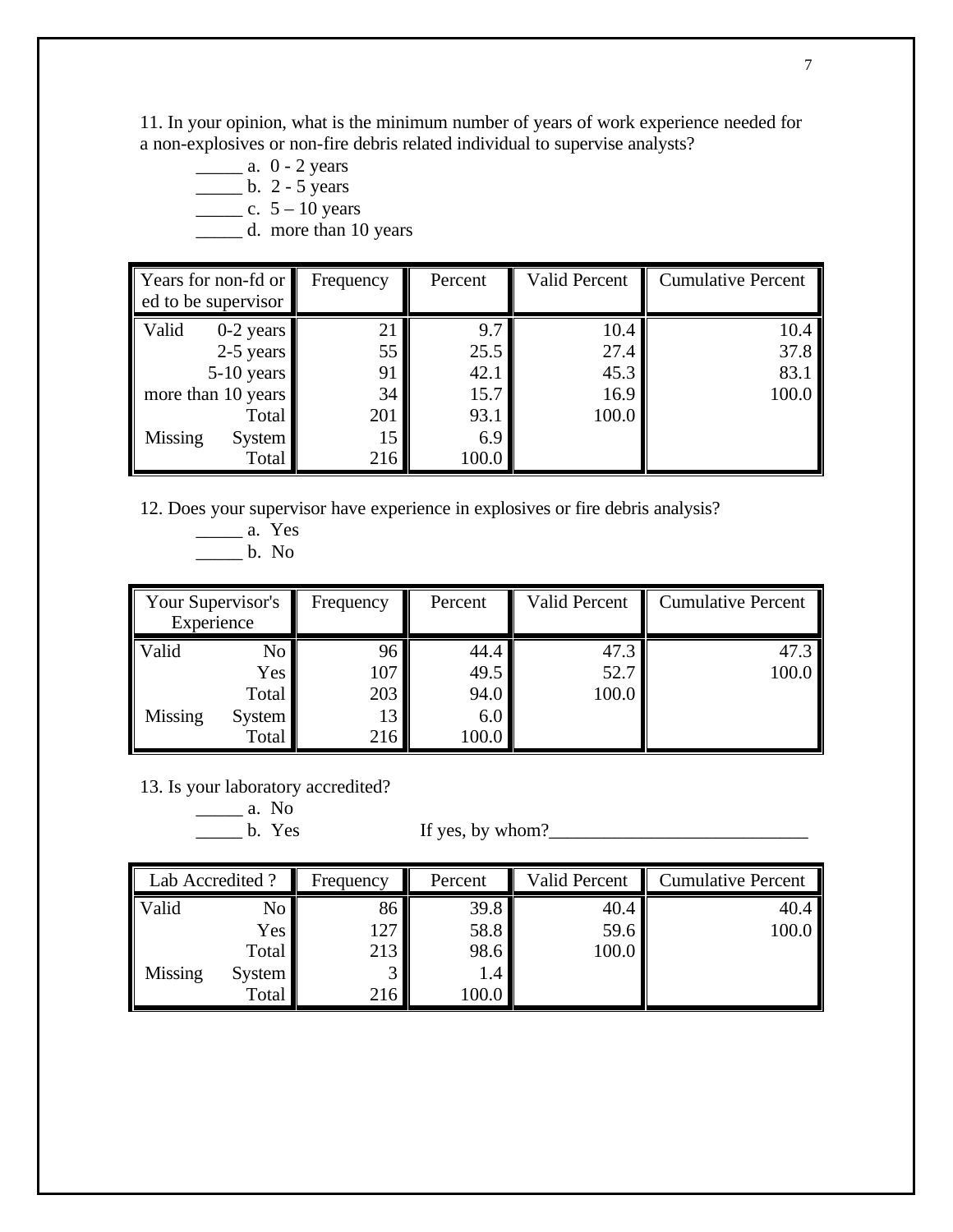| <b>Accrediting Body</b> | Frequency | Percent | <b>Valid Percent</b> | <b>Cumulative Percent</b> |
|-------------------------|-----------|---------|----------------------|---------------------------|
| Valid                   | 94        | 43.5    | 43.5                 | 43.5                      |
| <b>ACS</b>              |           | د.      | ر.,                  | 44.0                      |
| <b>AIHA</b>             |           |         |                      | 44.4                      |
| <b>ASCLD</b>            | 115       | 53.2    | 53.2                 | 97.7                      |
| <b>ASCLD, CALEA</b>     |           | 1.4     | 1.4                  | 99.1                      |
| <b>ASCLD, NY State</b>  |           | .5      | د.                   | 99.5                      |
| <b>ISO 9001</b>         |           |         |                      | 100.0                     |
| Total                   | 216       | 100.0   | 100.0                |                           |

14. If your laboratory is not accredited, is your laboratory currently seeking accreditation?

 $\frac{\phantom{aaaa}}{\phantom{aaaa}}$  a. No<br>b. Yes

If yes, by whom? $\frac{2}{\sqrt{2}}$ 

| Seeking Accreditation? |               | Frequency       | Percent | <b>Valid Percent</b> | <b>Cumulative Percent</b> |
|------------------------|---------------|-----------------|---------|----------------------|---------------------------|
| Valid                  | No            | 29 l            | 13.4    | 32.6                 | 32.6                      |
|                        | Yes           | 60 <sup>1</sup> | 27.8    | 67.4                 | 100.0                     |
|                        | Total         | 89              | 41.2    | 100.0                |                           |
| Missing                | <b>System</b> | 127             | 58.8    |                      |                           |
|                        | Total         | 216             | 100.0   |                      |                           |

| Seeking Accreditation Frequency<br>from whom? |     | Percent | Valid Percent | <b>Cumulative Percent</b> |
|-----------------------------------------------|-----|---------|---------------|---------------------------|
| Valid                                         | 159 | 73.6    | 73.6          | 73.6                      |
| <b>ASCLD</b>                                  | 56  | 25.9    | 25.9          | 99.5                      |
| <b>ISO</b>                                    |     |         | . J           | 100.0                     |
| Total                                         | 216 | 100.0   | 100.0         |                           |

15. Do you personally have American Board of Criminalistics (ABC) certification?

 $\frac{\phantom{0}}{\phantom{0}}$  a. No<br>b. Yes

If yes, Diplomate \_\_\_\_\_ or Fellow \_\_\_\_\_

If a Fellow, what field \_\_\_\_\_\_\_\_\_\_\_\_\_\_\_\_\_\_\_\_\_\_\_\_\_

| abc certification? |        | Frequency | Percent | Valid Percent | <b>Cumulative Percent</b> |
|--------------------|--------|-----------|---------|---------------|---------------------------|
| Valid              | No     | 72        | 79.6    | 80.8          | 80.8                      |
|                    | Yes    | 41        | 19.0    | 19.2          | 100.0                     |
|                    | Total  | 213       | 98.6    | 100.0         |                           |
| Missing            | System |           | 1.4     |               |                           |
|                    | Total  | 216       | 100.0   |               |                           |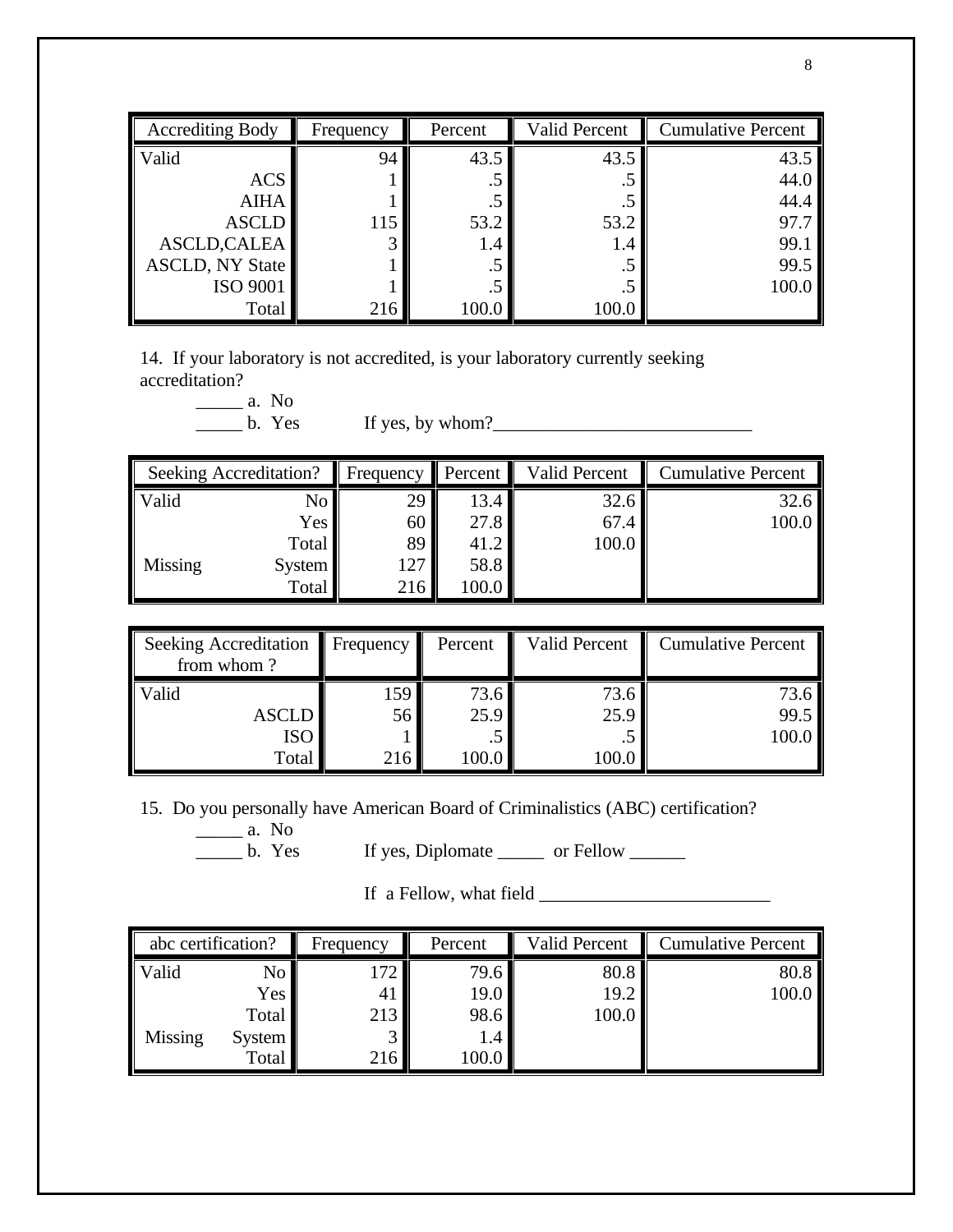|         | Diplomate/Fellow? | Frequency | Percent | Valid Percent | Cumulative Percent |
|---------|-------------------|-----------|---------|---------------|--------------------|
| Valid   | Diplomate         | 25        | 11.6    | 62.5          | 62.5               |
|         | <b>Fellow</b>     | 15        | 6.9     | 37.5          | 100.0              |
|         | Total             | 40        | 18.5    | 100.0         |                    |
| Missing | System            | 176       | 81.5    |               |                    |
|         | Total             | 216       | 100.0   |               |                    |

| Field of abc Fellow | Frequency | Percent | Valid Percent | <b>Cumulative Percent</b> |
|---------------------|-----------|---------|---------------|---------------------------|
| Valid               | 200       | 92.6    | 92.6          | 92.6                      |
| Cont. Substances    |           |         | $\ddotsc$     | 93.1                      |
| <b>Drugs</b>        |           | 9       |               | 94.0                      |
| FD/Paints Polymers  |           |         |               | 94.4                      |
| Fire Debris         |           | 5.1     | 5.1           | 99.5                      |
| Fire Debris/Drug    |           |         |               | 100.0                     |
| Total               | 216       | 100.0   | 100.          |                           |

16. How much do you believe ABC certification would promote professional development in your laboratory?

1 2 3 4 5 6 7 not at all very much

| Does abc Cert. Promote<br>Development |     |         |             | Minimum Maximum Mean Std. Deviation |
|---------------------------------------|-----|---------|-------------|-------------------------------------|
| Valid                                 | າດວ | $.00$ / | 7.00 3.1875 | 8594                                |

17. Please list memberships in any professional organizations to which you belong:

- 1 \_\_\_\_\_\_\_\_\_\_\_\_\_\_\_\_\_\_\_\_\_\_\_\_\_\_\_\_\_\_\_\_\_\_\_\_\_\_\_\_
- 2  $\frac{1}{2}$   $\frac{1}{2}$   $\frac{1}{2}$   $\frac{1}{2}$   $\frac{1}{2}$   $\frac{1}{2}$   $\frac{1}{2}$   $\frac{1}{2}$   $\frac{1}{2}$   $\frac{1}{2}$   $\frac{1}{2}$   $\frac{1}{2}$   $\frac{1}{2}$   $\frac{1}{2}$   $\frac{1}{2}$   $\frac{1}{2}$   $\frac{1}{2}$   $\frac{1}{2}$   $\frac{1}{2}$   $\frac{1}{2}$   $\frac{1}{2}$   $\frac{1}{2}$
- 3 \_\_\_\_\_\_\_\_\_\_\_\_\_\_\_\_\_\_\_\_\_\_\_\_\_\_\_\_\_\_\_\_\_\_\_\_\_\_\_\_
- 4 \_\_\_\_\_\_\_\_\_\_\_\_\_\_\_\_\_\_\_\_\_\_\_\_\_\_\_\_\_\_\_\_\_\_\_\_\_\_\_\_

| Professional Membership 1 | Frequency | Percent | Valid Percent | <b>Cumulative Percent</b> |
|---------------------------|-----------|---------|---------------|---------------------------|
| Valid                     | 15        | 6.9     | 6.9           | 6.9                       |
| <b>AAFS</b>               | 64        | 29.6    | 29.6          | 36.6                      |
| <b>ACAC</b>               |           |         | .J            | 37.0                      |
| <b>ACS</b>                | 28        | 13.0    | 13.0          | 50.0                      |
| <b>AFTE</b>               |           | 1.4     | 1.4           | 51.4                      |
| <b>ASCLD</b>              |           | 1.4     | 1.4           | 52.8                      |
| <b>CAC</b>                |           | 7.9     | 7.9           | 60.6                      |
| <b>CAFS</b>               |           | .5      | د.            | 61.                       |
| <b>CLIC</b>               |           | .5      | د.            | 61.6                      |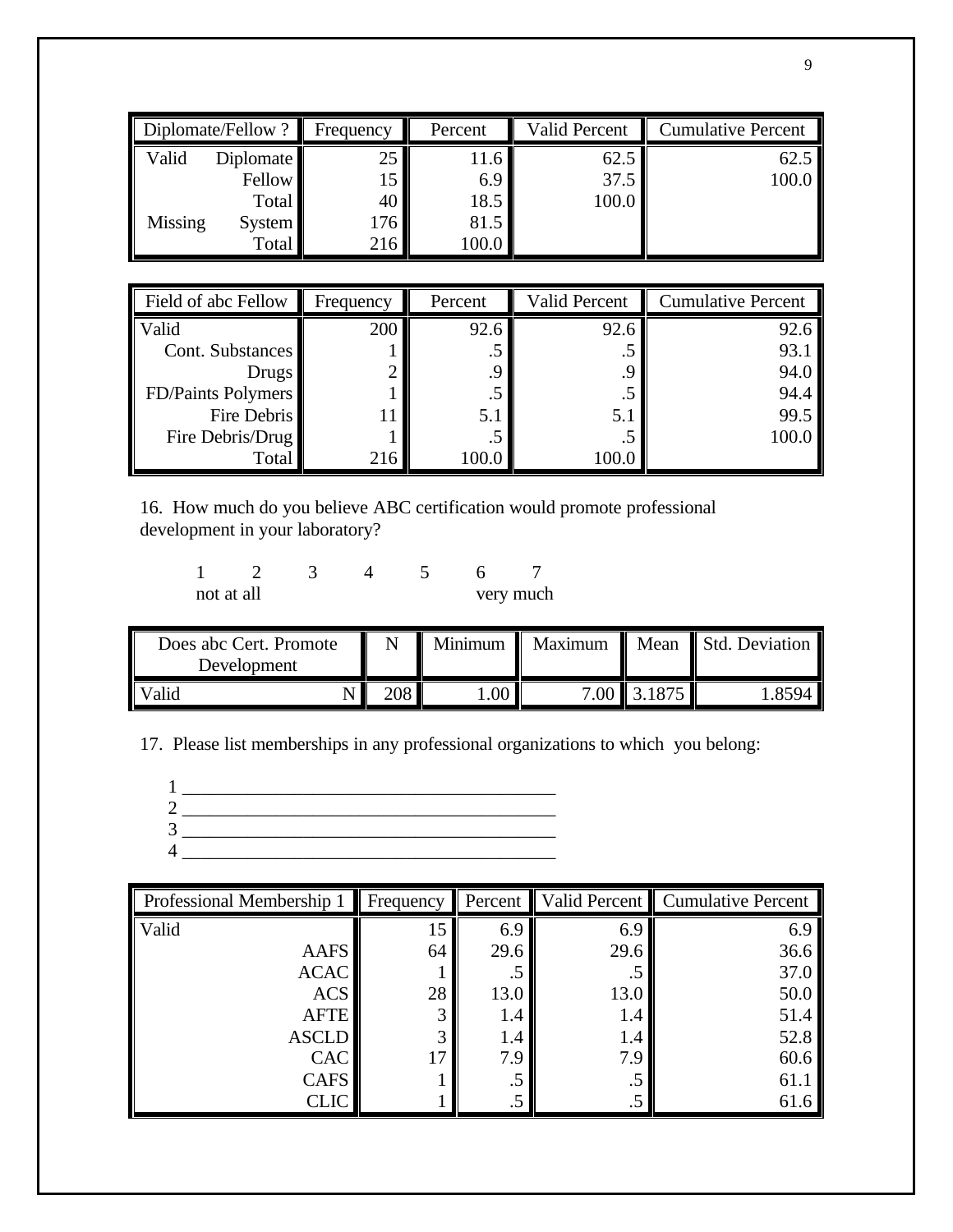| <b>CVFAA</b>   |                | .5    | .5    | 62.0  |
|----------------|----------------|-------|-------|-------|
| <b>IAAI</b>    | 13             | 6.0   | 6.0   | 68.1  |
| <b>IABTI</b>   | $\overline{2}$ | .9    | .9    | 69.0  |
| <b>ISEE</b>    |                | .5    | .5    | 69.4  |
| <b>LAFS</b>    |                | .5    | .5    | 69.9  |
| <b>MAAFS</b>   | $\overline{c}$ | .9    | .9    | 70.8  |
| <b>MAFS</b>    | 24             | 11.1  | 11.1  | 81.9  |
| <b>MWAFS</b>   | $\overline{2}$ | .9    | .9    | 82.9  |
| <b>NAFS</b>    | $\mathbf{1}$   | .5    | .5    | 83.3  |
| <b>NEAFS</b>   | 6              | 2.8   | 2.8   | 86.1  |
| <b>NWAFS</b>   | $\overline{4}$ | 1.9   | 1.9   | 88.0  |
| <b>NYMS</b>    | $\mathbf{1}$   | .5    | .5    | 88.4  |
| PGI            |                | .5    | .5    | 88.9  |
| <b>SAFS</b>    | 11             | 5.1   | 5.1   | 94.0  |
| SAS            | $\overline{2}$ | .9    | .9    | 94.9  |
| SSS            | 1              | .5    | .5    | 95.4  |
| <b>SWAFS</b>   | 8              | 3.7   | 3.7   | 99.1  |
| <b>TWG-FEX</b> |                | .5    | .5    | 99.5  |
| <b>TWFMAT</b>  |                | .5    | .5    | 100.0 |
| Total          | 218            | 100.0 | 100.0 |       |

| Professional Membership 2 | Frequency      | Percent | Valid Percent | <b>Cumulative Percent</b> |
|---------------------------|----------------|---------|---------------|---------------------------|
| Valid                     | 60             | 27.8    | 27.8          | 27.8                      |
| <b>AAFS</b>               | 17             | 7.9     | 7.9           | 35.6                      |
| <b>ACS</b>                | 8              | 3.7     | 3.7           | 39.4                      |
| <b>ACSR</b>               |                | .5      | .5            | 39.8                      |
| <b>AFTE</b>               |                | .5      | .5            | 40.3                      |
| <b>AIC</b>                | $\overline{2}$ | .9      | .9            | 41.2                      |
| <b>AIHA</b>               |                | .5      | .5            | 41.7                      |
| Alpha Chi Sigma           |                | .5      | .5            | 42.1                      |
| <b>ACSLD</b>              | 5              | 2.3     | 2.3           | 44.4                      |
| <b>ASM</b>                |                | .5      | .5            | 44.9                      |
| <b>ASTM</b>               | 5              | 2.3     | 2.3           | 47.2                      |
| ASTM-E30                  |                | .5      | .5            | 47.7                      |
| CAC                       | 11             | 5.1     | 5.1           | 52.8                      |
| <b>CACLD</b>              |                | .5      | .5            | 53.2                      |
| <b>CADA</b>               |                | .5      | .5            | 53.7                      |
| <b>CALD</b>               |                | .5      | .5            | 54.2                      |
| <b>CAT</b>                | $\overline{2}$ | .9      | .9            | 55.1                      |
| <b>CFDV</b>               |                | .5      | .5            | 55.6                      |
| Clandestine Lab           |                | .5      | .5            | 56.0                      |
| <b>CLIC</b>               | 4              | 1.9     | 1.9           | 57.9                      |
| <b>CLICA</b>              |                | .5      | .5            | 58.3                      |
| <b>FSS</b>                |                | .5      | .5            | 58.8                      |
| GA Microscopial           |                | .5      | .5            | 59.3                      |

10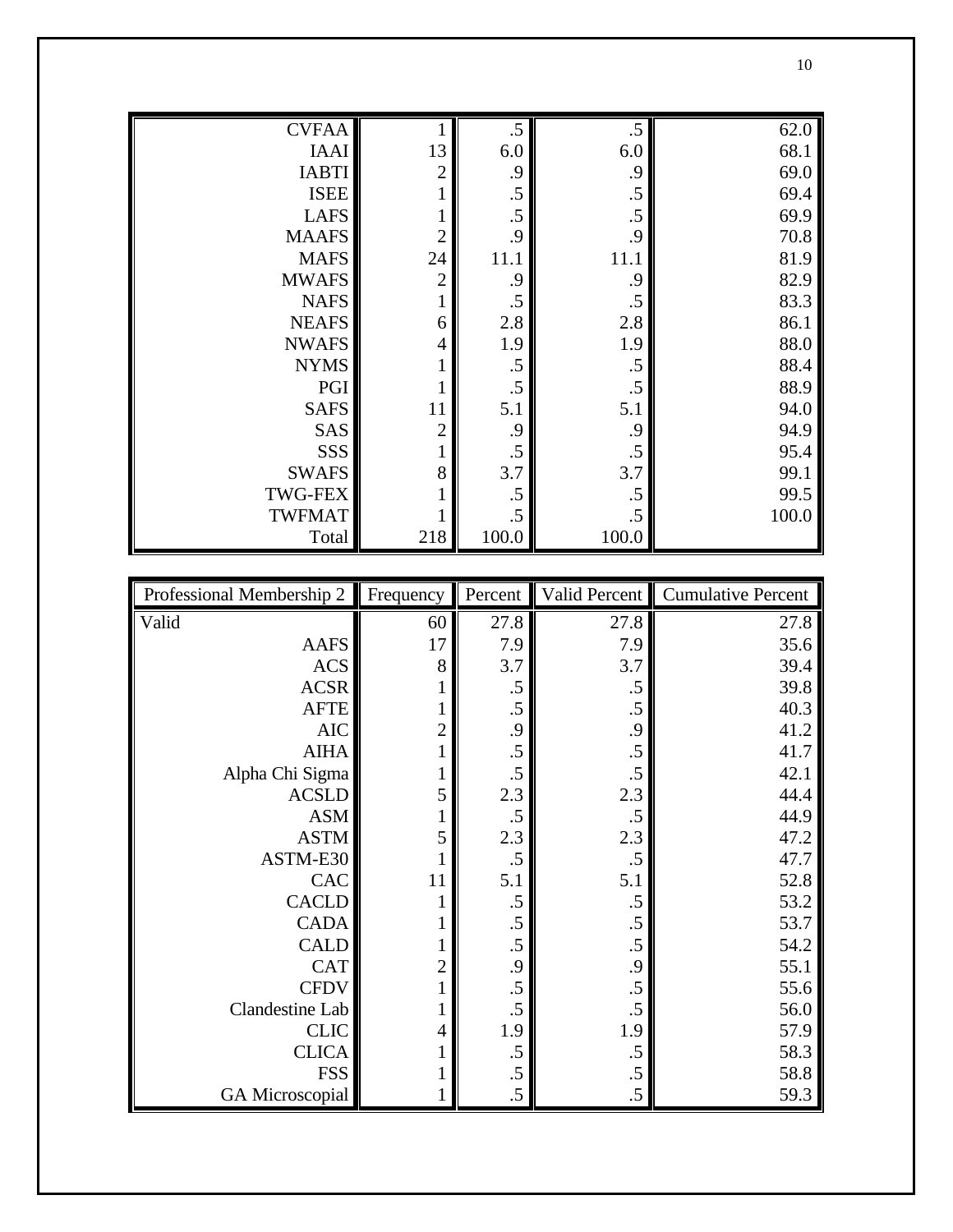| <b>IAAI</b>   | 11             | 5.1       | 5.1   | 64.4  |
|---------------|----------------|-----------|-------|-------|
| <b>IABTI</b>  | $\overline{4}$ | 1.9       | 1.9   | 66.2  |
| <b>IAI</b>    | $\overline{4}$ | 1.9       | 1.9   | 68.1  |
| <b>IAIAAI</b> |                | .5        | .5    | 68.5  |
| <b>IAVTI</b>  |                | .5        | .5    | 69.0  |
| IDI           |                | .5        | .5    | 69.4  |
| IL Adv. Com.  |                | .5        | .5    | 69.9  |
| <b>LIMGS</b>  | 1              | .5        | .5    | 70.4  |
| <b>MAAFS</b>  | $\overline{4}$ | 1.9       | 1.9   | 72.2  |
| <b>MAFS</b>   | 19             | 8.8       | 8.8   | 81.0  |
| <b>MSA</b>    |                | .5        | .5    | 81.5  |
| <b>MWAFS</b>  | 3              | 1.4       | 1.4   | 82.9  |
| <b>NEAFS</b>  | $\overline{c}$ | $\cdot$ 9 | .9    | 83.8  |
| <b>NJAFS</b>  | $\mathbf{1}$   | .5        | .5    | 84.3  |
| <b>NSC</b>    | 1              | .5        | .5    | 84.7  |
| <b>NWAFS</b>  | 3              | 1.4       | 1.4   | 86.1  |
| <b>RMDIAI</b> |                | .5        | .5    | 86.6  |
| <b>SAFS</b>   | 15             | 6.9       | 6.9   | 93.5  |
| <b>SCAAG</b>  |                | .5        | .5    | 94.0  |
| <b>SCIAI</b>  |                | .5        | .5    | 94.4  |
| Sigma Xi      |                | .5        | .5    | 94.9  |
| <b>SWAFS</b>  | 7              | 3.2       | 3.2   | 98.1  |
| <b>SWAS</b>   | $\mathbf{1}$   | $.5\,$    | .5    | 98.6  |
| <b>TWGMAT</b> | 3              | 1.4       | 1.4   | 100.0 |
| Total         | 216            | 100.0     | 100.0 |       |

| Professional Membership 3 | Frequency      | Percent | Valid Percent | <b>Cumulative Percent</b> |
|---------------------------|----------------|---------|---------------|---------------------------|
| Valid                     | 118            | 54.6    | 54.6          | 54.6                      |
| <b>AAFS</b>               | 3              | 1.4     | 1.4           | 56.0                      |
| <b>ABA</b>                |                | .5      | .5            | 56.5                      |
| <b>ABC</b>                | 2              | .9      | .9            | 57.4                      |
| <b>ACFE</b>               | $\overline{2}$ | .9      | .9            | 58.3                      |
| <b>ACS</b>                | 4              | 1.9     | 1.9           | 60.2                      |
| <b>ACSR</b>               |                | .5      | .5            | 60.6                      |
| <b>AFTE</b>               |                | .5      | .5            | 61.1                      |
| <b>AIC</b>                |                | .5      | .5            | 61.6                      |
| <b>AOAC</b>               |                | .5      | .5            | 62.0                      |
| <b>ASCLD</b>              | 3              | 1.4     | 1.4           | 63.4                      |
| <b>ASTM</b>               | 3              | 1.4     | 1.4           | 64.8                      |
| ASTM-E30                  |                | .9      | .9            | 65.7                      |
| <b>AWMA</b>               |                | .5      | $.5\,$        | 66.2                      |
| <b>CAC</b>                | 3              | 1.4     | 1.4           | 67.6                      |
| <b>CIFIA</b>              |                | .5      | .5            | 68.1                      |
| <b>CLIC</b>               | 8              | 3.7     | 3.7           | 71.8                      |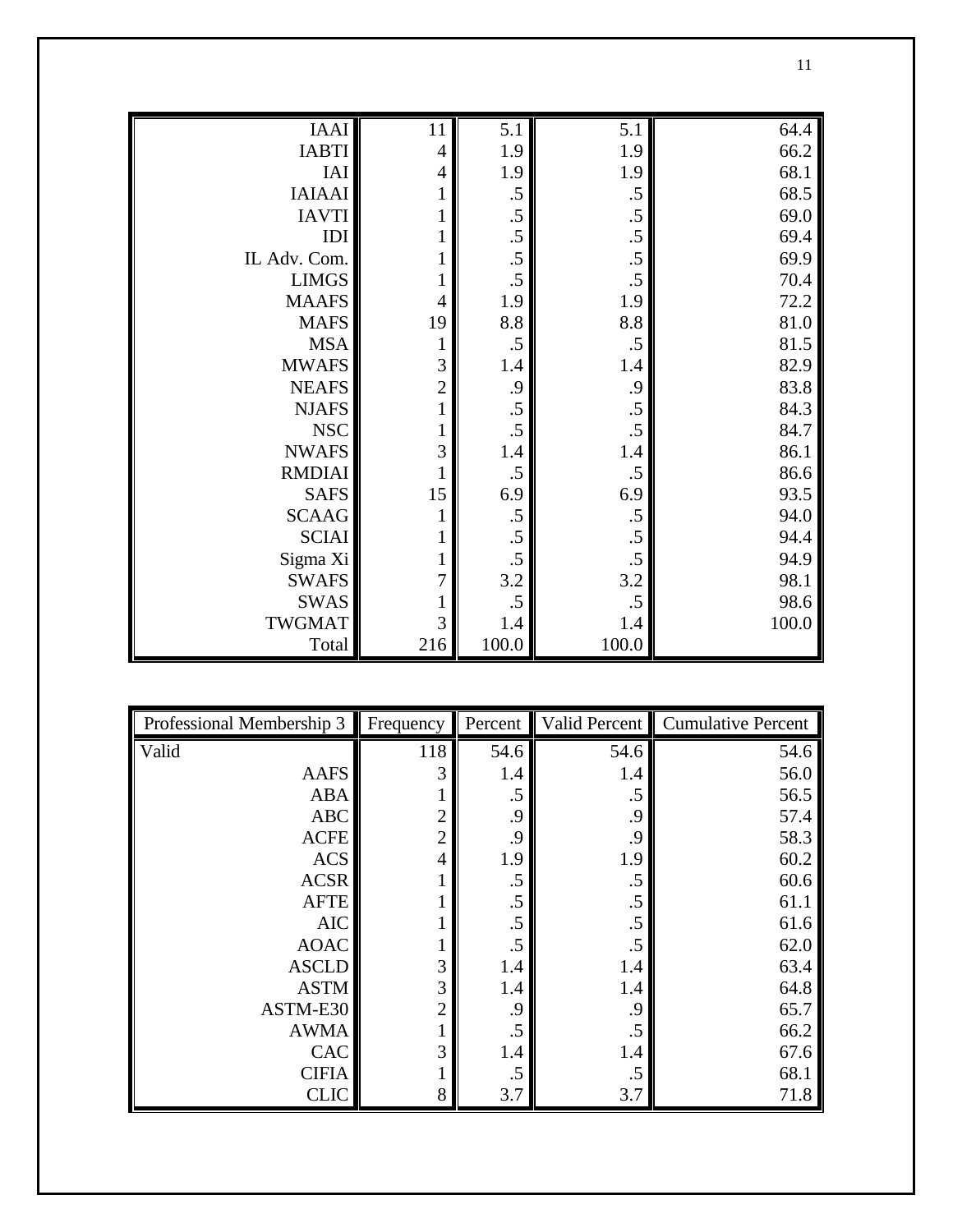| <b>FSS</b>                  |                | .5              | .5        | 72.2  |
|-----------------------------|----------------|-----------------|-----------|-------|
| <b>IAAA</b>                 |                | .5              | .5        | 72.7  |
| <b>IAAI</b>                 | 21             | 9.7             | 9.7       | 82.4  |
| <b>IABII</b>                |                | .5              | .5        | 82.9  |
| <b>IABTI</b>                |                | .5              | .5        | 83.3  |
| <b>IACAP</b>                | 1              | .5              | .5        | 83.8  |
| <b>IACT</b>                 | $\overline{c}$ | .9              | .9        | 84.7  |
| $\ensuremath{\mathrm{IAI}}$ | $\overline{c}$ | .9              | .9        | 85.6  |
| <b>IFE</b>                  |                | $\overline{.5}$ | .5        | 86.1  |
| KS-IAI                      |                | $\overline{.5}$ | .5        | 86.6  |
| <b>LAFS</b>                 |                | $\overline{.5}$ | .5        | 87.0  |
| <b>MAAFS</b>                | 3              | 1.4             | 1.4       | 88.4  |
| <b>MAFS</b>                 |                | .5              | .5        | 88.9  |
| Microscopial Soc            | 1              | .5              | .5        | 89.4  |
| $\bf{MSI}$                  |                | $\overline{.5}$ | .5        | 89.8  |
| <b>MSSC</b>                 |                | .5              | .5        | 90.3  |
| <b>NAFS</b>                 |                | $\overline{.5}$ | .5        | 90.7  |
| <b>NFPA</b>                 |                | $\overline{.5}$ | .5        | 91.2  |
| <b>NCAAI</b>                |                | $\overline{.5}$ | .5        | 91.7  |
| <b>NEAFS</b>                | $\overline{c}$ | .9              | .9        | 92.6  |
| <b>NWAFS</b>                | $\overline{c}$ | .9              | .9        | 93.5  |
| <b>NYSFI</b>                |                | $\overline{.5}$ | .5        | 94.0  |
| <b>RMS</b>                  |                | $\overline{.5}$ | .5        | 94.4  |
| <b>RSC</b>                  |                | .5              | .5        | 94.9  |
| <b>SAFS</b>                 | 7              | 3.2             | 3.2       | 98.1  |
| SMSI                        |                | .5              | .5        | 98.6  |
| <b>SWAFS</b>                | $\overline{c}$ | .9              | .9        | 99.5  |
| World EOD                   | 1              | .5              | .5        | 100.0 |
| Total                       | 216            | $100.0\,$       | $100.0\,$ |       |

| Professional Membership 4 | Frequency      | Percent | Valid Percent | Cumulative Percent |
|---------------------------|----------------|---------|---------------|--------------------|
| Valid                     | 160            | 74.1    | 74.1          | 74.1               |
| <b>AAFS</b>               |                | .9      | .9            | 75.0               |
| <b>ABC</b>                |                | .5      | .5            | 75.5               |
| <b>ACFE</b>               |                | $.5\,$  | .5            | 75.9               |
| <b>ACS</b>                |                | .5      | .5            | 76.4               |
| <b>ASCLD</b>              |                | .5      | .5            | 76.9               |
| <b>ASCP</b>               |                | .9      | .9            | 77.8               |
| <b>ASTM</b>               | 8              | 3.7     | 3.7           | 81.5               |
| ASTM E-30                 |                | .9      | .9            | 82.4               |
| <b>CLIC</b>               | $\overline{2}$ | .9      | 9.            | 83.3               |
| <b>CSMS</b>               |                | .5      | .5            | 83.8               |
| <b>FS</b>                 |                | .5      | .5            | 84.3               |
| <b>FSCPM</b>              |                | .5      | .5            | 84.7               |
| <b>GFIA</b>               |                | $.5\,$  | .5            | 85.2               |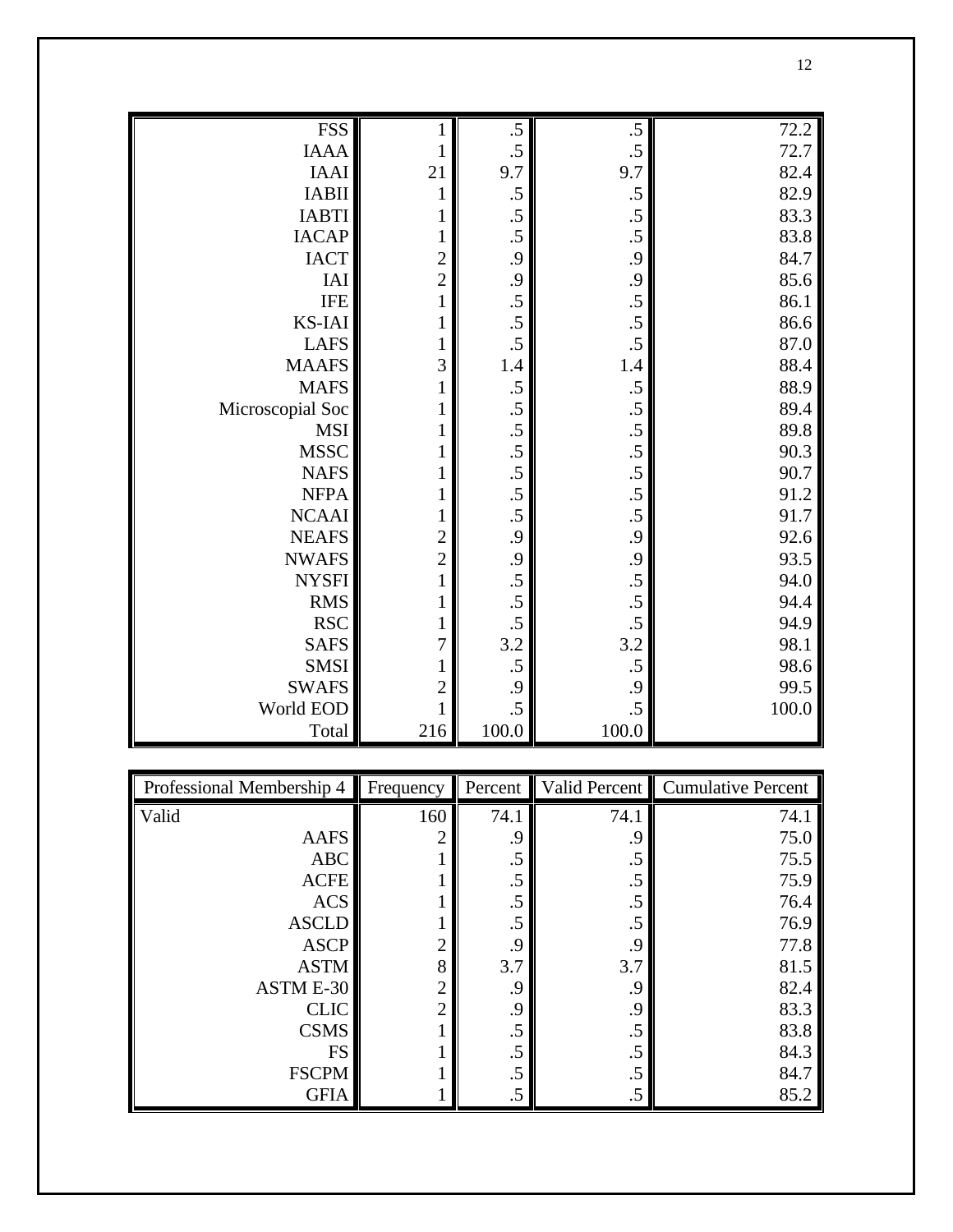| <b>IAAI</b>    | 6              | 2.8   | 2.8   | 88.0  |
|----------------|----------------|-------|-------|-------|
| <b>IABPA</b>   | 2              | .9    | .9    | 88.9  |
| <b>IABTI</b>   | 3              | 1.4   | 1.4   | 90.3  |
| <b>IACA</b>    |                | .5    | .5    | 90.7  |
| <b>IAEE</b>    |                | .5    | .5    | 91.2  |
| <b>IMS</b>     |                | .5    | .5    | 91.7  |
| <b>MAFS</b>    | 3              | 1.4   | 1.4   | 93.1  |
| <b>MTASCP</b>  |                | .5    | .5    | 93.5  |
| <b>NCIAAI</b>  |                | .5    | .5    | 94.0  |
| <b>NFPA</b>    |                | .5    | .5    | 94.4  |
| <b>NSDIAI</b>  |                | .5    | .5    | 94.9  |
| <b>NYSCLAC</b> |                | .5    | .5    | 95.4  |
| <b>NYSFS</b>   |                | .5    | .5    | 95.8  |
| <b>RICA</b>    |                | .5    | .5    | 96.3  |
| <b>SAFS</b>    | 3              | 1.4   | 1.4   | 97.7  |
| SAS            | $\overline{2}$ | .9    | .9    | 98.6  |
| <b>SWAFS</b>   | 2              | .9    | .9    | 99.5  |
| <b>UFSA</b>    |                | .5    | .5    | 100.0 |
| Total          | 216            | 100.0 | 100.0 |       |

# **Job Description**

18. Please indicate which of the following investigative activities you perform as:

|                      | <b>Fire Debris</b> | <b>Explosives Analyst</b> | Times per year |
|----------------------|--------------------|---------------------------|----------------|
|                      | <b>Analyst</b>     |                           |                |
| Crime scene          |                    |                           |                |
| investigation        |                    |                           |                |
| Rendering situations | XXXXXXXXXXXXXXX    |                           |                |
| safe                 | XXXXXXXXXXXXXXX    |                           |                |
| Incendiary devices   |                    |                           |                |
| Intact explosives    | XXXXXXXXXXXXXXX    |                           |                |
| analysis             | XXXXXXXXXXXXXXXX   |                           |                |
| Residue analysis     |                    |                           |                |
| Component            |                    |                           |                |
| evaluation           |                    |                           |                |
| Ignitable residue    |                    | XXXXXXXXXXXXXXX           |                |
| analysis             |                    | XXXXXXXXXXXXXXX           |                |
| Crime scene          |                    |                           |                |
| reconstruction       |                    |                           |                |
| Fire modeling        |                    | XXXXXXXXXXXXXXX           |                |
| Executing search     |                    |                           |                |
| Warrants             |                    |                           |                |
|                      |                    |                           |                |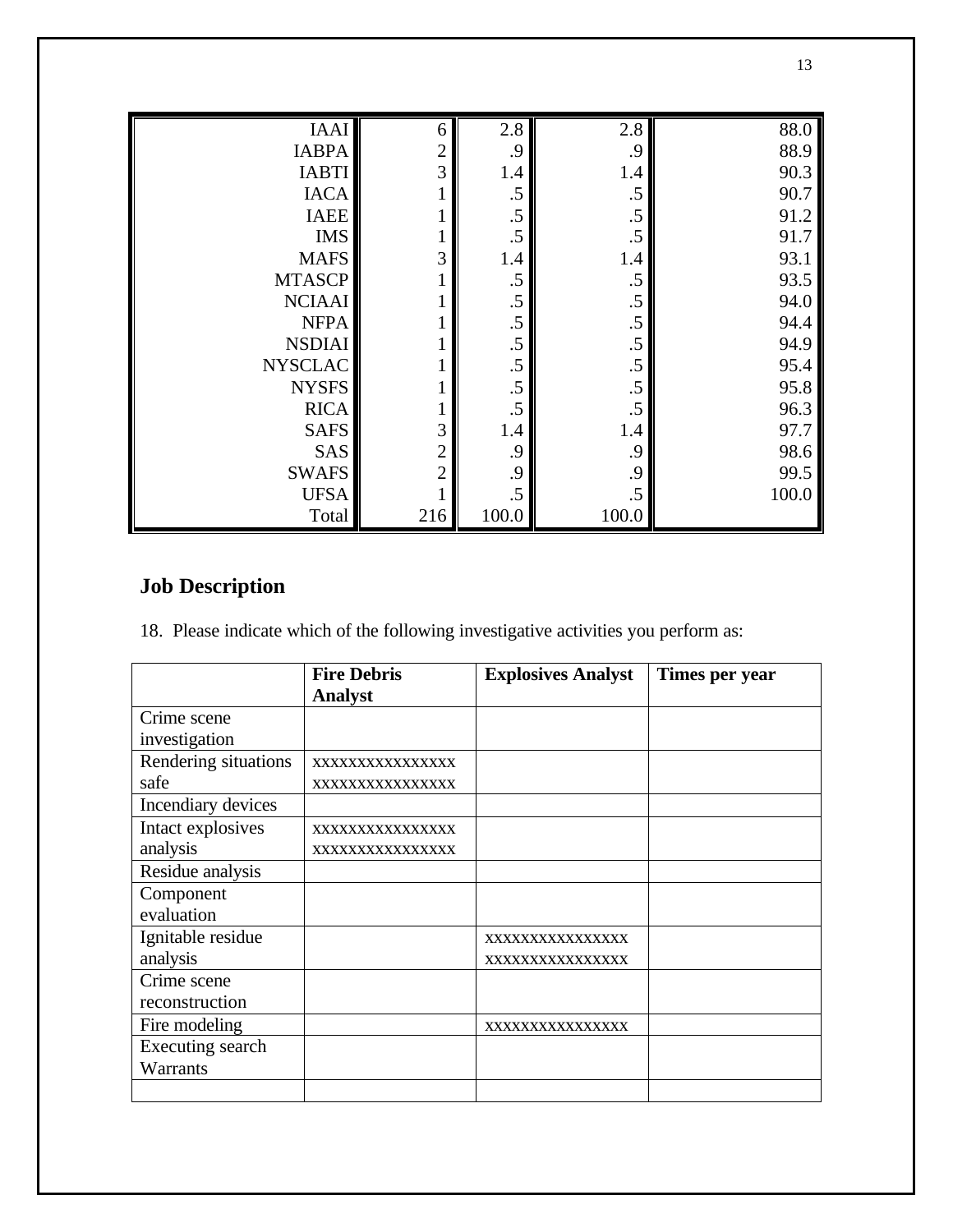| Which Investigative Activities Do You<br>Perform? | Frequency<br>(Yes) | Percent<br>(Yes) |
|---------------------------------------------------|--------------------|------------------|
| Fire Debris - Crime Scene Investigation           | 46                 | 21.3             |
| Fire Debris - Incendiary Devices                  | 65                 | 30.1             |
| Fire Debris - Residue Analysis                    | 112                | 51.9             |
| Fire Debris - Component Evaluation                | 74                 | 34.3             |
| Fire Debris - Ignitable Residue Analysis          | 159                | 73.6             |
| Fire Debris - Crime Scene Reconstruction          | 11                 | 5.1              |
| Fire Debris - Fire Modeling                       |                    | $.5\,$           |
| Fire Debris - Executing Search Warrants           | 2                  | .9               |
| Explos. Analysis-Crime Scene Investigation        | 32                 | 14.8             |
| Explos. Analysis-Render Situations Safe           | 6                  | 2.8              |
| Explos. Analysis-Incendiary Devices               | 47                 | 21.8             |
| Explos. Analysis-Intact Explosives Analysis       | 51                 | 23.6             |
| Explos. Analysis-Residue Analysis                 | 81                 | 37.5             |
| Explos. Analysis-Component Evaluation             | 56                 | 25.9             |
| Explos. Analysis-Crime Scene Reconstruct.         | 12                 | 5.6              |
| Explos. Analysis-Executing Search Warrants        | 11                 | 5.1              |

| How Many Times Per Year Do You Perform | N   | Min. | Max.    | Mean     | Std.      |
|----------------------------------------|-----|------|---------|----------|-----------|
| These Investigative Activities?        |     |      |         |          | Deviation |
| Crime Scene Investigation              | 158 | .00  | 20.00   | 1.4      | 3.31      |
| <b>Render Situations Safe</b>          | 158 | .00  | 10.00   | < 1      | 8.25      |
| <b>Incendiary Devices</b>              | 158 | .00  | 120.00  | 5.0      | 14.08     |
| <b>Intact Explosives Analysis</b>      | 158 | .00  | 60.00   | 3.3      | 9.20      |
| Residue Analysis                       | 159 | .00  | 750.00  | 55.4     | 114.00    |
| <b>Component Evaluation</b>            | 156 | .00  | 800.00  | 25.9     | 95.67     |
| Ignitable Residue Analysis             | 158 | .00  | 3000.00 | 128.9    | 346.41    |
| Crime Scene Reconstruction             | 157 | .00  | 800.00  | 6.0      | 63.87     |
| Fire Modeling                          | 156 | 00.  | 5.00    | $\leq 1$ | .40       |
| <b>Executing Search Warrants</b>       | 156 | .00  | 10.00   | $\leq 1$ | 1.05      |
| Valid N                                | 149 |      |         |          |           |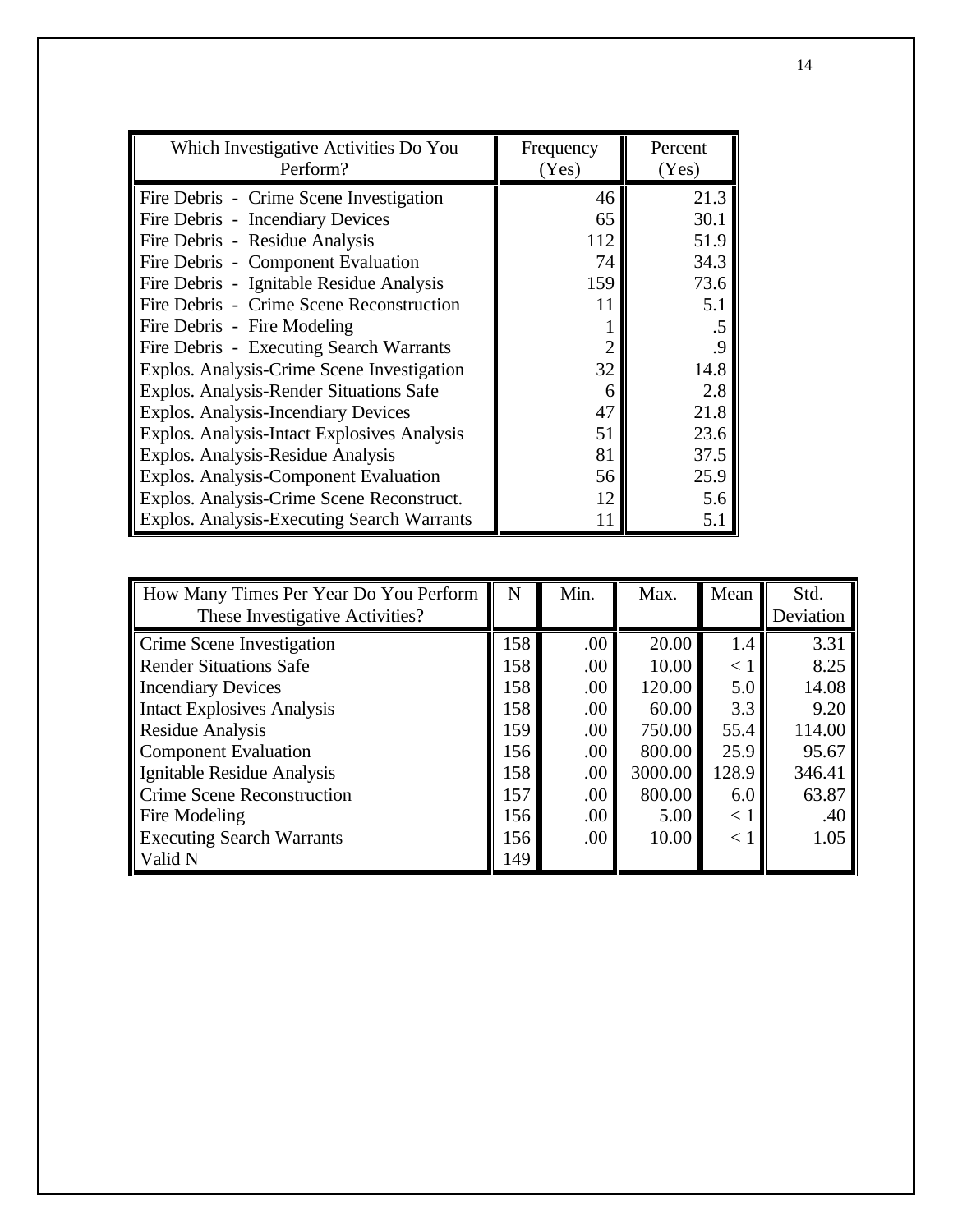19. Indicate which of the following laboratory procedures you perform and how many times per year you perform each

| <b>Procedure</b>                                  | Number of times per year |  |
|---------------------------------------------------|--------------------------|--|
| Intact low explosives                             |                          |  |
| Intact high explosives                            |                          |  |
| Intact improvised explosives                      |                          |  |
| Post-blast low explosives                         |                          |  |
| Post-blast high explosives                        |                          |  |
| Post-blast improvised explosives                  |                          |  |
| Post-blast improvised explosive device components |                          |  |
| Ignitable liquid analysis                         |                          |  |
| Ignitable liquid residue (debris) analysis        |                          |  |
| Intact incendiary device component analysis       |                          |  |

Post-ignition incendiary device component analysis \_\_\_\_\_\_

| Which Laboratory Procedures Do You                 |     | Frequency | Percent |       |           |
|----------------------------------------------------|-----|-----------|---------|-------|-----------|
| Perform?                                           |     | (Yes)     | (Yes)   |       |           |
| <b>Intact Low Explosives</b>                       |     | 75        |         | 34.7  |           |
| <b>Intact High Explosives</b>                      |     | 51        |         | 23.6  |           |
| <b>Intact Improvised Explosives</b>                |     | 55        |         | 25.5  |           |
| <b>Post-Blast Low Explosives</b>                   |     | 86        |         | 39.8  |           |
| Post-Blast High Explosives                         |     | 46        |         | 21.3  |           |
| <b>Post-Blast Improvised Explosives</b>            |     | 70        |         | 32.4  |           |
| Post-Blast Improv. Expl. Device Components         |     | 56        |         | 25.9  |           |
| Ignitable Liquid Analysis                          |     | 170       |         | 78.7  |           |
| Ignitable Liquid Residue (Debris) Analysis         |     | 171       |         | 79.2  |           |
| <b>Intact Incendiary Device Component Analysis</b> |     | 68        |         | 31.5  |           |
| Post-Ignition Incend. Dev. Component Analy.        |     | 80        |         | 37.0  |           |
| How Many Times Per Year Do You Perform             | N   | Min.      | Max.    | Mean  | Std.      |
| <b>These Laboratory Procedures?</b>                |     |           |         |       | Deviation |
| <b>Intact Low Explosives</b>                       | 189 | .00       | 100.00  | 4.29  | 11.49     |
| <b>Intact High Explosives</b>                      | 189 | .00       | 60.00   | 1.26  | 5.06      |
| <b>Intact Improvised Explosives</b>                | 188 | .00       | 30.00   | 1.71  | 4.61      |
| Post-Blast Low Explosives                          | 188 | .00       | 100.00  | 4.89  | 12.87     |
| Post-Blast High Explosives                         | 187 | .00       | 100.00  | 1.46  | 8.67      |
| Post-Blast Improvised Explosives                   | 187 | .00       | 100.00  | 2.74  | 8.64      |
| Post-Blast Improv. Expl. Device Components         | 186 | .00       | 150.00  | 3.55  | 14.55     |
| Ignitable Liquid Analysis                          | 185 | .00       | 2000.00 | 72.41 | 231.9     |
| Ignitable Liquid Residue (Debris) Analysis         | 185 | .00       | 4700.00 | 200.9 | 490.7     |
| <b>Intact Incendiary Device Component Analysis</b> | 184 | .00       | 300.00  | 4.55  | 24.25     |
| Post-Ignition Incend. Dev. Component Analy.        | 183 | .00       | 300.00  | 6.51  | 26.55     |
| Valid N                                            | 177 | .00.      |         |       |           |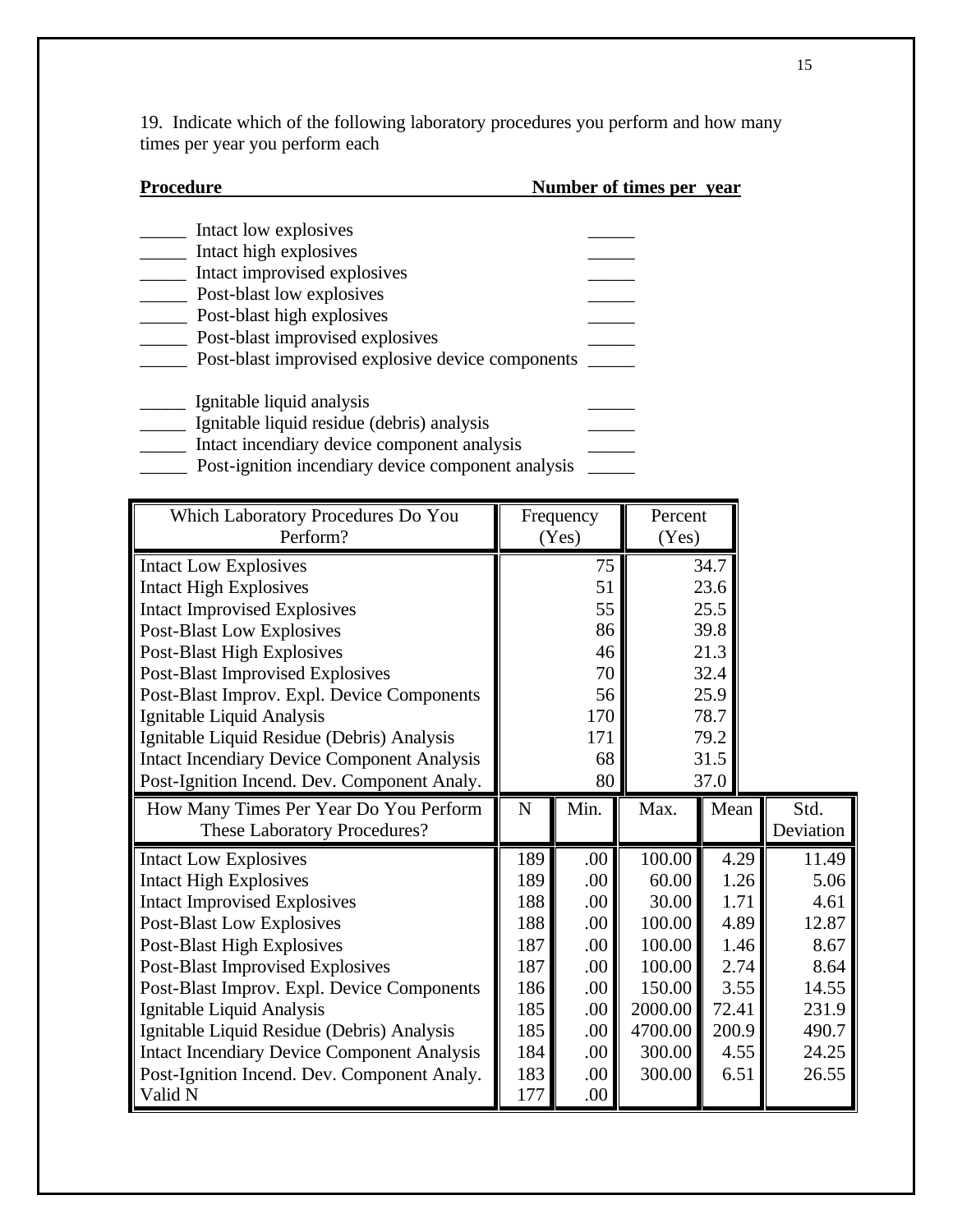# **Education and Training**

20. Rate how important you believe each of the following courses are as part of the educational background of explosives and fire debris analysts:

|                             |                             |  | 6 |                              |
|-----------------------------|-----------------------------|--|---|------------------------------|
|                             | not at all important        |  |   | very important               |
| <b>Explosives Analysts:</b> |                             |  |   | <b>Fire Debris Analysts:</b> |
|                             | General chemistry           |  |   | General chemistry            |
|                             | Organic chemistry           |  |   | Organic chemistry            |
|                             | Advanced organic chemistry  |  |   | Advanced organic chemistry   |
|                             | Analytical chemistry        |  |   | Analytical chemistry         |
|                             | Inorganic chemistry         |  |   | Inorganic chemistry          |
|                             | Physical chemistry          |  |   | Physical chemistry           |
|                             | Introductory physics        |  |   | Introductory physics         |
|                             | Advanced physics            |  |   | Advanced physics             |
|                             | Instrumental analysis       |  |   | Instrumental analysis        |
|                             | <b>Advanced mathematics</b> |  |   | <b>Advanced mathematics</b>  |
| Other                       |                             |  |   | Other                        |

| Rate Importance of These Courses As Part of       | N   | Min. | Max. | Mean   | Std.      |
|---------------------------------------------------|-----|------|------|--------|-----------|
| <b>Educational Background of Analysts</b>         |     |      |      |        | Deviation |
| <b>Explosives Analysts - General Chemistry</b>    | 118 | 1.00 | 7.00 | 6.3475 | 1.1276    |
| <b>Explosives Analysts - Organic Chemistry</b>    | 116 | 3.00 | 7.00 | 6.1293 | 1.0260    |
| Explosives Analysts - Adv.Organic Chemistry       | 116 | 1.00 | 7.00 | 4.3362 | 1.8127    |
| <b>Explosives Analysts - Analytical Chemistry</b> | 115 | 1.00 | 7.00 | 6.0783 | 1.2783    |
| <b>Explosives Analysts - Inorganic Chemistry</b>  | 115 | 2.00 | 7.00 | 5.6870 | 1.1948    |
| <b>Explosives Analysts - Physical Chemistry</b>   | 116 | 1.00 | 7.00 | 4.0431 | 1.7011    |
| <b>Explosives Analysts - Introductory Physics</b> | 116 | 1.00 | 7.00 | 4.4397 | 1.7108    |
| <b>Explosives Analysts - Advanced Physics</b>     | 116 | 1.00 | 7.00 | 3.0948 | 1.7345    |
| Explosives Analysts - Instrumental Analysis       | 118 | 4.00 | 7.00 | 6.5169 | .7924     |
| <b>Explosives Analysts - Advanced Mathematics</b> | 116 | 1.00 | 7.00 | 3.1379 | 1.6780    |
| <b>Explosives Analysts - Other</b>                | 15  | 4.00 | 7.00 | 6.4000 | .9103     |
| Fire Debris - General Chemistry                   | 188 | 1.00 | 7.00 | 6.2021 | 1.1616    |
| Fire Debris - Organic Chemistry                   | 187 | 3.00 | 7.00 | 6.3422 | .9043     |
| Fire Debris - Adv.Organic Chemistry               | 184 | 1.00 | 7.00 | 4.6630 | 1.6972    |
| Fire Debris - Analytical Chemistry                | 186 | 1.00 | 7.00 | 5.9946 | 1.3656    |
| Fire Debris - Inorganic Chemistry                 | 184 | 1.00 | 7.00 | 4.5054 | 1.6229    |
| Fire Debris - Physical Chemistry                  | 186 | 1.00 | 7.00 | 3.9409 | 1.7090    |
| Fire Debris - Introductory Physics                | 185 | 1.00 | 7.00 | 4.2973 | 1.7299    |
| Fire Debris - Advanced Physics                    | 184 | 1.00 | 7.00 | 2.9674 | 1.6023    |
| Fire Debris - Instrumental Analysis               | 187 | 1.00 | 7.00 | 6.5722 | .8025     |
| <b>Fire Debris - Advanced Mathematics</b>         | 185 | 1.00 | 7.00 | 3.1243 | 1.6187    |
| Fire Debris - Other                               | 12  | 3.00 | 7.00 | 6.0833 | 1.3790    |
| Valid N                                           | 6   |      |      |        |           |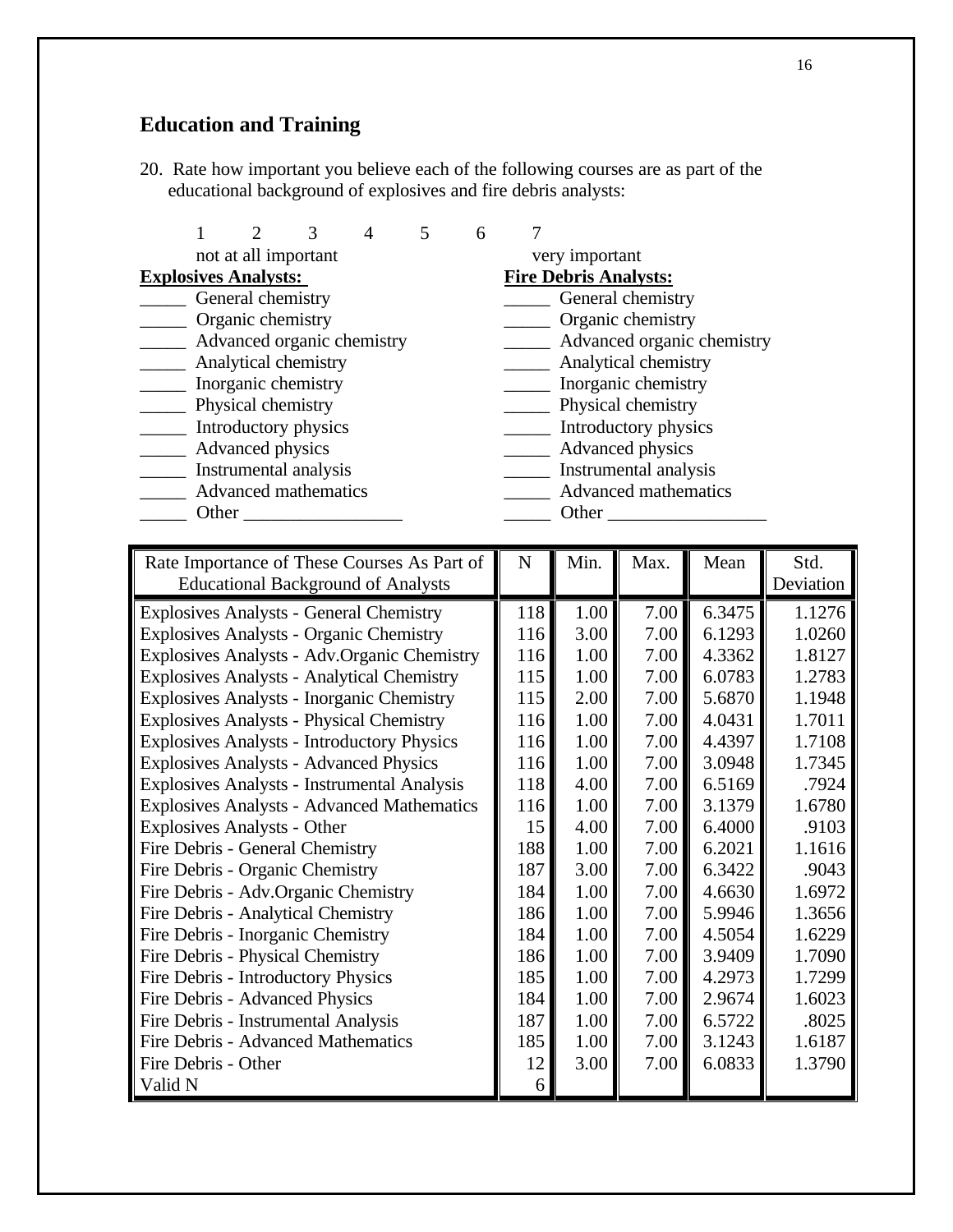21. In your opinion, what is the minimum on the job training needed for a new explosives or fire debris analyst with no forensic experience (4 year degree, but no practical experience)?

- \_\_\_\_\_ a. zero to two months
- \_\_\_\_\_ b. between two and six months
- \_\_\_\_\_ c. six months to one year
- \_\_\_\_\_ d. one to two years
- \_\_\_\_\_ e. greater than two years

| Minimum OTJ Training, |                        | Frequency | Percent | Valid Percent | <b>Cumulative Percent</b> |
|-----------------------|------------------------|-----------|---------|---------------|---------------------------|
|                       | no forensic experience |           |         |               |                           |
| Valid                 | $0$ to 2 months        |           | 1.9     | 1.9           | 1.9                       |
|                       | 2 to 6 months          | 23        | 10.6    | 10.7          | 12.6                      |
| 6 months to 1 year    |                        | 108       | 50.0    | 50.5          | 63.1                      |
|                       | 1 to 2 years           | 65        | 30.1    | 30.4          | 93.5                      |
|                       | more than 2 years      | 14        | 6.5     | 6.5           | 100.0                     |
|                       | <b>Total</b>           | 214       | 99.1    | 100.0         |                           |
| <b>Missing</b>        | <b>System</b>          |           |         |               |                           |
|                       | Total                  | 216       | 100.0   |               |                           |

22. In your opinion, what is the minimum on the job training needed for a new explosives or fire debris analyst who has instrumental or other forensic skills?

- $\frac{1}{\sqrt{2}}$  a. none
- \_\_\_\_\_ b. less than one month
- \_\_\_\_\_ c. between one and six months
- \_\_\_\_\_ d. six months to one year
- \_\_\_\_\_ e. one to two years
- \_\_\_\_\_ f. greater than two years

| Minimum OTJ Training,    |                   | Frequency |       |       | Percent   Valid Percent   Cumulative Percent |
|--------------------------|-------------------|-----------|-------|-------|----------------------------------------------|
| some forensic experience |                   |           |       |       |                                              |
| Valid                    | less than 1 month |           | 1.4   | 1.4   | 1.4                                          |
|                          | 1 to 6 months     | 96        | 44.4  | 44.9  | 46.3                                         |
| 6 months to 1 year       |                   | 88        | 40.7  | 41.1  | 87.4                                         |
|                          | 1 to 2 years      | 23        | 10.6  | 10.7  | 98.1                                         |
|                          | more than 2 years |           | 1.9   | 19    | 100.0                                        |
|                          | Total             | 214       | 99.1  | 100.0 |                                              |
| <b>Missing</b>           | <b>System</b>     |           |       |       |                                              |
|                          | Total             | 216       | 100.0 |       |                                              |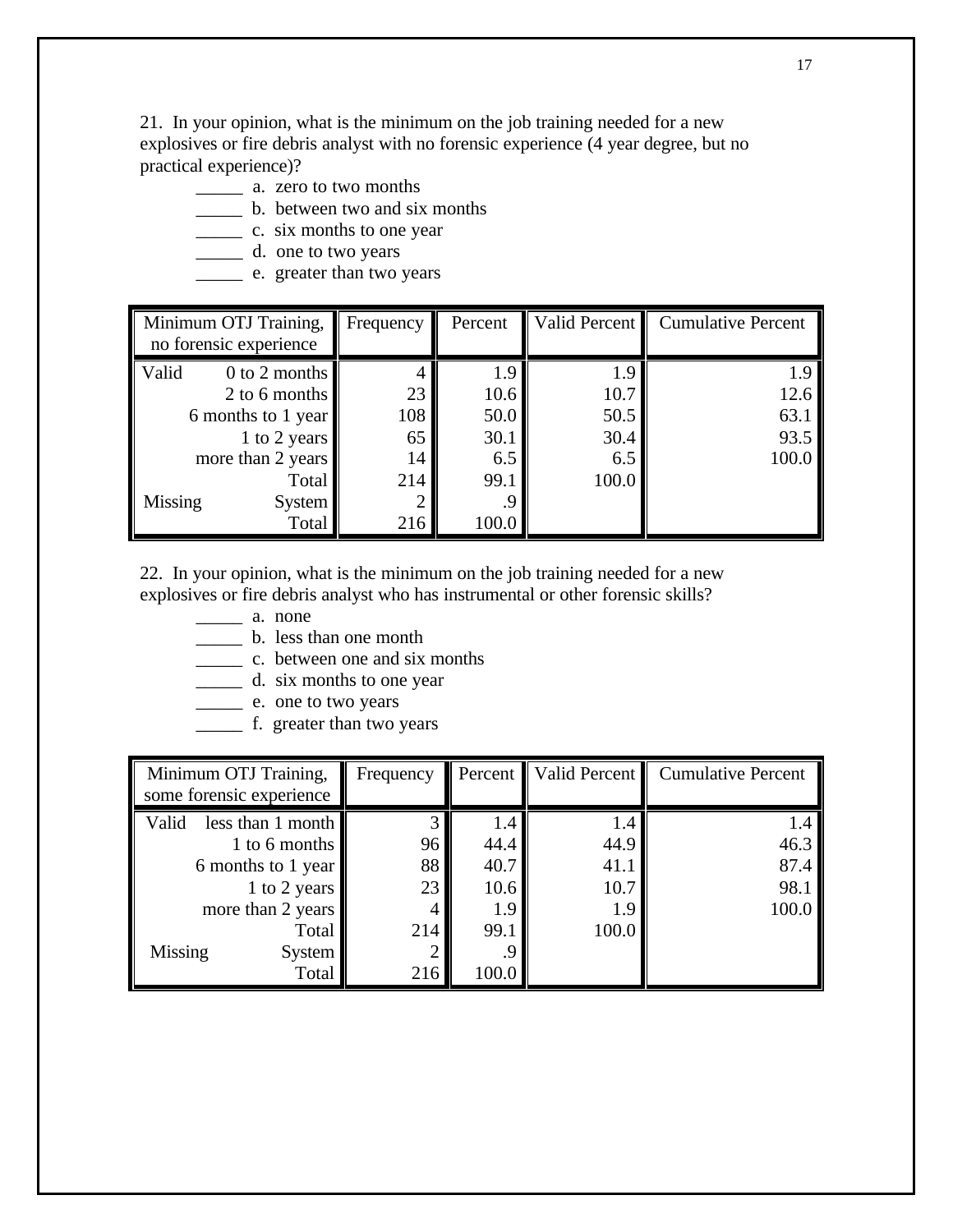23. Whom do you believe is qualified to do peer review of new fire debris or explosives analysts? (check all that apply)

- \_\_\_\_\_ a. a senior explosives or fire debris analyst
- \_\_\_\_\_ b. laboratory supervisor
- \_\_\_\_\_ c. an analyst with instrumentation/microscopy skills
- \_\_\_\_\_ d. outside consultant in explosives or fire debris analysis
- \_\_\_\_\_ e. analyst from another discipline
- $\frac{1}{\sqrt{1-\frac{1}{2}}}\int$  f. other  $\frac{1}{\sqrt{1-\frac{1}{2}}}\int$

| Who is Qualified to do peer review of new<br>analysts? | Frequency<br>Yes) | Percent<br>(Yes) |
|--------------------------------------------------------|-------------------|------------------|
| Senior Explosive or Fire Debris Analyst                | 208               | 96.3             |
| <b>Laboratory Supervisor</b>                           | 85                | 39.4             |
| Analyst with Instrumentation Skill                     | 30                | 13.9             |
| <b>Outside Consultant</b>                              | 85                | 39.4             |
| <b>Analyst from Other Discipline</b>                   |                   | 1.4              |
| Other                                                  | 13                |                  |

24. How important is training or coursework in the following areas for explosives and fire debris analysts?

|                  | not at all important |  | very important or    |  |
|------------------|----------------------|--|----------------------|--|
| or not essential |                      |  | absolutely essential |  |

#### **General Training (for both fire debris and explosives analysts)**

- \_\_\_ Laboratory safety procedures
- \_\_\_ Rules of evidence
- Understanding the judicial system
- \_\_\_ Legal terminology and definitions
- \_\_\_ Courtroom procedures
- \_\_\_ General crime scene investigation
- \_\_\_ Recognition of physical evidence
- \_\_\_ Preservation of physical evidence

| Rate Importance of General Training |     | Min. $\blacksquare$ | Max. | Mean   | <b>Std. Deviation</b> |
|-------------------------------------|-----|---------------------|------|--------|-----------------------|
| Laboratory safety procedures        | 213 | 1.00                | 7.00 | 6.3709 | 1.1279                |
| Rules of evidence                   | 212 | 1.00                | 7.00 | 6.2689 | 1.0746                |
| Understanding the judicial system   | 212 | 1.00                | 7.00 | 4.9198 | 1.3378                |
| Legal terminology and definitions   | 212 | 1.00                | 7.00 | 4.8349 | 1.3512                |
| Courtroom procedures                | 211 | 1.00                | 7.00 | 5.4834 | 1.2774                |
| General crime scene investigation   | 213 | 1.00                | 7.00 | 4.9437 | 1.6445                |
| Recognition of physical evidence    | 212 | 1.00                | 7.00 | 6.2170 | 1.1964                |
| Preservation of physical evidence   | 213 |                     | 7.00 | 6.5587 | .9677                 |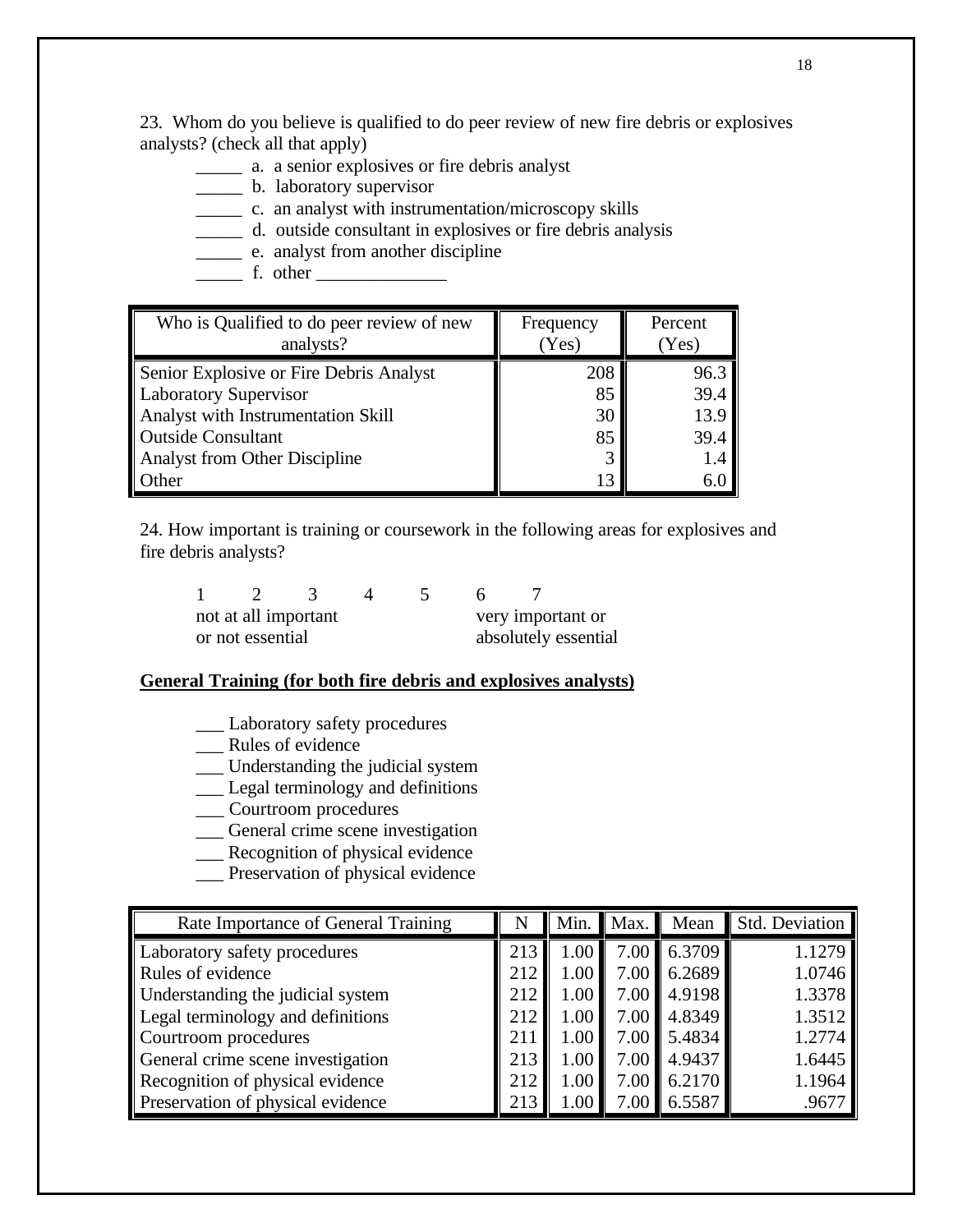|                  | not at all important |  | very important or    |  |
|------------------|----------------------|--|----------------------|--|
| or not essential |                      |  | absolutely essential |  |

#### **Fire Debris Analysts Only**

- \_\_\_ Fire scene investigation
- \_\_\_ Analytical examination of fire debris
- \_\_\_ Analytical examination of ignitable liquids
- \_\_\_ Chemistry used in the petroleum industry
- \_\_\_ Fire chemistry
- \_\_\_ Fire dynamics

| Rate Importance of Fire Debris Training     |     |      | Min. Max.        | <b>Mean</b> | Std. Deviation |
|---------------------------------------------|-----|------|------------------|-------------|----------------|
| Fire scene investigation                    | 186 | 1.00 |                  | 7.00 4.8978 | 1.4352         |
| Analytical examination of fire debris       | 185 | 1.00 |                  | 7.00 6.7676 | .7186          |
| Analytical examination of ignitable liquids | 185 | 1.00 |                  | 7.00 6.8000 | .6659          |
| Chemistry used in the petroleum industry    | 185 | 1.00 |                  | 7.00 5.6703 | 1.1055         |
| Fire chemistry                              | 185 | 1.00 |                  | 7.00 5.4486 | 1.3141         |
| Fire dynamics                               | 185 | 1.OC | $7.00 \triangle$ | 5.0919      | 1.4623         |

#### **Explosives Analysts Only**

- \_\_\_\_ History of explosives
- \_\_\_\_ Different types of explosives
- \_\_\_\_ Terminology and vocabulary of explosives
- \_\_\_\_ Manufacturing of explosives
- \_\_\_\_ Composition of low explosive materials
- \_\_\_\_ Composition of high explosive materials
- \_\_\_\_ Construction of commercial pyrotechnic devices
- \_\_\_\_ Construction of improvised devices
- \_\_\_\_ Construction of military devices (e.g. simulators, rockets, hand grenades)
- \_\_\_\_ Analytical examination of high and low explosive materials and residue
- \_\_\_\_ Range procedures
- \_\_\_\_ Recognition of improvised device components

| Rate Importance of Explosives Training    |     |          | Min. $Max.$ | Mean                    | Std. Deviation |
|-------------------------------------------|-----|----------|-------------|-------------------------|----------------|
| History of explosives                     | 108 | 1.00     |             | 7.00 4.8981             | 1.3180         |
| Different types of explosives             |     | 1.00     |             | 7.00 6.4909             | .8432          |
| Terminology and vocabulary of explosives  | 109 | 1.00     |             | $7.00 \, \text{6.2661}$ | .9779          |
| Manufacturing of explosives               | 109 | 1.00     |             | 7.00 5.4954             | 1.2066         |
| Composition of low explosive materials    |     | $1.00\,$ |             | 7.00 6.6364             | .7630          |
| Composition of high explosive materials   | 110 | 1.00     |             | $7.00 \parallel 6.5091$ | .9649          |
| Construction of comm. pyrotechnic devices | 109 | $1.00\,$ |             | 7.00    5.8807          | 1.1997         |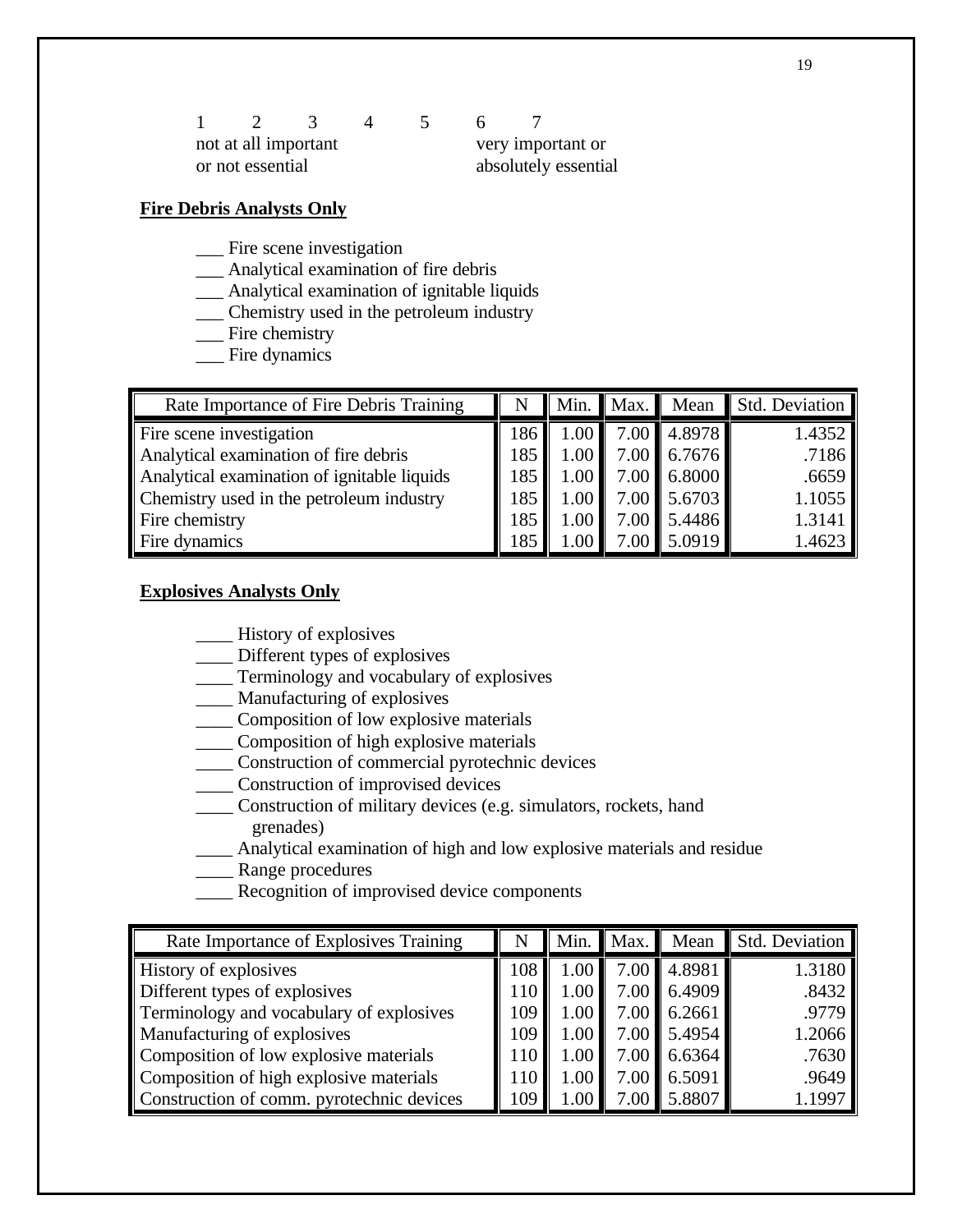| Construction of improvised devices            |      |      |                  | $\boxed{110}$ $\boxed{1.00}$ $\boxed{7.00}$ $\boxed{6.0455}$ | 1.1364 |
|-----------------------------------------------|------|------|------------------|--------------------------------------------------------------|--------|
| Construction of military devices              |      |      |                  | 108 1.00 7.00 5.5556                                         | 1.2703 |
| Analytical examination of explosive materials |      |      |                  | 108 1.00 7.00 6.6944                                         | .8368  |
| Range procedures                              |      |      |                  | 108 1.00 7.00 4.4167                                         | 1.7192 |
| Recognition of improvised device components   | 110  |      |                  | $1.00$ 7.00 6.1636                                           | 1.1694 |
| Valid N                                       | 78 L | 1.00 | $7.00 \triangle$ |                                                              |        |

25. How important is it that explosives and fire debris analysts in training attend a school in each of the following forensic areas:

| not at all | important |  |  | very<br>important |
|------------|-----------|--|--|-------------------|

\_\_\_\_\_ a. Crime scene search

- \_\_\_\_\_ b. Instrumental analysis
- \_\_\_\_\_ c. Chemical analysis
- \_\_\_\_\_ d. Sample cleanup processes
- **\_\_\_\_\_** e. Explosives workshops
- \_\_\_\_\_ f. Pyrotechnic devices
- \_\_\_\_\_ g. Explosives microscopy
- \_\_\_\_\_ h. Regional workshops on explosives analysis

| Rate Importance for Analyst in Training   | N   |      | Min. Max.         | Mean   | Std. Deviation |
|-------------------------------------------|-----|------|-------------------|--------|----------------|
| Crime scene search                        | 189 | 1.00 | 7.00              | 4.4286 | 1.6313         |
| Instrumental analysis                     | 192 | 1.00 | 7.00              | 6.2917 | 1.1341         |
| Chemical analysis                         | 191 | 1.00 | 7.00              | 6.1780 | 1.1786         |
| Sample cleanup processes                  | 188 | 1.00 | 7.00              | 5.5479 | 1.3574         |
| Explosives workshops                      | 169 | 1.00 | 7.00 <sub>1</sub> | 5.9527 | 1.3130         |
| Pyrotechnic devices                       | 172 | 1.00 | 7.00              | 5.5233 | 1.3221         |
| Explosives microscopy                     | 168 | 1.00 | 7.00              | 5.8571 | 1.3100         |
| Regional workshops on explosives analysis | 169 | 1.00 | 7.00              | 5.8047 | 1.3241         |
| Valid N                                   | 166 |      |                   |        |                |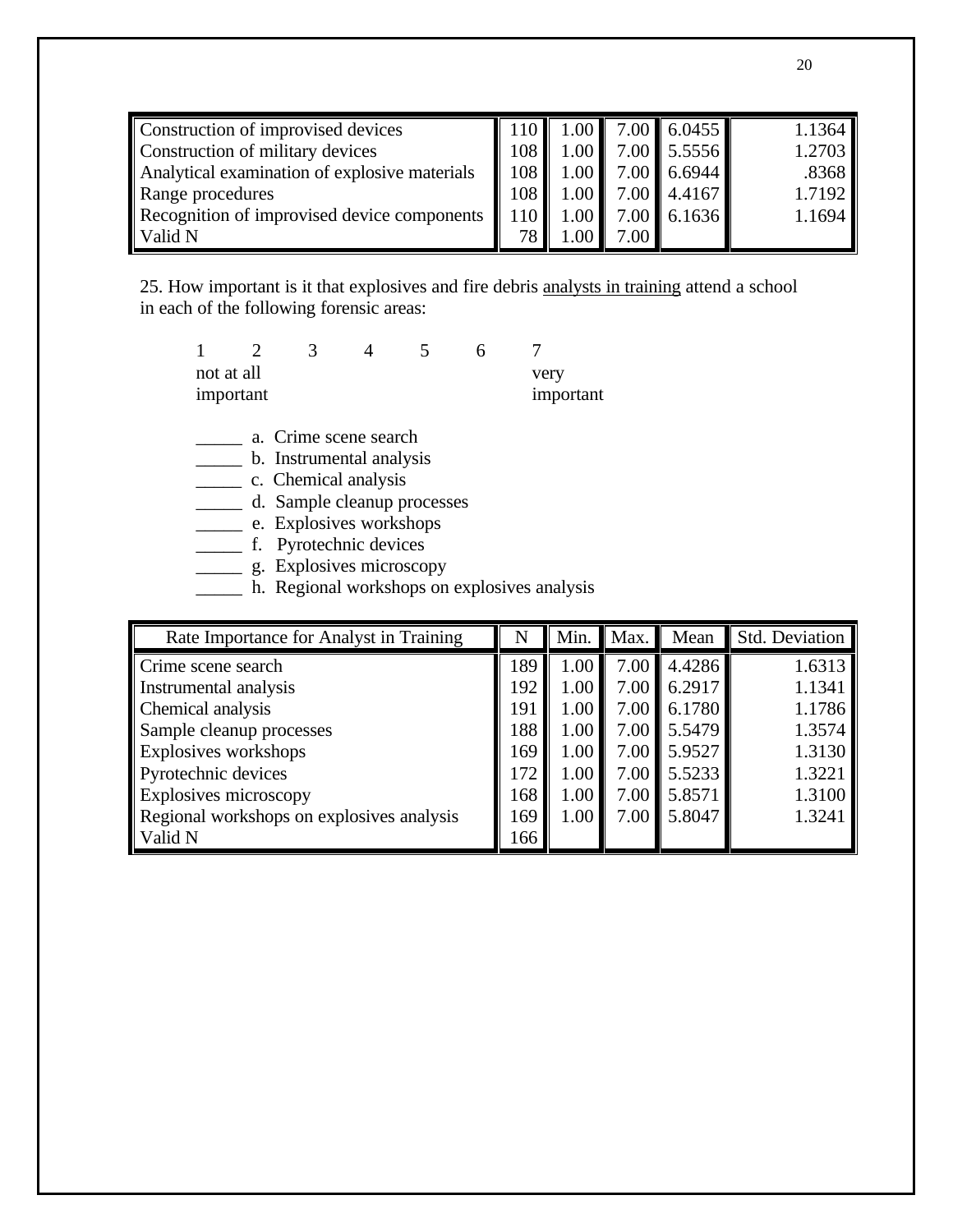26. How interested would you or other experienced analysts be in attending a school in each of the following courses of study?

| not at all<br>interested |  |  | very<br>interested |
|--------------------------|--|--|--------------------|

\_\_\_\_\_ a. Post-blast crime scene

- \_\_\_\_\_ b. Instrumental analysis of explosives residue
- \_\_\_\_\_ c. Low explosives analysis
- \_\_\_\_\_ d. Advanced explosives workshops
- \_\_\_\_\_ e. Advanced pyrotechnics
- \_\_\_\_\_ f. Explosives microscopy
	- \_\_\_\_\_ g. Regional workshops on explosives analysis

| Rate Interest in Attending School           | N   |      | Min. Max. | Mean        | Std. Deviation |
|---------------------------------------------|-----|------|-----------|-------------|----------------|
| Post-blast crime scene                      | 165 | 1.00 |           | 7.00 5.0848 | 1.9581         |
| Instrumental analysis of explosives residue | 165 | 1.00 |           | 7.00 5.8606 | 1.7104         |
| Low explosives analysis                     | 164 | 1.00 |           | 7.00 5.6098 | 1.7706         |
| Advanced explosives workshops               | 163 | 1.00 |           | 7.00 5.8896 | 1.6481         |
| Advanced pyrotechnics                       | 164 | 1.00 |           | 7.00 5.5427 | 1.7456         |
| Explosives microscopy                       | 163 | 1.00 |           | 7.00 5.6994 | 1.7218         |
| Regional workshops on explosives analysis   | 164 | 1.00 |           | 7.00 5.8476 | 1.7430         |
| Valid N                                     | 163 |      |           |             |                |

27. Rate how interested you would be in taking each of the following types of continuing education courses

| not at all |  |  | verv       |
|------------|--|--|------------|
| interested |  |  | interested |

- \_\_\_\_\_ a. EOD range time (e.g., training with EOD personnel)
- \_\_\_\_\_ b. Specialized training in electrical circuitry
- \_\_\_\_\_ c. Informational and educational seminars by commercial explosives manufacturers
- \_\_\_\_\_ d. Refresher course in analytical methodology
- \_\_\_\_\_ e. Refresher course in IED recognition updates
- \_\_\_\_\_ f. Funded training with federal investigative agencies
- \_\_\_\_\_ g. Federally funded training with National Center for Forensic Science
- \_\_\_\_\_ h. Course about collection and preservation of crime scene evidence
- \_\_\_\_\_ i. Course in fire dynamics and behavior
- \_\_\_\_\_ j. Course in petroleum refining
- \_\_\_\_\_ k. Course in computer fire modeling
- \_\_\_\_\_ l. Course in mass spectral interpretation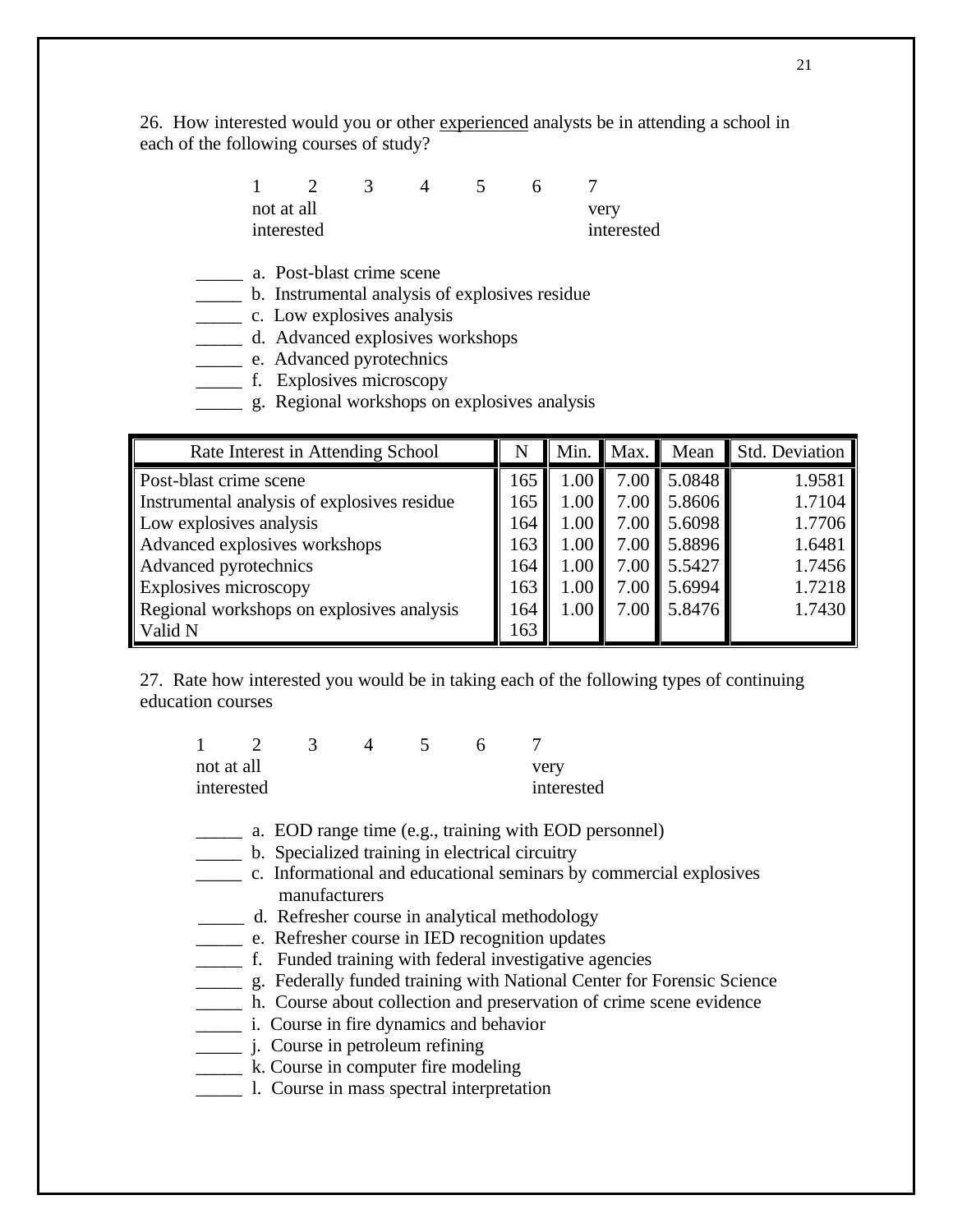- m. Course in fire scene search
- \_\_\_\_\_ n. Course on internet resources for fire debris analysis
- \_\_\_\_\_ o: Course on internet resources for explosives analysts
- \_\_\_\_\_ p. Regional training through professional associations

| Rate Interest in Attending CE Courses           | N   | Min. | Max. | Mean   | <b>Std. Deviation</b> |
|-------------------------------------------------|-----|------|------|--------|-----------------------|
| EOD range time                                  | 168 | 1.00 | 7.00 | 4.2024 | 2.1683                |
| Specialized training in electrical circuitry    | 177 | 1.00 | 7.00 | 4.0113 | 2.1105                |
| Commercial explosives manufacturers             | 173 | 1.00 | 7.00 | 4.9133 | 1.8797                |
| Refresher course in analytical methodology      | 181 | 1.00 | 7.00 | 4.8729 | 1.7418                |
| Refresher course in IED recognition updates     | 165 | 1.00 | 7.00 | 4.6242 | 2.0223                |
| Funded training with federal agencies           | 186 | 1.00 | 7.00 | 5.4355 | 1.7915                |
| Training with Natl Ctr for Forensic Science     | 186 | 1.00 | 7.00 | 5.6022 | 1.7987                |
| Collect and preserve crime scene evidence       | 188 | 1.00 | 7.00 | 4.3883 | 1.8909                |
| Course in fire dynamics and behavior            | 185 | 1.00 | 7.00 | 4.7730 | 1.8244                |
| Course in petroleum refining                    | 185 | 1.00 | 7.00 | 4.7081 | 1.8683                |
| Course in computer fire modeling                | 184 | 1.00 | 7.00 | 3.9674 | 1.9074                |
| Course in mass spectral interpretation          | 186 | 1.00 | 7.00 | 5.5699 | 1.6791                |
| Course in fire scene search                     | 186 | 1.00 | 7.00 | 4.4516 | 1.8918                |
| Course on internet resources for FD analysis    | 186 | 1.00 | 7.00 | 4.8817 | 1.8707                |
| Course on internet resources for expl. analysts | 170 | 1.00 | 7.00 | 4.6529 | 2.0126                |
| Regional training through prof. associations    | 188 | 1.00 | 7.00 | 5.7021 | 1.5842                |
| Valid N                                         | 158 |      |      |        |                       |

28. **For fire debris analysts only:** How important is theoretical and operational understanding of the following instrumentation for fire debris analysis?

|                  | not at all important |  |  | very important or    |  |
|------------------|----------------------|--|--|----------------------|--|
| or not essential |                      |  |  | absolutely essential |  |

\_\_\_ Gas chromatography

\_\_\_ Gas chromatography – mass spectroscopy

\_\_\_ High performance liquid chromatography

- \_\_\_ Fourier transform infrared analysis
- \_\_\_ Capillary electrophoresis

| Rate Importance of FD Instrumentation    |     |      | Min. Max. |                        | Mean Std. Deviation |
|------------------------------------------|-----|------|-----------|------------------------|---------------------|
| Gas chromatography                       | 184 |      |           | $4.00$ 7.00 6.8043     | .4731               |
| Gas chromatography $-$ mass spectroscopy | 184 |      |           | $4.00$ 7.00 6.6413     | .6542               |
| High performance liquid chromatography   | 178 |      |           | $1.00$   7.00   3.0843 | 1.6046              |
| Fourier transform infrared analysis      |     | 1.00 |           | $7.00$   4.1285        | 1.6894              |
| Capillary electrophoresis                |     | 1.00 |           | 7.00 2.8927            | 1.6600              |
| Valid N                                  |     |      |           |                        |                     |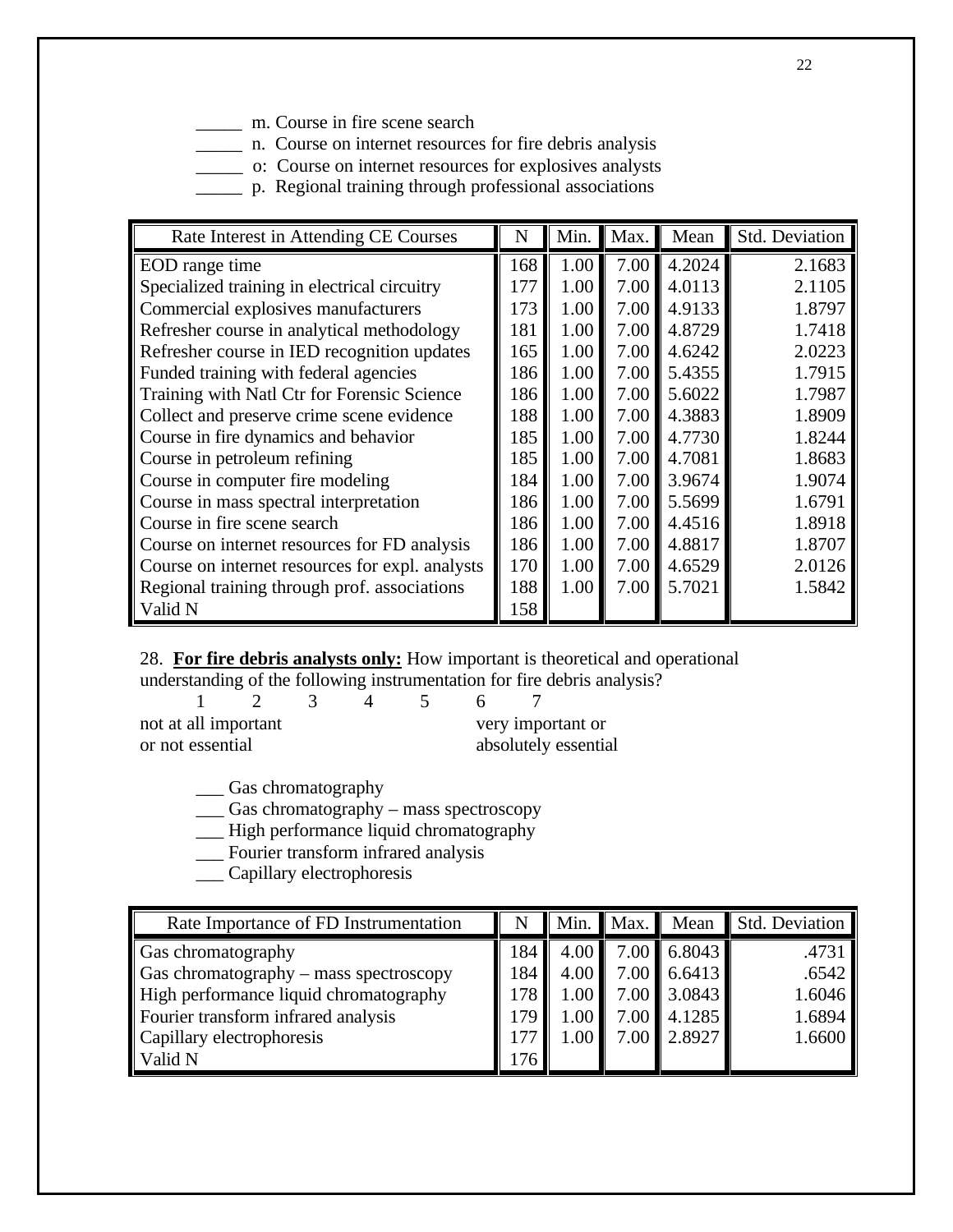29. How many competency samples do you require a fire debris or explosives analyst trainee to examine prior to handling evidentiary samples under supervision?

 $\frac{1}{2}$  a. 1 to 5 \_\_\_\_\_ b. 6 to 10  $\frac{1}{2}$  c. 11 to 15  $\frac{d}{2}$  d. 16 to 20  $e. 20 to 30$ \_\_\_\_\_ f. more than 30

| Number of Competency |                         | Frequency | Percent | Valid Percent | <b>Cumulative Percent</b> |
|----------------------|-------------------------|-----------|---------|---------------|---------------------------|
|                      | <b>Samples Required</b> |           |         |               |                           |
| Valid                | $1$ to $5$              | 38        | 17.6    | 19.9          | 19.9                      |
|                      | 6 to 10                 | 41        | 19.0    | 21.5          | 41.4                      |
|                      | 11 to 15                | 19        | 8.8     | 9.9           | 51.3                      |
|                      | 16 to 20                | 15        | 6.9     | 7.9           | 59.2                      |
|                      | 20 to 30                | 20        | 9.3     | 10.5          | 69.6                      |
|                      | more than 30            | 58        | 26.9    | 30.4          | 100.0                     |
|                      | Total                   | 191       | 88.4    | 100.0         |                           |
| Missing              | System                  | 25        | 11.6    |               |                           |
|                      | Total                   | 216       | 100.0   |               |                           |

30. How important is it that competency testing include each of the following components?

| not at all |  |  | verv      |
|------------|--|--|-----------|
| important  |  |  | important |

- \_\_\_\_\_ a. Identification of unknown samples
- \_\_\_\_\_ b. Written examination
- \_\_\_\_\_ c. Oral examination
- \_\_\_\_\_ d. Report writing
- \_\_\_\_\_\_\_\_ e. Moot Court
- \_\_\_\_\_ f. Supervised casework

| Rate Importance of Competency Testing<br>Components |     |      | Min. Max. Mean         | <b>Std. Deviation</b> |
|-----------------------------------------------------|-----|------|------------------------|-----------------------|
|                                                     |     |      |                        |                       |
| Identification of unknown samples                   | 206 |      | $4.00$ 7.00 6.8932     | .4052                 |
| Written examination                                 | 205 |      | $1.00$ 7.00 5.4000     | 1.6556                |
| <b>Oral</b> examination                             | 205 |      | $1.00$ 7.00 5.4634     | 1.7164                |
| <b>Report writing</b>                               | 204 |      | $1.00$   7.00   5.9265 | 1.2787                |
| Moot Court                                          | 206 | 1.00 | 7.00 5.8883            | 1.4423                |
| Supervised casework                                 | 206 | 1.00 | 7.00 6.4806            | .9961                 |
| Valid N                                             | 201 |      |                        |                       |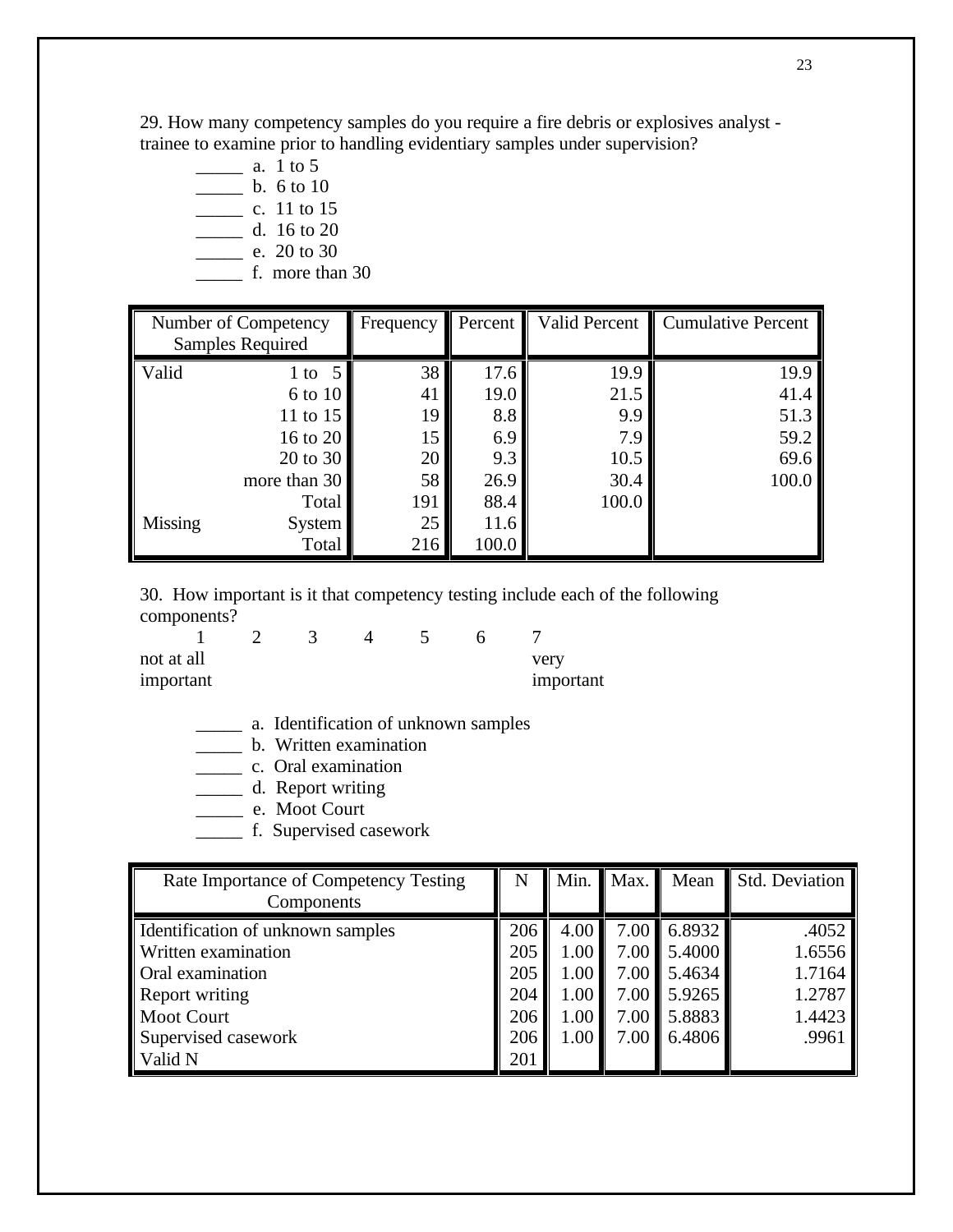### 31. When does your laboratory require competency tests?

- \_\_\_\_\_ a. After completion of each topical area
- $\frac{1}{2}$  b. At the end of the entire training
- \_\_\_\_\_ c. Throughout training and at the end of the entire training
- \_\_\_\_\_ d. No competency testing

| When is Competency          |               | Frequency | Percent |       | Valid Percent Cumulative Percent |
|-----------------------------|---------------|-----------|---------|-------|----------------------------------|
| <b>Testing Required?</b>    |               |           |         |       |                                  |
| After each topical area     |               | 26        | 12.0    | 13.1  | 13.1                             |
| At end of entire training   |               | 35        | 16.2    | 17.6  | 30.7                             |
| Through training $&$ at end |               | 126       | 58.3    | 63.3  | 94.0                             |
| No competency testing       |               | 12        | 5.6     | 6.0   | 100.0                            |
|                             | Total         | 199       | 92.1    | 100.0 |                                  |
| Missing                     | <b>System</b> | 17        | 7.9     |       |                                  |
|                             | Total         | 216       | 100.0   |       |                                  |

## **Analytical Protocols**

- 32. Does your laboratory conduct proficiency testing of each analyst?
	- \_\_\_\_\_ a. Yes

\_\_\_\_\_ b. No

| Does Lab Conduct<br>Proficiency Testing? |              | <b>Frequency</b> |       |       | Percent   Valid Percent   Cumulative Percent |
|------------------------------------------|--------------|------------------|-------|-------|----------------------------------------------|
| Valid                                    | No           |                  | 3.2   | 3.3   | 3.3                                          |
|                                          | Yes          | 204              | 94.4  | 96.7  | 100.0                                        |
|                                          | <b>Total</b> | 211              | 97.7  | 100.0 |                                              |
| Missing                                  | System       |                  | 2.3   |       |                                              |
|                                          | <b>Total</b> | 216              | 100.0 |       |                                              |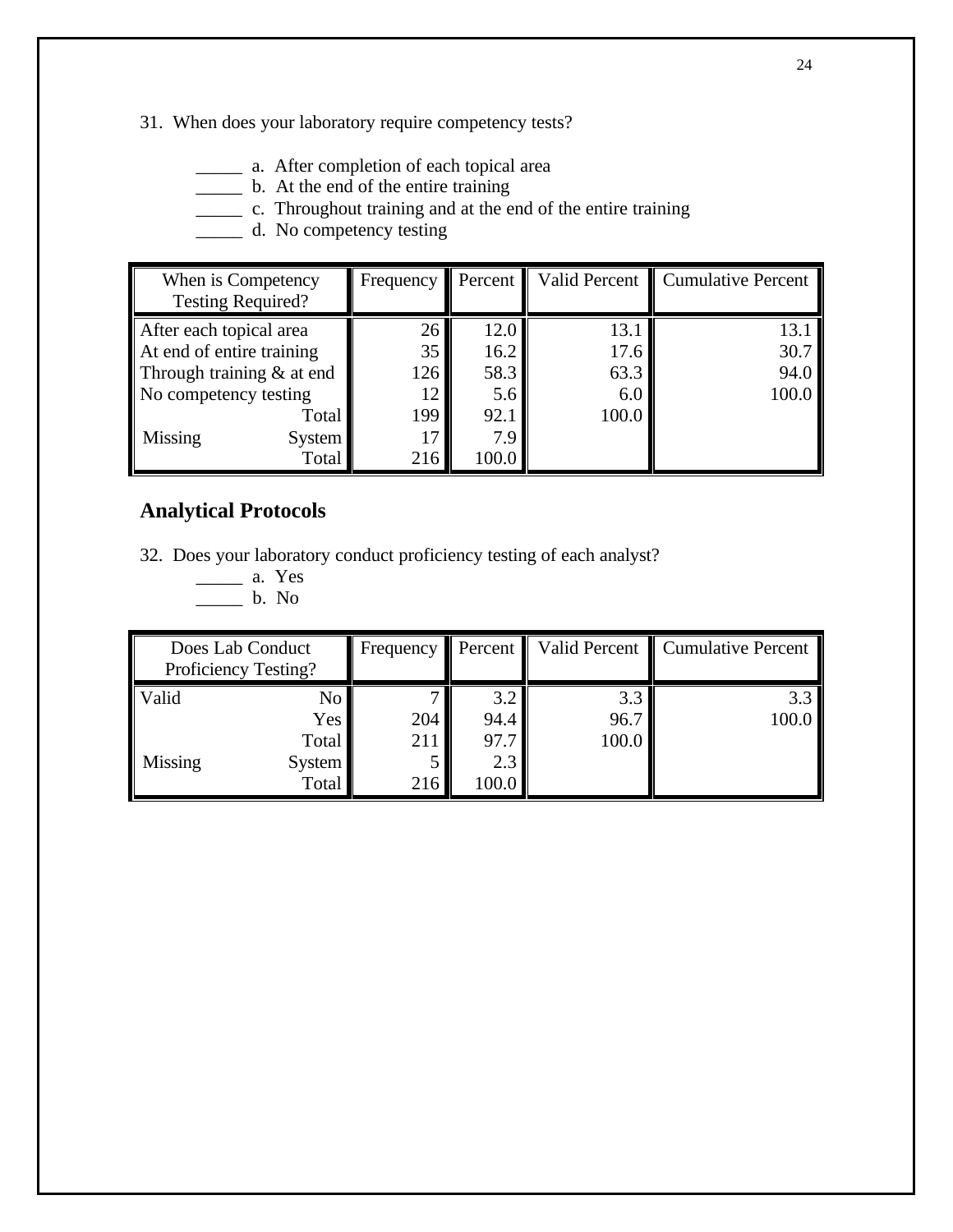33. How often does your laboratory conduct external explosives and fire debris analysis proficiency tests for each analyst?

- \_\_\_\_\_ a. Never
- \_\_\_\_\_ b. Every six months
- \_\_\_\_\_ c. Once a year
- \_\_\_\_\_ d. Once every two years
- \_\_\_\_\_ e. Once every 2-5 years

| Frequency of External |                      | Frequency | Percent | Valid Percent | Cumulative Percent |
|-----------------------|----------------------|-----------|---------|---------------|--------------------|
| Proficiency Testing   |                      |           |         |               |                    |
| Valid                 | Never <sup>1</sup>   | 13        | 6.0     | 6.2           | 6.2                |
|                       | Every six months     | 26        | 12.0    | 12.4          | 18.7               |
| Once a year           |                      | 152       | 70.4    | 72.7          | 91.4               |
|                       | Once every two years | 12        | 5.6     | 5.7           | 97.                |
|                       | Once every 2-5 years |           | 2.8     | 2.9           | 100.0              |
|                       | Total                | 209       | 96.8    | 100.0         |                    |
| Missing               | System               |           | 3.2     |               |                    |
|                       | Total                | 216       | 100.0   |               |                    |

34. How often does your laboratory conduct internal explosives and fire debris proficiency tests for each analyst?

- \_\_\_\_\_ a. Never
- \_\_\_\_\_ b. Every six months
- \_\_\_\_\_ c. Once a year
- \_\_\_\_\_ d. Once every two years
- $\frac{1}{2}$  e. Once every 2-5 years

| Frequency of Internal      |                      | Frequency | Percent | Valid Percent | <b>Cumulative Percent</b> |
|----------------------------|----------------------|-----------|---------|---------------|---------------------------|
| <b>Proficiency Testing</b> |                      |           |         |               |                           |
| Valid                      | Never                | 104       | 48.1    | 50.2          | 50.2                      |
|                            | Every six months     | 17        | 7.9     | 8.2           | 58.5                      |
| Once a year                |                      | 70        | 32.4    | 33.8          | 92.3                      |
|                            | Once every two years |           | 3.2     | 3.4           | 95.7                      |
|                            | Once every 2-5 years |           | 4.2     | 4.3           | 100.0                     |
|                            | Total                | 207       | 95.8    | 100.0         |                           |
| Missing                    | <b>System</b>        |           | 4.2     |               |                           |
|                            | Total                | 216       |         |               |                           |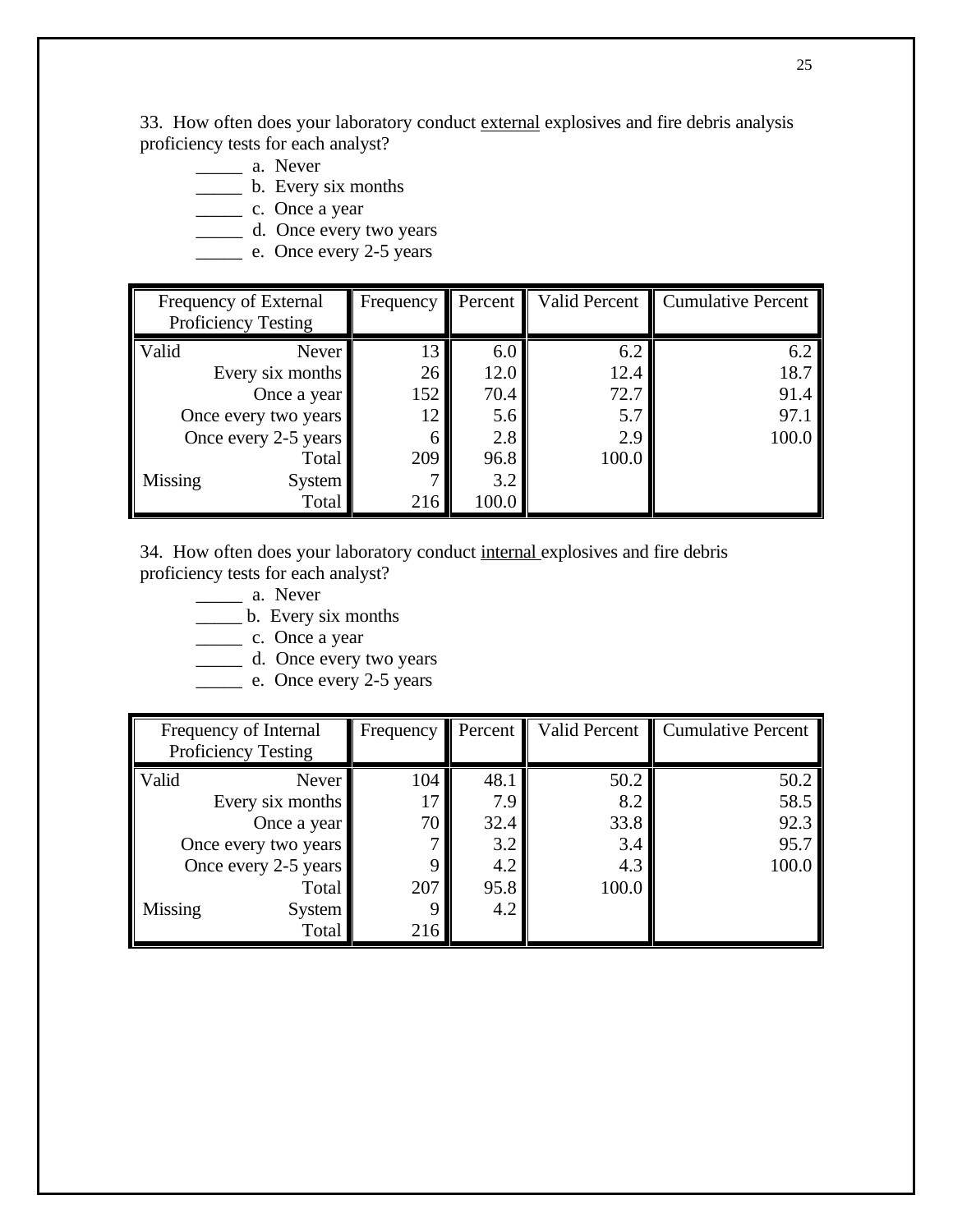35. If proficiency testing is done in your laboratory, which of the following procedures are used in testing? (check all that apply)

- \_\_\_\_\_ a. Open (Everyone knows it's a proficiency sample)
- \_\_\_\_\_ b. Single blind (The analyst is not aware that it is proficiency sample)
- \_\_\_\_\_ c. Double blind (No one in the lab/section knows it's a proficiency sample)
- \_\_\_\_\_ d. Re-analysis
- \_\_\_\_\_ e. Sample exchange

|         | Method of Proficiency<br>Testing | Frequency<br>(Yes) | Percent<br>(Yes) |
|---------|----------------------------------|--------------------|------------------|
| Valid   | Open                             | 191                | 88.4             |
|         | Single blind                     | 26                 | 12.0             |
|         | Double blind                     | 16                 | 7.4              |
|         | Re-analysis                      | 30                 | 13.9             |
|         | Sample exchange                  | 17                 | 7.9              |
|         | Total                            | 200                | 92.6             |
| Missing | System                           | 16                 | 7.4              |
|         | Total                            | 216                | 100.0            |

36. **Fire Debris Analysts Only**: Please respond to the following statements using the scale provided

| not at all |  |  | absolutely |
|------------|--|--|------------|
| necessary  |  |  | necessary  |

\_\_\_ Fire debris analysts should be familiar with the ASTM classification system

\_\_\_ Fire debris analysts should be familiar with incendiary devices

\_\_\_ Fire debris analysts should be familiar with pyrolysis products

| Rate Importance of FD Training      |       |      |                         | Min. Max. Mean Std. Deviation |
|-------------------------------------|-------|------|-------------------------|-------------------------------|
| Familiarity with ASTM System        | 184 I |      | $1.00$ 7.00 6.5380      | .8924                         |
| Familiarity with Incendiary Devices | 184   | 1.00 | $\parallel$ 7.00 5.6902 | 1.2311                        |
| Familiarity with Pyrolysis Products | 184   |      | $4.00$ 7.00 6.6250      | .6407                         |
| Valid N                             | 184   |      |                         |                               |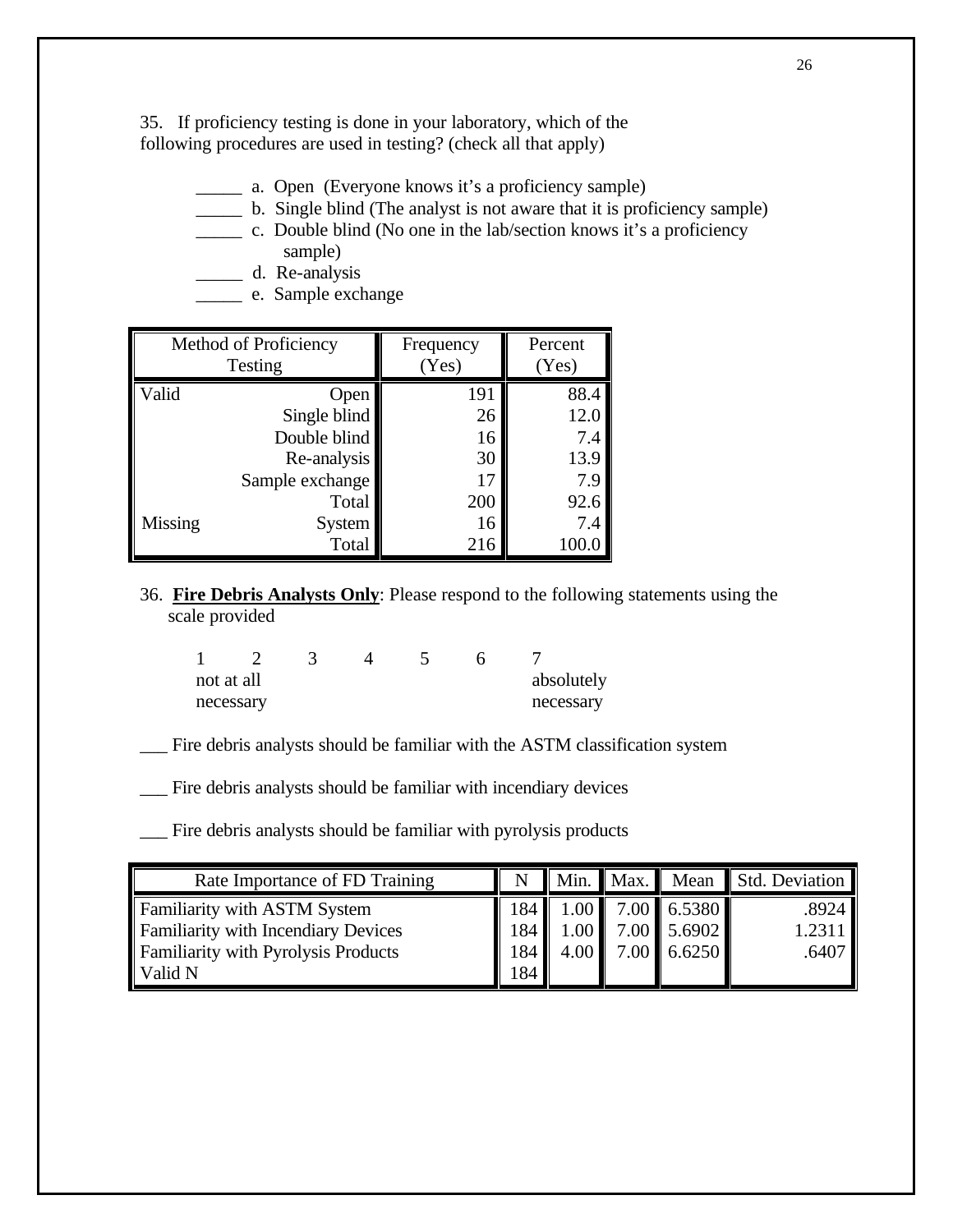### **Questions 37-44: For Fire Debris Analysts Only. Explosives Analysts now proceed to Question 45.**

37. In fire debris analyses, how often do you use each of the following sample preparation techniques?

0 1 2 3 4 5 never use this technique very seldom frequently

\_\_\_\_\_ a. Solvent extraction

\_\_\_\_\_ b. Passive headspace (Activated charcoal strips)

\_\_\_\_\_ c. Dynamic headspace (Activated charcoal tubes)

\_\_\_\_\_ d. Steam or vacuum distillation

\_\_\_\_\_ e. Simple headspace

\_\_\_\_\_ f. Solid phase microextraction

| Frequency of Use in FD Analysis | N   | Min. | Max. | Mean        | Std. Deviation |
|---------------------------------|-----|------|------|-------------|----------------|
| Solvent extraction              | 185 | .00  |      | 5.00 2.5189 | 1.4260         |
| Passive headspace               | 185 | .00  | 5.00 | 4.2216      | 1.6516         |
| Dynamic headspace               | 185 | .00  | 5.00 | 1.7081      | 2.0219         |
| Steam or vacuum distillation    | 185 | .00  | 4.00 | .2486       | .5642          |
| Simple headspace                | 185 | .00  | 5.00 | 8649.       | 1.4288         |
| Solid phase microextraction     | 185 | .00  | 5.00 | .4973       | 1.0380         |

38. In fire debris analyses, how often do you use the following instrumental analysis techniques?

| never use this technique | very seldom |  | frequently |
|--------------------------|-------------|--|------------|
| $\sim$                   |             |  |            |

| a. GC/FID |  |
|-----------|--|
| b. GC/MS  |  |
| c. FTIR   |  |
| d. Other  |  |

| Frequency of Use in FD Analysis | N   |       | Min. $\n  Max.\n$ | Mean                                  | <b>Std. Deviation</b> |
|---------------------------------|-----|-------|-------------------|---------------------------------------|-----------------------|
| GC/FID                          | 184 |       |                   | $.00$ 5.00 3.0435                     | 2.1598                |
| GC/MS                           | 184 |       |                   | $.00 \parallel 5.00 \parallel 4.0109$ | 1.5400                |
| <b>FTIR</b>                     | 184 | .00 l | 4.00              | .8370                                 | .9324                 |
| Other                           | 184 | 00    | 5.00              | 1793                                  | .7208                 |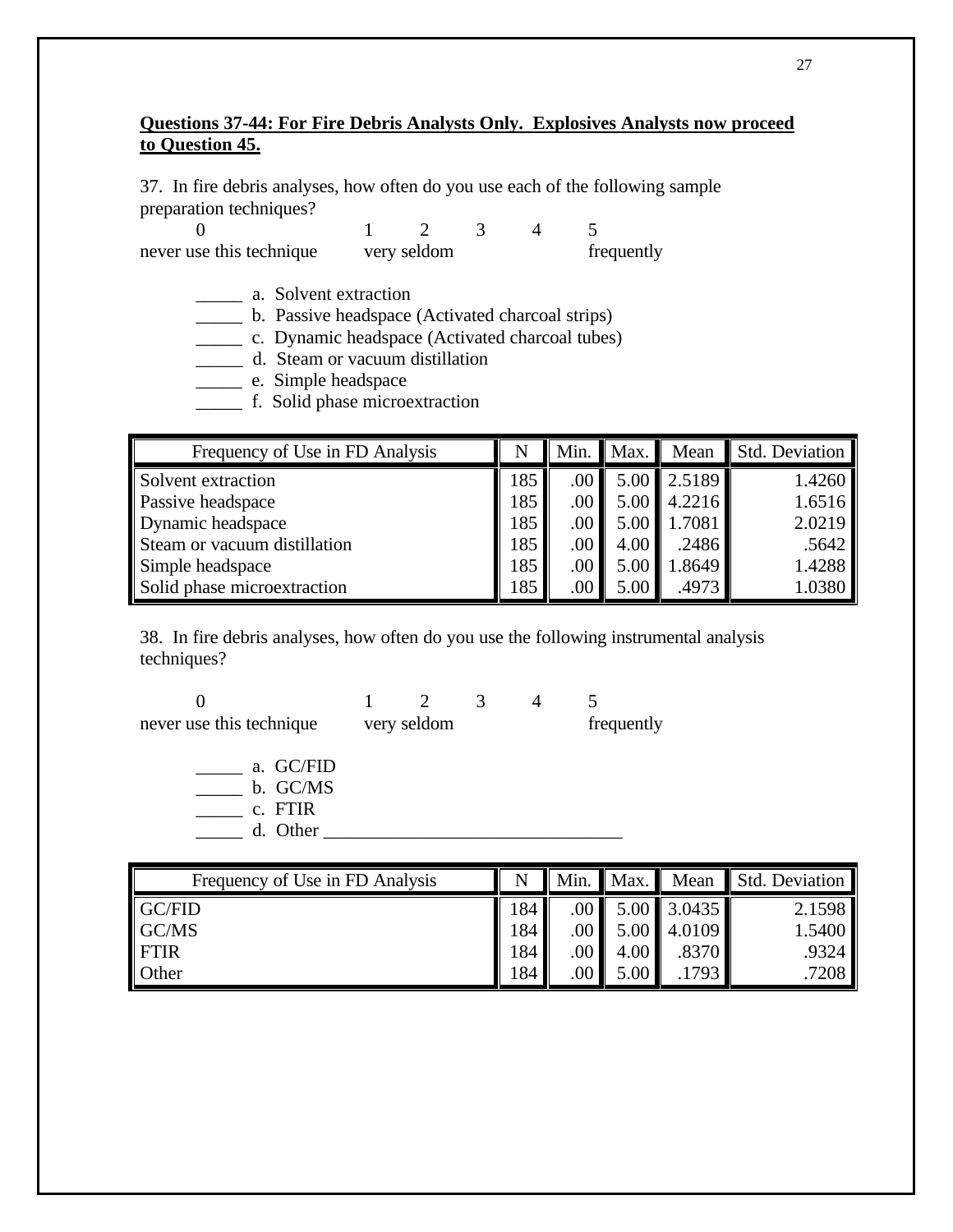39. In fire debris analyses, how often do you use the following methodologies for ignitable liquid identification?

| never use this |  |                                                     | very seldom |  |  | frequently |  |
|----------------|--|-----------------------------------------------------|-------------|--|--|------------|--|
|                |  |                                                     |             |  |  |            |  |
|                |  | a. Pattern recognition by FID alone                 |             |  |  |            |  |
|                |  | b. Pattern recognition by TIC alone                 |             |  |  |            |  |
|                |  | c. Pattern recognition by mass chromatography (EIC) |             |  |  |            |  |
|                |  | d. Target compound analysis                         |             |  |  |            |  |

- \_\_\_\_\_ e. Individual component identification
- $\frac{1}{\sqrt{1-\frac{1}{2}}}\int$  f. Other  $\frac{1}{\sqrt{1-\frac{1}{2}}}\int$

| Frequency of Use in FD Analysis            |     |         | Min. Max. | Mean        | Std. Deviation |
|--------------------------------------------|-----|---------|-----------|-------------|----------------|
| Pattern recognition by FID alone           | 183 | .00     |           | 5.00 2.8470 | 2.1785         |
| Pattern recognition by TIC alone           | 183 | $.00\,$ |           | 5.00 1.8907 | 1.8063         |
| Pattern recognition by mass chromatography | 183 | $.00\,$ |           | 5.00 3.2350 | 2.0176         |
| Target compound analysis                   | 183 | $.00\,$ |           | 5.00 1.7814 | 1.9376         |
| Individual component identification        | 183 | .00     | 5.00      | 2.6011      | 1.6966         |
| Other                                      | 183 | .00     | 5.00      | .2732       | 1.1201         |

40. In fire debris analyses, how often do you use the following QA/QC tests?

| never use this |                                          | very seldom |  | frequently                                            |
|----------------|------------------------------------------|-------------|--|-------------------------------------------------------|
|                | a. ASTM 1387 test mix or similar mixture |             |  |                                                       |
|                |                                          |             |  | b. Internal Standards (e.g., 3-phenyltoluene)         |
|                | c. Solvent Blanks                        |             |  |                                                       |
|                |                                          |             |  | d. Apparatus Blanks (e.g., strips, glassware)         |
|                |                                          |             |  | e. Recovery Checks (e.g., simulated case extractions) |
|                | f. Peer Review                           |             |  |                                                       |
| g.             | ther                                     |             |  |                                                       |

| Frequency of Use in FD Analysis            | N   |      | Min. Max. | Mean            | Std. Deviation |
|--------------------------------------------|-----|------|-----------|-----------------|----------------|
| ASTM 1387 test mix or similar mixture      | 185 | .00. |           | 5.00 3.7351     | 1.8386         |
| Internal Standards (e.g., 3-phenyltoluene) | 185 | .00. |           | $5.00$   1.0162 | 1.7769         |
| Solvent Blanks                             | 185 | .00. |           | 5.00 4.7027     | .9286          |
| <b>Apparatus Blanks</b>                    | 185 | .00. |           | 5.00 4.0270     | 1.5723         |
| <b>Recovery Checks</b>                     | 185 | .00  |           | 5.00 1.8486     | 1.8234         |
| Peer Review                                | 185 | .00  | 5.00      | 4.2378          | 1.5491         |
| <b>Other</b>                               | 185 | .00  | 5.00      | .3081           | 1.1360         |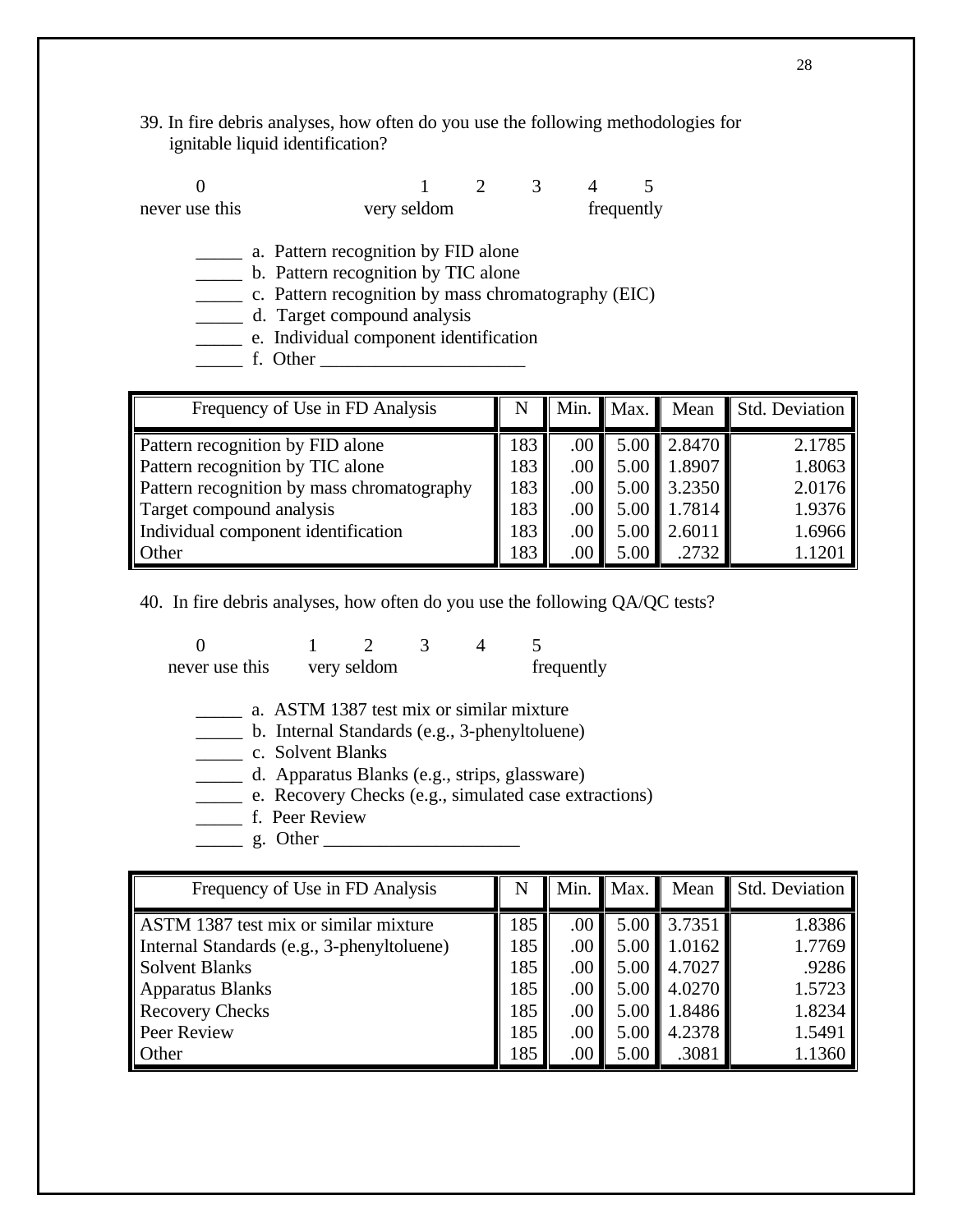41. In fire debris analyses, do you use the ASTM E-30 Committee on Forensic Science Standards (found in ASTM Volume 14.02) and ASTM guides to fire debris analysis?

 $\frac{a}{x}$  a. Yes \_\_\_\_\_ b. No

| Use ASTM E-30<br>Standards? |                 | <b>Frequency</b> | $\blacksquare$ Percent $\blacksquare$ | Valid Percent | Cumulative Percent |
|-----------------------------|-----------------|------------------|---------------------------------------|---------------|--------------------|
| Valid                       | No <sub>1</sub> | 36               | 16.7                                  | 20.2          | 20.2               |
|                             | Yes             | 142              | 65.7                                  | 79.8          | 100.0              |
|                             | Total           | 178              | 82.4                                  | 100.0         |                    |
| Missing                     | System          | 38               | 17.6                                  |               |                    |
|                             | Total           | 216              | 100.0                                 |               |                    |

#### **If you answered yes to question 41 then please answer the following set of questions. If you answered no to item 41, please proceed directly to question 46.**

42. How closely do you adhere to the following ASTM standards and guides?

1 2 3 4 5 not at all explicitly

\_\_\_\_\_ a. ASTM-E 1387-95 (Standard Test Method for Ignitable Liquid Residues in Extracts from Fire Debris Samples by Gas Chromatography )

\_\_\_\_\_ b. ASTM-E 1618-94 (Standard Test Method for Ignitable Liquid Extracts by Gas Chromatography – Mass Spectrometry)

\_\_\_\_\_ c. ASTM-E 1385-95 (Standard Practice for Separation and Concentration of Ignitable Liquid Residues from Fire Debris Samples by Steam Distillation)

\_\_\_\_\_ d. ASTM-E 1412-95 (Standard Practice for Separation and Concentration of Ignitable Liquid Residues from Fire Debris Samples by Passive Headspace Concentration)

\_\_\_\_\_ e. ASTM-E 1413-95 (Standard Practice for Separation and Concentration of Liquid Residues from Fire Debris Samples by Dynamic Headspace Concentration)

\_\_\_\_\_ f. ASTM-E 1388-95 (Standard Practice for Sampling of Vapors from Fire Debris Samples)

\_\_\_\_\_ g. ASTM-E 1386-95 (Standard Practice for Separation and Concentration of Ignitable Liquid Residues from Fire Debris Samples by Solvent Extraction)

\_\_\_\_\_ h. ASTM-E 1492-92 (Standard Practice for Receiving, Documenting, Storing and Retrieving Evidence in a Forensic Science Laboratory

\_\_\_\_\_ i. ASTM-E 1459-92 (Physical Evidence Labeling and Related Documentation)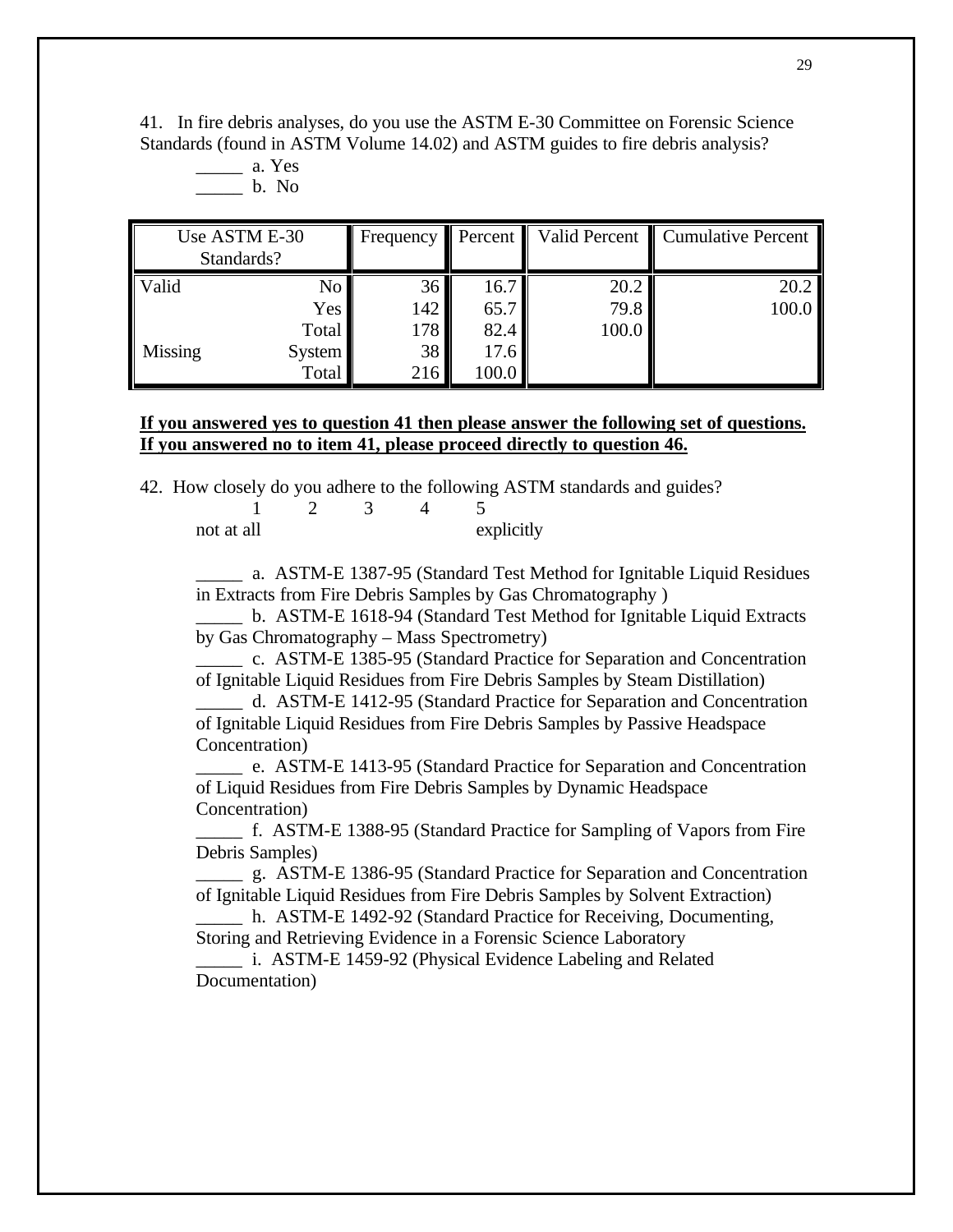| Rate Adherence to ASTM Standards | N   | Min.     | Max. | Mean   | Std. Deviation |
|----------------------------------|-----|----------|------|--------|----------------|
| <b>ASTM-E 1387-95</b>            | 145 | 1.00     | 5.00 | 3.9379 | 1.0751         |
| <b>ASTM-E 1618-94</b>            | 137 | 1.00     | 5.00 | 3.9124 | 1.0605         |
| <b>ASTM-E 1385-95</b>            | 99  | 1.00     | 5.00 | 1.7172 | 1.3018         |
| <b>ASTM-E 1412-95</b>            | 141 | 1.00     | 5.00 | 3.8652 | 1.1845         |
| <b>ASTM-E 1413-95</b>            | 108 | 1.00     | 5.00 | 2.7222 | 1.5214         |
| <b>ASTM-E 1388-95</b>            | 122 | 1.00     | 5.00 | 3.1311 | 1.4022         |
| ASTM-E 1386-95                   | 129 | 1.00     | 5.00 | 3.4341 | 1.1848         |
| <b>ASTM-E 1492-92</b>            | 130 | 1.00     | 5.00 | 3.7692 | 1.0678         |
| <b>ASTM-E 1459-92</b>            | 123 | $1.00\,$ | 5.00 | 3.6667 | 1.1356         |

43. How well does the classification scheme in ASTM-E 1387 describe results you are obtaining in your lab?

| not at all |  |  | very well |
|------------|--|--|-----------|
| well       |  |  |           |

| Rate                                                                                     | N |  | Min. Max. Mean Std. Deviation |
|------------------------------------------------------------------------------------------|---|--|-------------------------------|
| Value of ASTM-E 1387 in Describing Results $\ $ 147 $\ $ 1.00 $\ $ 7.00 $\ $ 5.6803 $\ $ |   |  | .1820                         |

44. How well does the classification scheme in ASTM-E 1618 describe results you are obtaining in your lab?

| not at all |  |  | very well |
|------------|--|--|-----------|
| well       |  |  |           |

| Rate                                                                                                                        |  |  | N   Min.   Max.   Mean   Std. Deviation |
|-----------------------------------------------------------------------------------------------------------------------------|--|--|-----------------------------------------|
| Value of ASTM-E 1618 in Describing Results $\parallel$ 135 $\parallel$ 1.00 $\parallel$ 7.00 $\parallel$ 5.8222 $\parallel$ |  |  | .0780 <sub>1</sub>                      |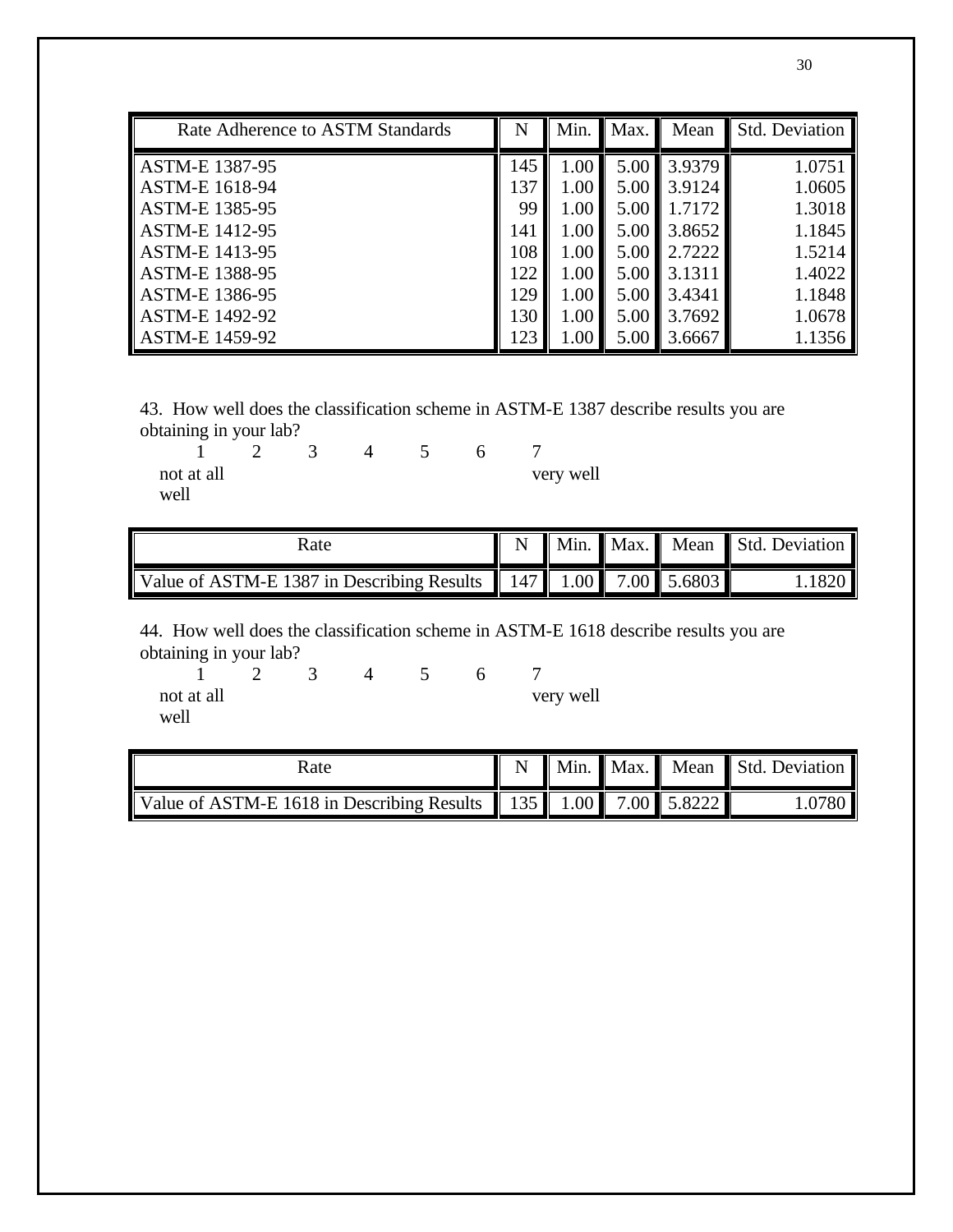45. **For explosives Analysts Only**: In explosives analyses, how often do you use each of the following analytical techniques?

0 1 2 3 4 5 6 7 never rarely very often Chemical tests: \_\_\_\_\_ a. Microchemical analysis \_\_\_\_\_ a1. PLM \_\_\_\_\_ a2. Stereomicroscopy \_\_\_\_\_\_\_ b. Spot tests  $\frac{\ }{\ }$  c. TLC \_\_\_\_\_ d. Ignition Analysis \_\_\_\_\_ e. Field Explosives Screening Instrumental Analyses: \_\_\_\_\_ a. IR  $\_\_\_\_$ b. SEM – EDX  $\frac{\cdot}{\cdot}$  c. SEM – WDX \_\_\_\_\_ d. ICP \_\_\_\_\_ e. XRF \_\_\_\_\_ f. GC/MS  $\_\_\_\$ g. HPLC \_\_\_\_\_ h. CE \_\_\_\_\_ i. IC \_\_\_\_\_ j. GC/TEA \_\_\_\_\_ k. HPLC/TEA \_\_\_\_\_ l. GC/FID \_\_\_\_\_ m. GC/ECD \_\_\_\_\_ n. IMS \_\_\_\_\_ o. NMR \_\_\_\_\_\_\_ p. HPLC/MS \_\_\_\_\_ q. Raman spectrometry  $r.$  ICP \_\_\_\_\_ s. FTIR \_\_\_\_\_ t. Other \_\_\_\_\_\_\_\_\_\_\_\_\_\_\_\_\_\_\_\_\_\_\_\_\_\_\_\_\_\_\_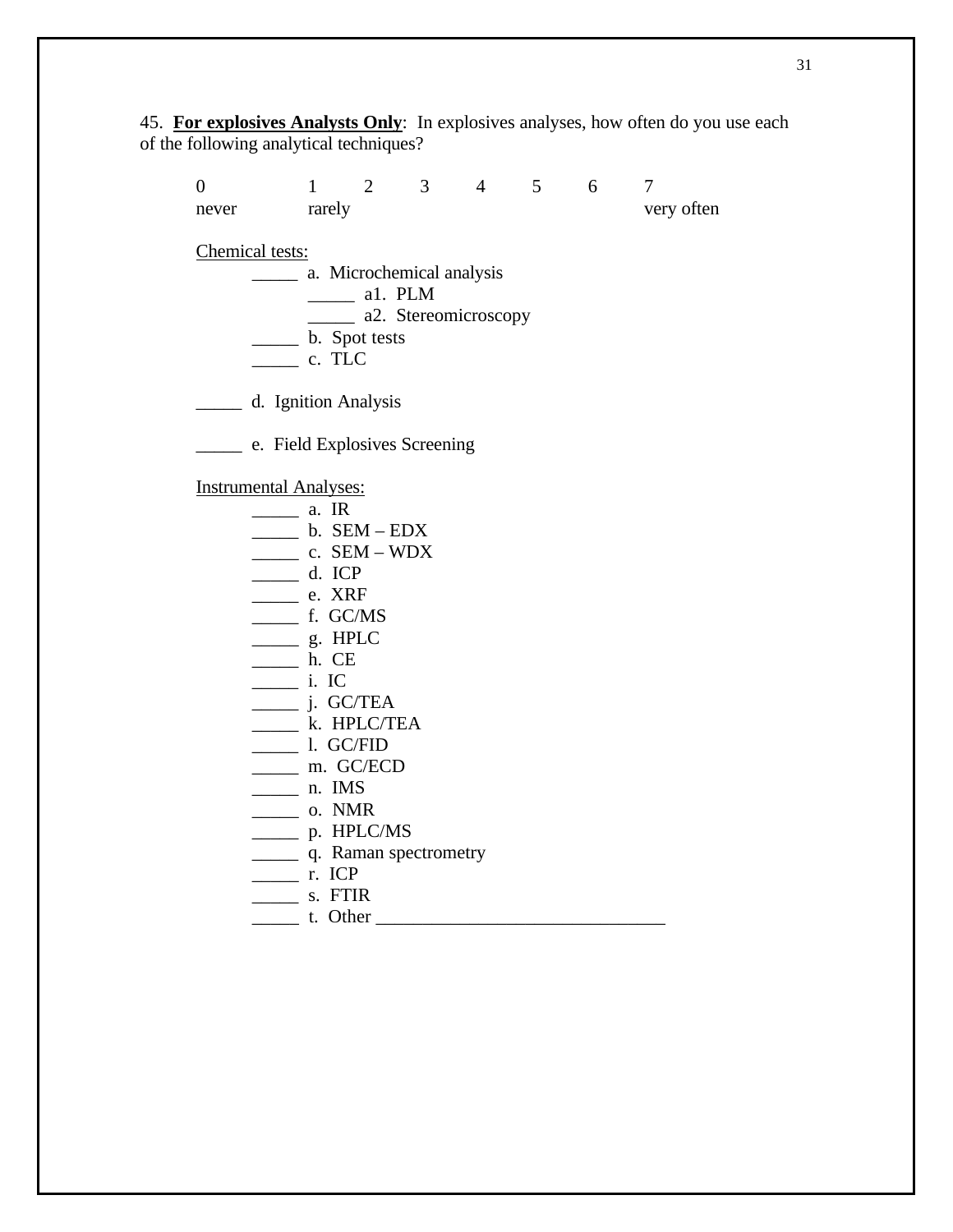| Frequency of Use in Explosives Analysis | $\mathbf N$ | Min. | Max. | Mean   | Std. Deviation |
|-----------------------------------------|-------------|------|------|--------|----------------|
| Microchemical analysis                  | 86          | .00  | 7.00 | 5.6977 | 2.0980         |
| <b>PLM</b>                              | 83          | .00  | 7.00 | 4.5060 | 2.5575         |
| Stereomicroscopy                        | 85          | .00  | 7.00 | 6.1765 | 1.6632         |
| Spot tests                              | 87          | .00  | 7.00 | 5.8046 | 1.8162         |
| <b>TLC</b>                              | 84          | .00  | 7.00 | 3.4762 | 2.1979         |
| <b>Ignition Analysis</b>                | 88          | .00  | 7.00 | 4.8295 | 2.3303         |
| <b>Field Explosives Screening</b>       | 84          | .00  | 7.00 | 1.3571 | 2.0039         |
| IR                                      | 86          | .00  | 7.00 | 3.7674 | 2.9692         |
| $SEM - EDX$                             | 89          | .00  | 7.00 | 4.3820 | 2.7819         |
| $SEM - WDX$                             | 84          | .00  | 7.00 | .4286  | 1.4585         |
| <b>ICP</b>                              | 86          | .00  | 7.00 | .4884  | 1.4772         |
| <b>XRF</b>                              | 88          | .00  | 7.00 | 1.9545 | 2.7203         |
| GC/MS                                   | 88          | .00  | 7.00 | 3.5568 | 2.2837         |
| <b>HPLC</b>                             | 86          | .00  | 7.00 | 1.3488 | 2.2427         |
| <b>CE</b>                               | 86          | .00  | 7.00 | .5814  | 1.5975         |
| IC                                      | 87          | .00  | 7.00 | 1.2299 | 2.3263         |
| <b>GC/TEA</b>                           | 85          | .00  | 7.00 | .6235  | 1.7592         |
| <b>HPLC/TEA</b>                         | 84          | .00  | 7.00 | .3810  | 1.2792         |
| GC/FID                                  | 87          | .00  | 7.00 | 1.0690 | 1.7036         |
| GC/ECD                                  | 86          | .00  | 5.00 | .3256  | 1.0453         |
| <b>IMS</b>                              | 84          | .00  | 6.00 | .1905  | .7987          |
| <b>NMR</b>                              | 84          | .00  | 1.00 | .0357  | .1867          |
| HPLC/MS                                 | 84          | .00  | 7.00 | .4167  | 1.4906         |
| Raman spectrometry                      | 84          | .00  | 6.00 | .1786  | .8665          |
| <b>ICP</b>                              | 84          | .00  | 7.00 | .2976  | 1.1593         |
| <b>FTIR</b>                             | 88          | .00  | 7.00 | 5.1023 | 2.2795         |
| Other                                   | 78          | .00  | 7.00 | .9231  | 2.1367         |
| Valid N                                 | 66          |      |      |        |                |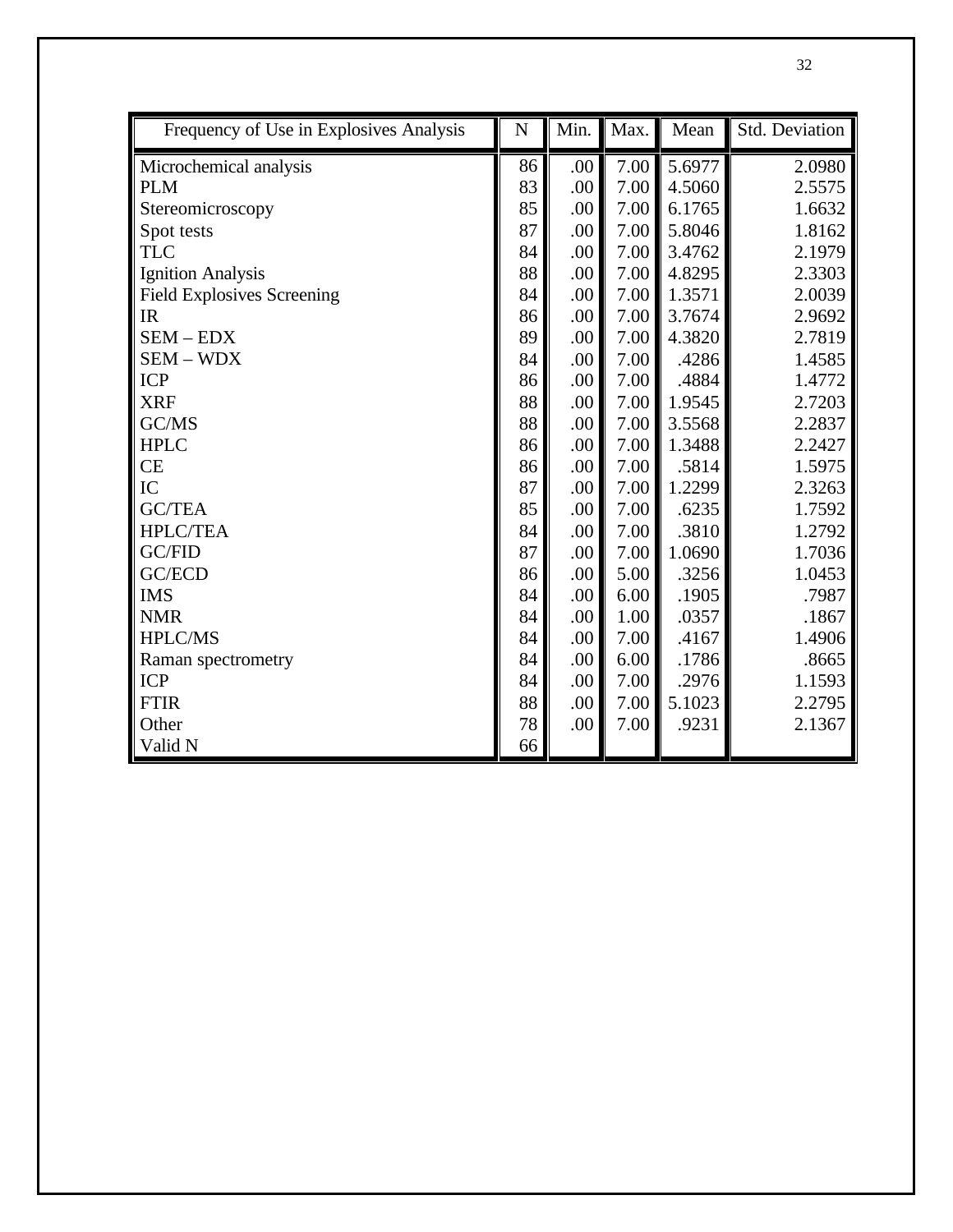### **General Information (for both fire debris and explosives experts)**

46. What extent of funding does your laboratory provide for continuing education and training in the field of explosives and fire debris analysis?

- \_\_\_\_\_ a. full funding
- \_\_\_\_\_ b. partial funding
- \_\_\_\_\_ c. no funding

| <b>Continuing Education</b><br>Funding |                 | Frequency |       | Percent   Valid Percent | <b>Cumulative Percent</b> |
|----------------------------------------|-----------------|-----------|-------|-------------------------|---------------------------|
|                                        |                 |           |       |                         |                           |
| Valid                                  | None            | 34        | 15.7  | 16.5                    | 16.5                      |
|                                        | Partial Funding | 70        | 32.4  | 34.0                    | 50.5                      |
|                                        | Full Funding    | 102       | 47.2  | 49.5                    | 100.0                     |
|                                        | Total           | 206       | 95.4  | 100.0                   |                           |
| Missing                                | System          | 10        | 4.6   |                         |                           |
|                                        | Total           | 216       | 100.0 |                         |                           |

47. To what extent does your laboratory encourage continuing college-level coursework for each analyst?

| not at all  |  |  | very        |
|-------------|--|--|-------------|
| encouraging |  |  | encouraging |

| Rate                                   |  |                                                                      | Min. Max. Mean Std. Deviation |
|----------------------------------------|--|----------------------------------------------------------------------|-------------------------------|
| <b>Extent Laboratory Encourages CE</b> |  | $\parallel$ 209 $\parallel$ 1.00 $\parallel$ 7.00 $\parallel$ 3.4976 | 2.0478                        |

48. How interested would you be in taking college-level, continuing education courses via distance learning (on-line) technology?

1 2 3 4 5 6 7 not at all very

interested interested

| Rate                                 |  |                      | Min. Max. Mean Std. Deviation |
|--------------------------------------|--|----------------------|-------------------------------|
| Interest in CE via Distance Learning |  | 211 1.00 7.00 5.1659 | .7636                         |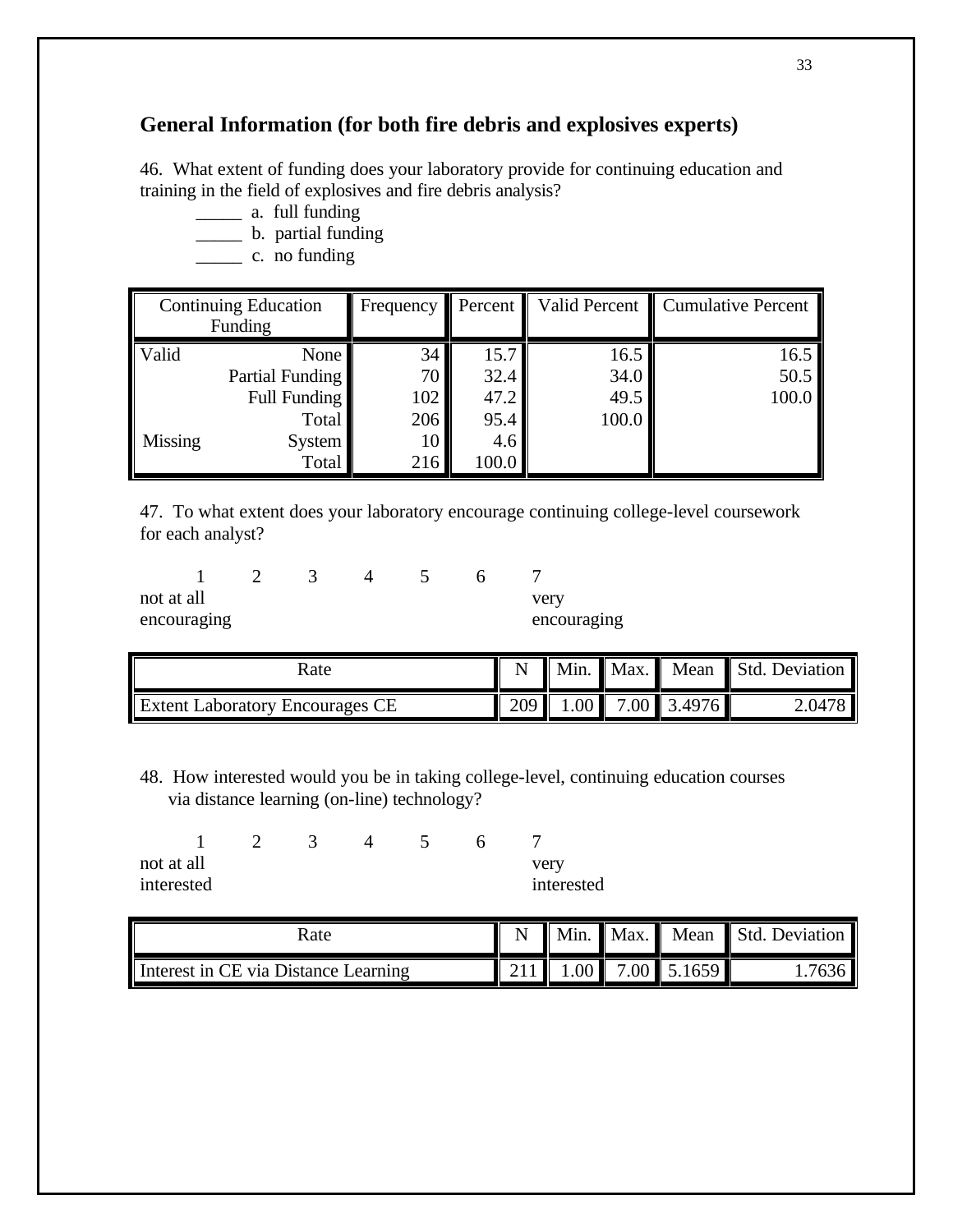49. How important would each of the following resources be to you as an explosives or fire debris analyst?

| 1                                                      | $\overline{2}$ | $\overline{3}$ | $\overline{4}$ | 5 <sup>7</sup> | 6 | 7                                                                            |
|--------------------------------------------------------|----------------|----------------|----------------|----------------|---|------------------------------------------------------------------------------|
| not at all                                             |                |                |                |                |   | very                                                                         |
| important                                              |                |                |                |                |   | important                                                                    |
|                                                        |                |                |                |                |   |                                                                              |
|                                                        |                |                |                |                |   | a. Listing of people working in the field – private and government           |
|                                                        |                |                |                |                |   | b. Creation of a secure internet link for email and information exchange     |
|                                                        |                |                |                |                |   | between professionals in the field of explosives and fire debris analysis    |
|                                                        |                |                |                |                |   | _________ c. Establishment of a collection of sample laboratory reports      |
|                                                        |                |                |                |                |   | d. Creation of a glossary of analytical, explosives, and fire debris-related |
| technology                                             |                |                |                |                |   |                                                                              |
|                                                        |                |                |                |                |   | e. Creation of information templates for evidence submission                 |
|                                                        | techniques     |                |                |                |   |                                                                              |
|                                                        |                |                |                |                |   |                                                                              |
|                                                        | techniques     |                |                |                |   | g. Establishment of databases of reference materials for analytical          |
|                                                        |                |                |                |                |   | h. Creation of a national database for tracking bombing matters              |
|                                                        |                |                |                |                |   | _________ i. Creation of a national database for tracking arson matters      |
|                                                        |                |                |                |                |   | <i>j.</i> Establishment of a national resource database (for lab equipment,  |
|                                                        | expertise)     |                |                |                |   |                                                                              |
|                                                        |                |                |                |                |   | ________ k. Establishment of a national explosives formulation database      |
|                                                        |                |                |                |                |   | 1. Creation of a bulletin board for communication between explosives         |
|                                                        | analysts       |                |                |                |   |                                                                              |
|                                                        |                |                |                |                |   | m. Creation of a bulletin board for communication between fire debris        |
|                                                        | analysts       |                |                |                |   |                                                                              |
| n. Creation of an library of manufacturers' literature |                |                |                |                |   |                                                                              |
|                                                        |                |                |                |                |   | o. Database of explosives analyst training manuals and materials             |

\_\_\_\_\_ p. Information center for inter-agency training exercises

| Rate Importance of Resources                | N   | Min. | Max. | Mean   | Std. Deviation |
|---------------------------------------------|-----|------|------|--------|----------------|
| Listing of people working in the field      | 213 | 1.00 | 7.00 | 5.2160 | 1.6254         |
| Creation of a secure internet link          | 213 | 1.00 | 7.00 | 5.6150 | 1.3982         |
| Collection of sample laboratory reports     | 212 | 1.00 | 7.00 | 4.8491 | 1.7967         |
| <b>Creation of Glossary</b>                 | 212 | 1.00 | 7.00 | 5.6981 | 1.4187         |
| Creation of information templates           | 210 | 1.00 | 7.00 | 3.8048 | 1.7730         |
| Collection of methods and protocols         | 211 | 1.00 | 7.00 | 5.3555 | 1.5892         |
| Databases of reference materials            | 210 | 1.00 | 7.00 | 6.0333 | 1.1916         |
| Natl. database for tracking bombing matters | 173 | 1.00 | 7.00 | 4.7168 | 1.9246         |
| Natl. database for tracking arson matters   | 201 | 1.00 | 7.00 | 4.8259 | 1.8397         |
| Natl. resources database                    | 206 | 1.00 | 7.00 | 5.1068 | 1.5891         |
| Natl. explosives formulation database       | 174 | 1.00 | 7.00 | 5.4713 | 1.7057         |
| Bulletin board for explosive analysts       | 174 | 1.00 | 7.00 | 5.0460 | 1.7889         |
| Bulletin board for fire debris analysts     | 203 | 1.00 | 7.00 | 5.3399 | 1.6068         |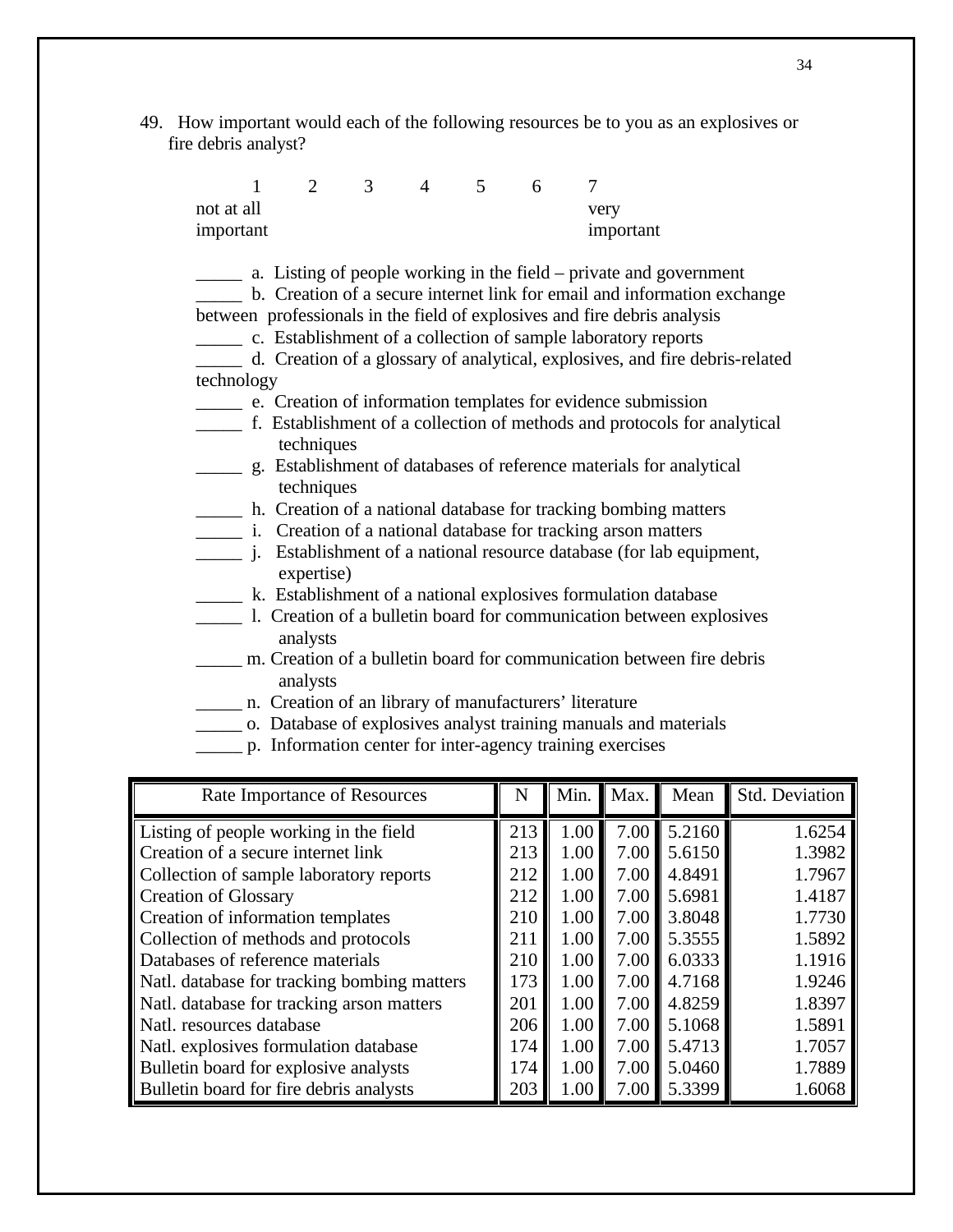| Library of manufacturers' literature                                |     |  | 210   1.00   7.00   5.8286 | 1.3935 |
|---------------------------------------------------------------------|-----|--|----------------------------|--------|
| Explosives analyst training manuals/materials 173 1.00 7.00 5.5665  |     |  |                            | 1.6679 |
| Information on inter-agency training exercises 205 1.00 7.00 5.3951 |     |  |                            | 1.5858 |
| Valid N                                                             | 154 |  |                            |        |

50. Do you currently have access to the World Wide Web and Internet resources in your laboratory?

\_\_\_\_\_ a. Yes  $\frac{1}{2}$  b. No

| Access to Internet? |               | Frequency | <b>Percent</b> | Valid Percent | <b>Cumulative Percent</b> |
|---------------------|---------------|-----------|----------------|---------------|---------------------------|
| <b>Valid</b>        | No            | 28        | 13.0           | 13.1          |                           |
|                     | Yes           | 186       | 86.1           | 86.9          | 100.0                     |
|                     | Total         | 214       | 99.1           | 100.0         |                           |
| Missing             | <b>System</b> |           |                |               |                           |
|                     | Total         | 216       | 100.0          |               |                           |

51. If any or all of the above listed resources (question 49) were made available through a website on the internet or a group of related websites, how likely would you be to utilize that information?

1 2 3 4 5 6 7<br>Il likely very likely very likely not at all likely

| Rate                                                            |  |  | Min. Max. Mean Std. Deviation |
|-----------------------------------------------------------------|--|--|-------------------------------|
| Likelihood of Utilization of WWW Resources 211 1.00 7.00 6.0616 |  |  | 1.2193                        |

52. Are you familiar with the Technical Working Group for Fire and Explosives Examination?

- a. Yes \_\_\_\_\_
- b. No \_\_\_\_\_

| Familiar with TWGFEX? |               | Frequency | Percent | Valid Percent | <b>Cumulative Percent</b> |
|-----------------------|---------------|-----------|---------|---------------|---------------------------|
| Valid                 | No            | 68        | 31.5    | 31.9          | 31.9                      |
|                       | Yes           | 145       | 67.1    | 68.1          | 100.0                     |
|                       | Total         | 213       | 98.6    | 100.0         |                           |
| Missing               | <b>System</b> |           | 1.4     |               |                           |
|                       | Total         | 216       | 100.0   |               |                           |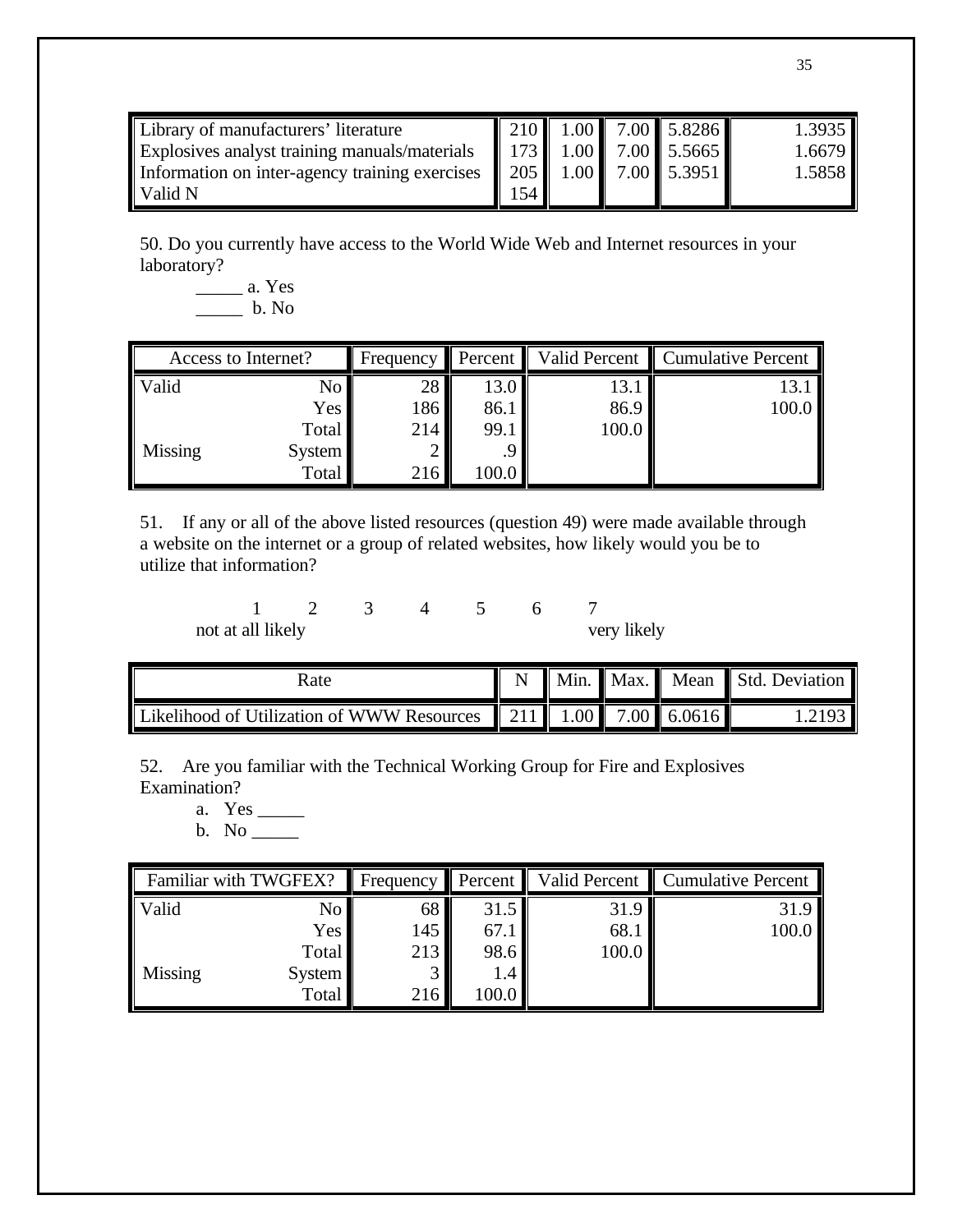53. **If you answered yes to question 52**, how important is it to you to have a technical working group engage in the following activities?

1 2 3 4 5 6 7 not at all very

\_\_\_\_\_ a. Publishing guidelines for explosives and fire debris analysis

\_\_\_\_\_ b. Validating guidelines for explosives and fire debris analysis

\_\_\_\_\_ c. Establishing national quality control standards

\_\_\_\_\_ d. Assisting explosives and fire debris laboratories in gaining ASCLD approval

\_\_\_\_\_ e. Maintaining internet library or databases of explosives and fire debris analysis materials

\_\_\_\_\_ f. Promoting/offering continuing education courses in explosives and fire debris analysis

\_\_\_\_\_ g. Tracking and disseminating results of court cases involving explosives and fire debris analysis

\_\_\_\_\_ h. Promoting international participation in an explosives and fire debris analysis technical working group

| Rate Importance of TWG Involvement in        |     | Min.     | Max. | Mean   | <b>Std. Deviation</b> |
|----------------------------------------------|-----|----------|------|--------|-----------------------|
| Publishing guidelines for analysis           | 157 | 1.00     | 7.00 | 5.5732 | 1.5326                |
| Validating guidelines for analysis           | 157 | 1.00     | 7.00 | 5.5796 | 1.5447                |
| National quality control standards           | 160 | 1.00     | 7.00 | 5.5400 | 1.6011                |
| Assisting labs in gaining ASCLD approval     | 155 | 1.00     | 7.00 | 5.1484 | 1.6895                |
| Maintaining internet library or databases    | 159 | 1.00     | 7.00 | 6.1258 | 1.0717                |
| Promoting/offering continuing education      | 157 | 1.00     | 7.00 | 6.0955 | 1.2131                |
| Disseminating results of court cases         | 158 | 1.00     | 7.00 | 5.0253 | 1.5266                |
| Promoting international participation in TWG | 159 | $1.00\,$ | 7.00 | 5.4214 | 1.3751                |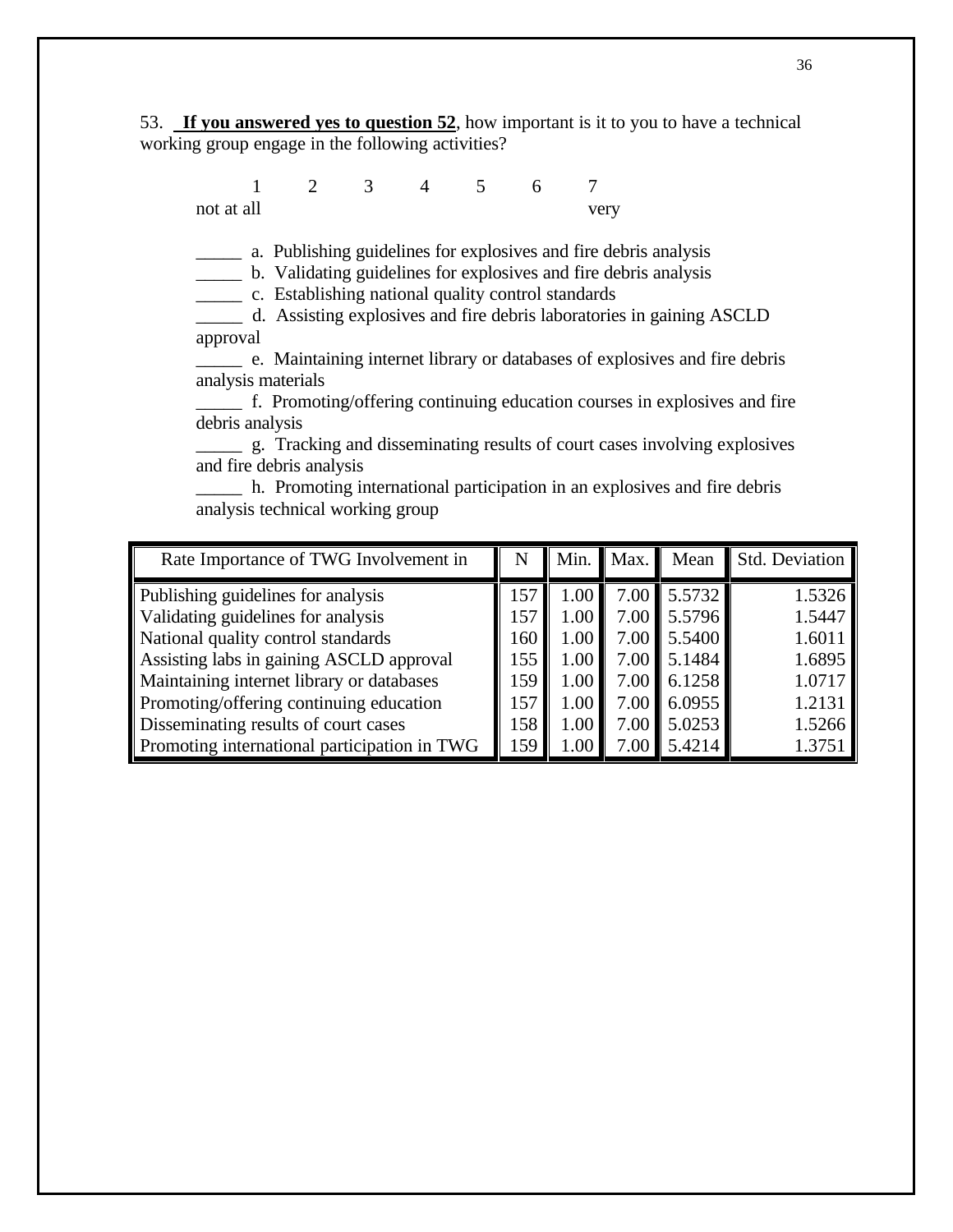54. **If you answered yes to question 52**, please rate how useful you would find each of the following methods for disseminating information from TWG organizations.

1 2 3 4 5 6 7 not at all useful very useful

- \_\_\_\_\_ a. Mailed information
- \_\_\_\_\_ b. Phone calls
- \_\_\_\_\_ c. Electronic mail
- \_\_\_\_\_ d. Internet websites or databases
- \_\_\_\_\_ e. Trade journals or newspapers
- \_\_\_\_\_ f. Conference presentations
- g. Special seminars
- \_\_\_\_\_ h. Association newsletters

| Rate Value of Information Dissemination | N   | Min. | Max. | Mean   | Std. Deviation |
|-----------------------------------------|-----|------|------|--------|----------------|
| Methods from TWGs                       |     |      |      |        |                |
| <b>Mailed</b> information               | 156 | 1.00 | 7.00 | 5.8974 | 1.3592         |
| Phone calls                             | 155 | 1.00 | 7.00 | 3.7161 | 1.8786         |
| Electronic mail                         | 157 | 1.00 | 7.00 | 5.5924 | 1.6011         |
| Internet websites or databases          | 158 | 1.00 | 7.00 | 5.8544 | 1.4402         |
| Trade journals or newspapers            | 157 | 1.00 | 7.00 | 5.0191 | 1.6812         |
| Conference presentations                | 158 | 1.00 | 7.00 | 5.0316 | 1.5369         |
| Special seminars                        | 159 | 1.00 | 7.00 | 5.1006 | 1.6038         |
| Association newsletters                 | 158 | 1.00 | 7.00 | 5.5316 | 1.4484         |
| Valid N                                 | 149 |      |      |        |                |

55. Does your laboratory provide explosives and fire debris literature and publications for you to reference?

#### \_\_\_\_\_ a. Yes  $\qquad \qquad$  b. No

| Lab Provide Literature? |        | <b>Frequency</b> | Percent | Valid Percent | <b>Cumulative Percent</b> |
|-------------------------|--------|------------------|---------|---------------|---------------------------|
| Valid                   | No     | 37               | 17.1    | 17.8          | 17.8                      |
|                         | Yes    | 171              | 79.2    | 82.2          | 100.0                     |
|                         | Total  | 208              | 96.3    | 100.0         |                           |
| <b>Missing</b>          | System |                  | 3.7     |               |                           |
|                         | Total  | 216              | 100.0   |               |                           |